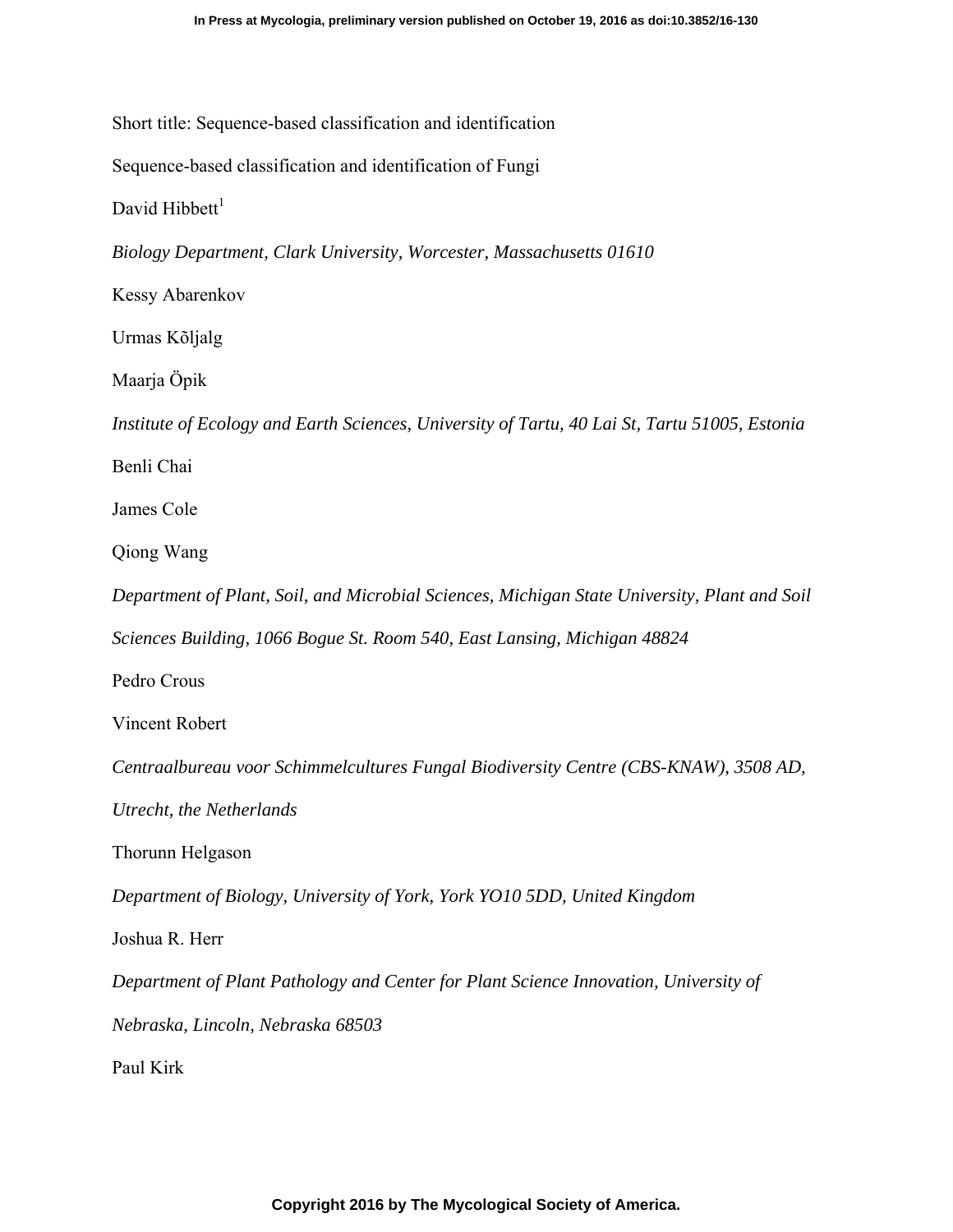*Biodiversity Informatics and Spatial Analysis, Royal Botanic Gardens, Kew, Surrey TW9 3AF, United Kingdom*  Shiloh Lueschow Kerry O'Donnell *NCAUR ARS USDA, 1815 N University St., Peoria, Illinois 61604*  R. Henrik Nilsson *University of Gothenburg, Department of Biological and Environmental Sciences, Box 461, 405 30 Göteborg, Sweden*  Ryoko Oono *Department of Ecology, Evolution, and Marine Biology, University of California Santa Barbara, Santa Barbara, California 93106*  Conrad Schoch *National Center for Biotechnology Information, National Library of Medicine, National Institutes of Health, Bethesda, Maryland 20892*  Christopher Smyth *Department of Plant Pathology and Environmental Microbiology, 121 Buckhout Laboratory, Penn State University, University Park, Pennsylvania 16802*  Donald M. Walker *Department of Biology, Tennessee Technological University, 1100 N. Dixie Ave., Cookeville, Tennessee 38505*  Andrea Porras-Alfaro *Department of Biological Sciences, Western Illinois University, Waggoner Hall 372, 1 University Circle Macomb, Illinois 61455*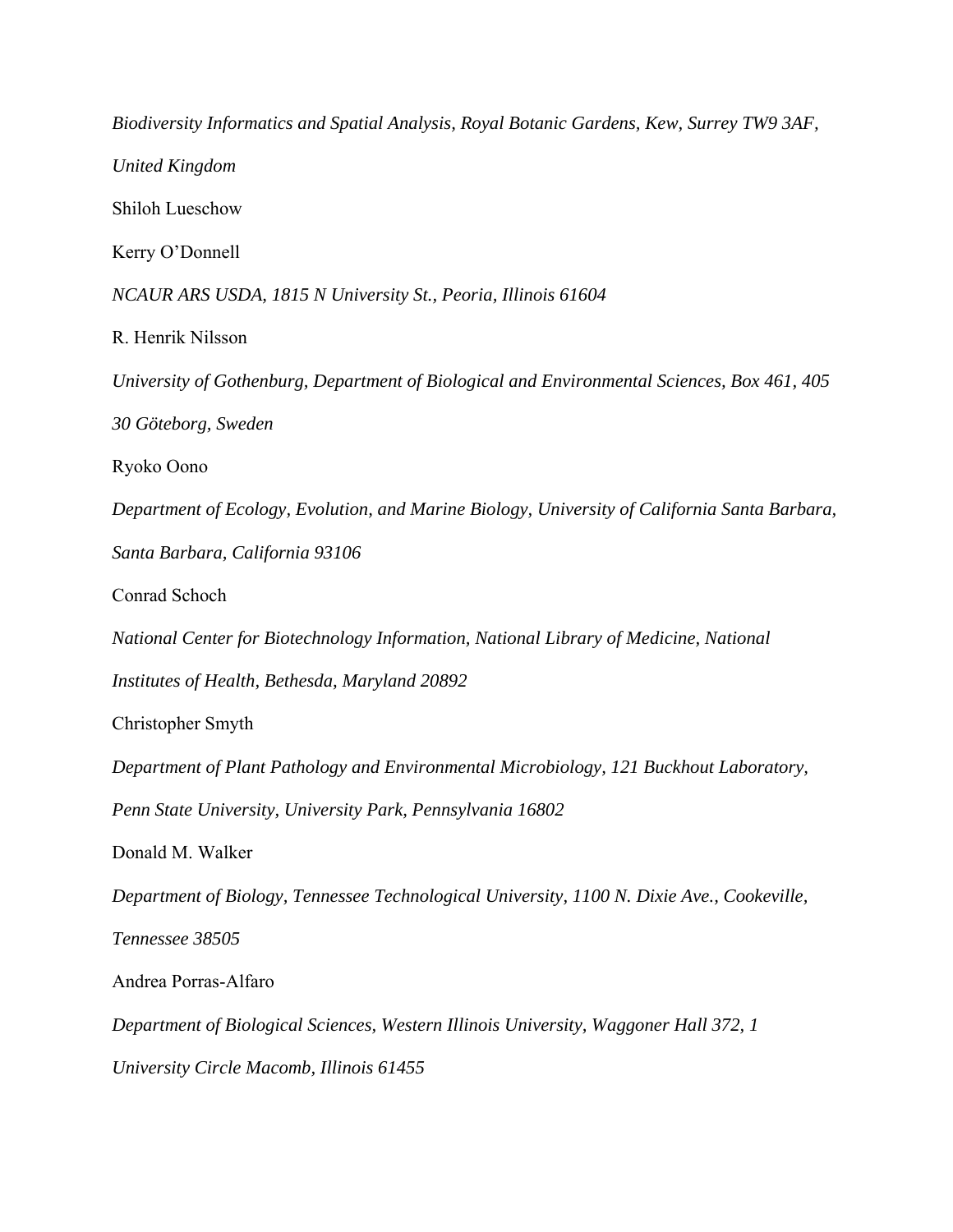## John W. Taylor

*University of California, Department of Plant and Microbial Biology, 111 Koshland Hall, Berkeley, California 94720* 

David M. Geiser

*Department of Plant Pathology and Environmental Microbiology, 121 Buckhout Laboratory, Penn State University, University Park, Pennsylvania 16802* 

Abstract: Fungal taxonomy and ecology have been revolutionized by the application of molecular methods and both have increasing connections to genomics and functional biology. However, data streams from traditional specimen- and culture-based systematics are not yet fully integrated with those from metagenomic and metatranscriptomic studies, which limits understanding of the taxonomic diversity and metabolic properties of fungal communities. This article reviews current resources, needs, and opportunities for sequence-based classification and identification (SBCI) in fungi as well as related efforts in prokaryotes. To realize the full potential of fungal SBCI it will be necessary to make advances in multiple areas. Improvements in sequencing methods, including long-read and single-cell technologies, will empower fungal molecular ecologists to look beyond ITS and current shotgun metagenomics approaches. Data quality and accessibility will be enhanced by attention to data and metadata standards and rigorous enforcement of policies for deposition of data and workflows. Taxonomic communities will need to develop best practices for molecular characterization in their focal clades, while also contributing to globally useful datasets including ITS. Changes to nomenclatural rules are needed to enable valid publication of sequence-based taxon descriptions. Finally, cultural shifts are necessary to promote adoption of SBCI and to accord professional credit to individuals who contribute to community resources.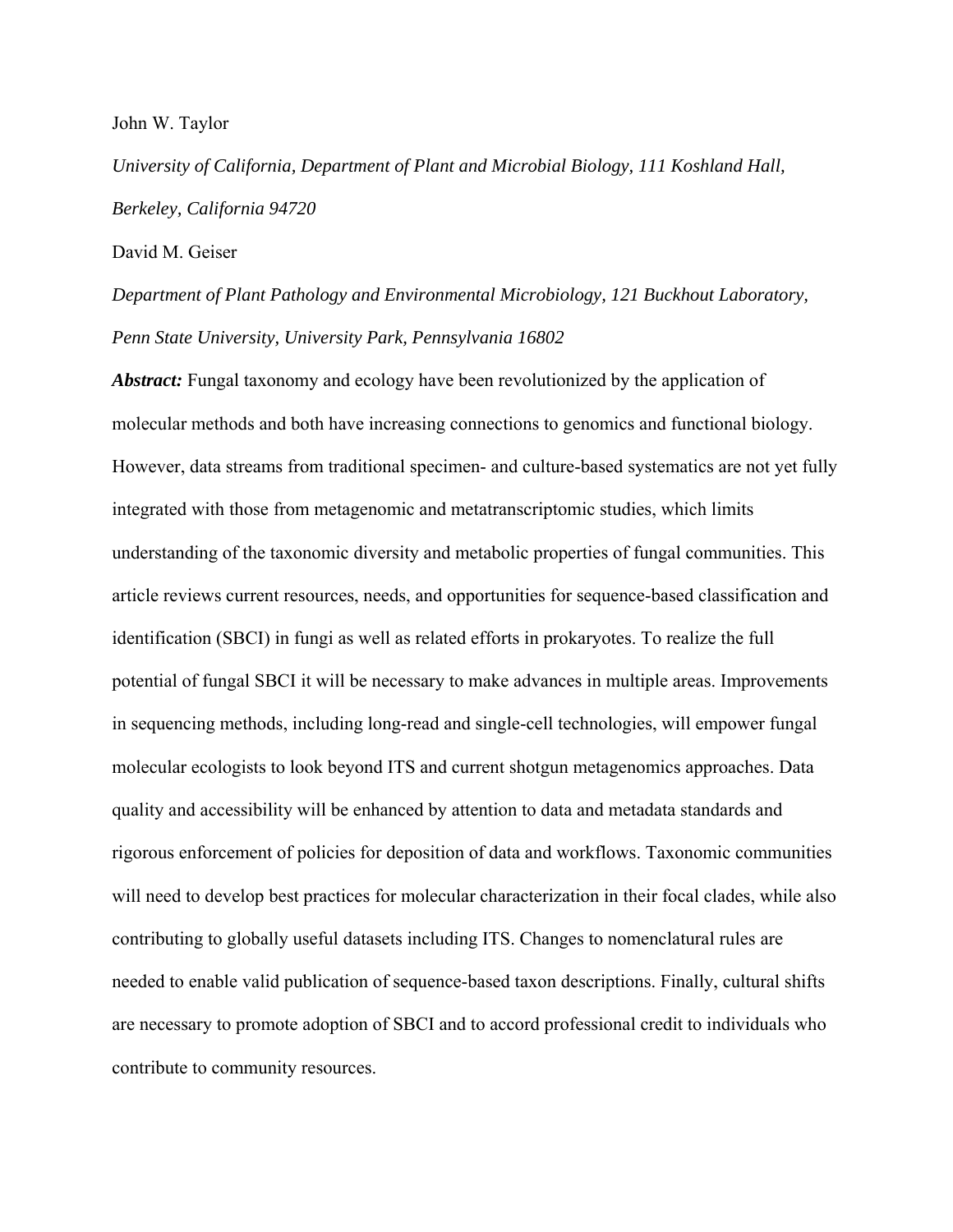*Key words:* biodiversity informatics, metagenomics, molecular ecology, nomenclature, systematics, taxonomy

# **INTRODUCTION**

Fungi make up an underdescribed, poorly documented clade of eukaryotes that have immense ecological and economic impacts. Many fungi are microscopic or have cryptic life cycles that make detection difficult. Approximately 135 000 species of fungi have been described, but the actual diversity of the group is likely to be in the millions of species (Blackwell 2011, Taylor et al. 2014). Investigations into fungal diversity have traditionally been based on fruiting bodies or cultures, but an increasing number of studies that obtain DNA and RNA sequences directly from "environmental" sources—such as soil, water, air, or tissues of other organisms—are revealing potentially new fungal species at dramatically accelerated rates (Hibbett et al. 2011, Lindahl et al. 2013). For example, the Cryptomycota (Rozellomycota, rozellida) (Lara et al. 2010, Jones et al. 2011, Corsaro et al. 2014) and Archaeorhizomycetes are major clades of Fungi that are known almost entirely from environmental DNA sequences (Rosling et al. 2011, James and Berbee 2012). Many environmental sequences can only be identified to the level of a phylum or simply "fungi" (Nilsson et al. 2016), even in sophisticated analyses that use rigorous phylogenetic methods and that consider ribosomal RNA (rRNA) secondary structure (Glass et al. 2013). Thus, it is likely that other ancient clades are waiting to be described. Recent global or continentalscale analyses of patterns in fungal biodiversity have been based entirely on environmental DNA data (Amend et al. 2010, Talbot et al. 2014, Tedersoo et al. 2014, Davison et al. 2015).

Analyses of environmental DNA and RNA sequences may involve two complementary but distinct activities: Sequence-based classification (SBC) and sequence-based identification (SBI) (Herr et al. 2015). The goals of SBC are to discover, name, and classify fungal species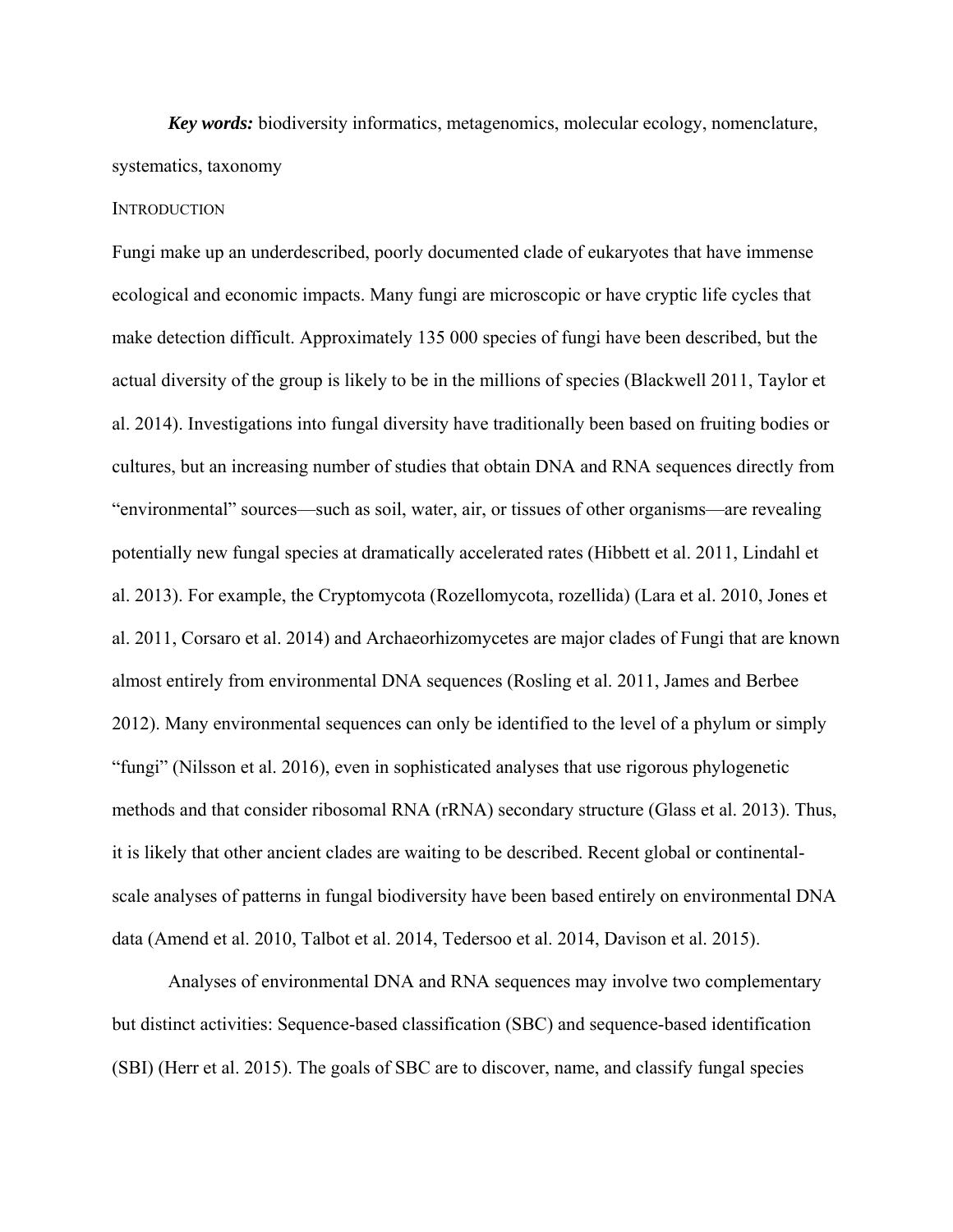according to their phylogenetic relationships. In contrast, SBI uses the products of taxonomy to identify individuals and determine the composition of fungal communities with reference to existing classifications. SBI is a central element of ecological studies, including metatranscriptomic studies of community-level metabolic processes. Collectively, sequencebased classification and identification (SBCI) denotes the full range of activities required to detect and characterize fungi in the environment based on nucleic acid sequences (TABLE I).

New resources for SBCI are required to fully exploit the staggering volume of data flowing from fungal molecular ecology studies using high-throughput sequencing technologies. Huge numbers of undescribed taxa known only from environmental sequences need to be classified and linked to phenotypic, ecological, and functional traits. This article aims to: (i) envision the potential of SBCI and identify its conceptual challenges; (ii) survey current resources for SBCI in fungi and assess their strengths, limitations, and opportunities for enhancement; and (iii) consider options for integrating sequence-based fungal species into taxonomic systems based on specimens and cultures.

## GOALS AND CONCEPTUAL CHALLENGES OF SBCI

In the ideal model of SBCI it would be possible to submit sequences of any nucleic acids from specimens or environmental samples to appropriate databases and retrieve lists of taxa with information on their relative abundance, phylogenetic relationships, ecological roles, and metabolic properties. The reference databases themselves would become richer as the results from each new study were integrated, creating new knowledge about fungal diversity, biogeography, population structure, and functional biology (FIG. 1). However, current methods of SBCI are based almost entirely on analyses of PCR-amplified nuclear rRNA genes, particularly the internal transcribed spacer (ITS) region, and they draw on incomplete taxonomic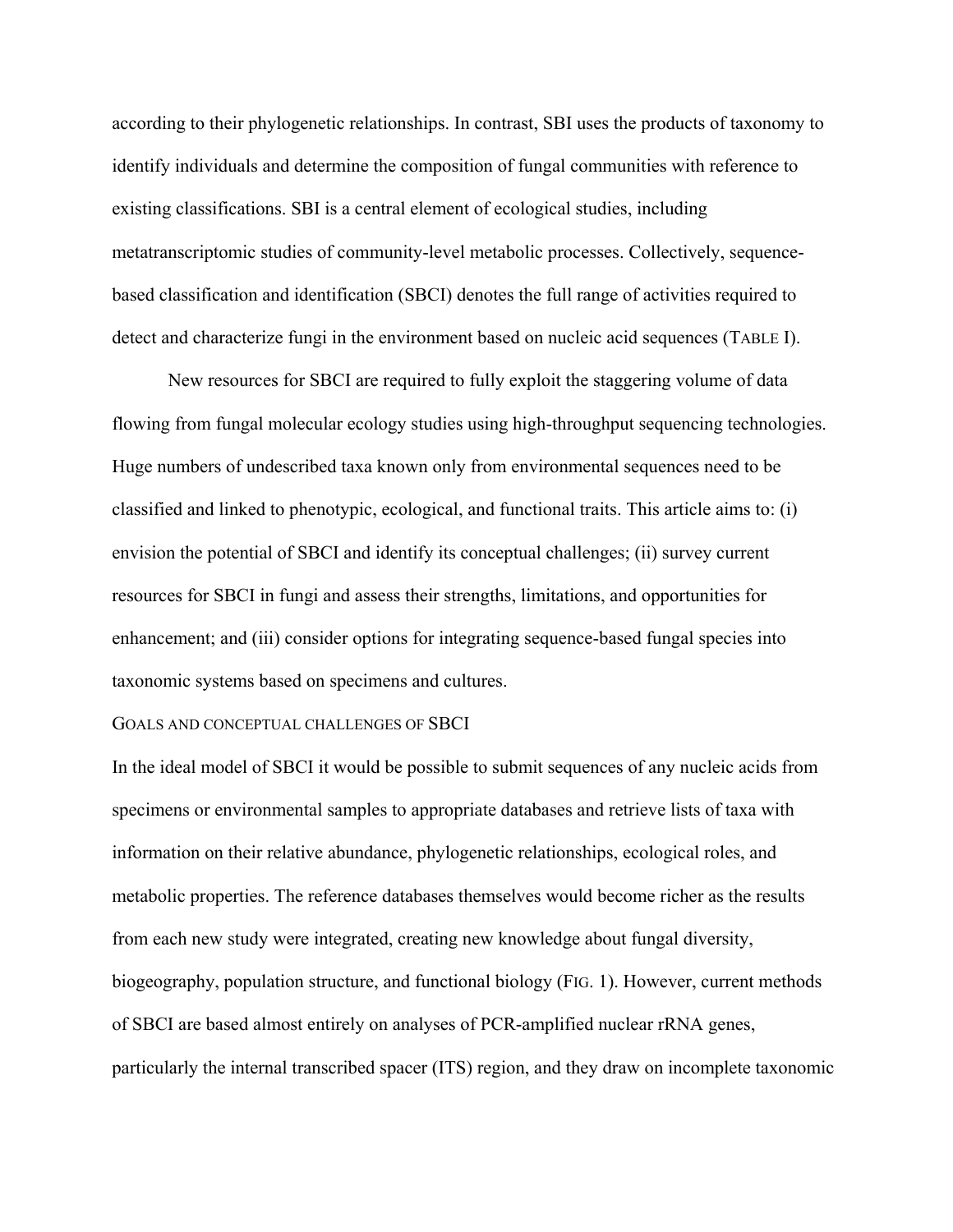and functional databases. New environmental data are not systematically integrated with existing resources. Here, we list six general challenges to achieving the model of SBCI described above; subsequent sections describe these challenges and the actions required to overcome them: (i) develop community standards for taxon recognition based on sequence data; (ii) create and curate sequence databases and analytical tools for SBCI; (iii) link sequence data to phenotypic data, including data from type specimens; (iv) achieve reproducibility in studies utilizing SBCI; (v) encourage the scientific and lay communities to adopt SBCI; and (vi) accord professional credit for contributing resources for SBCI.

SURVEYING THE LANDSCAPE: CURRENT RESOURCES AND NEEDS FOR SBCI IN FUNGI Some of the earliest applications of comparative molecular data in fungi were to identify environmental samples that lacked the morphological characters necessary for traditional taxonomic identification (Gardes et al. 1991). Since then, many new web-accessible tools have been designed specifically for SBCI. URLs for resources described here are listed (TABLE II). All of these tools attempt to deal with the problem of misidentified or otherwise misleading sequences (Bridge et al. 2003, Bidartondo 2008) and insufficiently identified sequences (Ryberg et al. 2009). These are the so-called "dark taxa" (Parr et al. 2012, p 2013) that reside in the International Nucleotide Sequence Database Collaboration (INSDC), with its three partners: GenBank at the National Center for Biotechnology Information (NCBI), the European Nucleotide Sequence Archive of the European Molecular Biology Laboratory (EMBL), and the DNA Data Bank of Japan (DDBJ) (Cochrane et al. 2016).

*Specialized databases and general resources for SBCI.—*A number of databases and tools have been developed to enable high-throughput analyses and address the problems caused by misidentified or insufficiently identified sequences. One of the first such efforts was the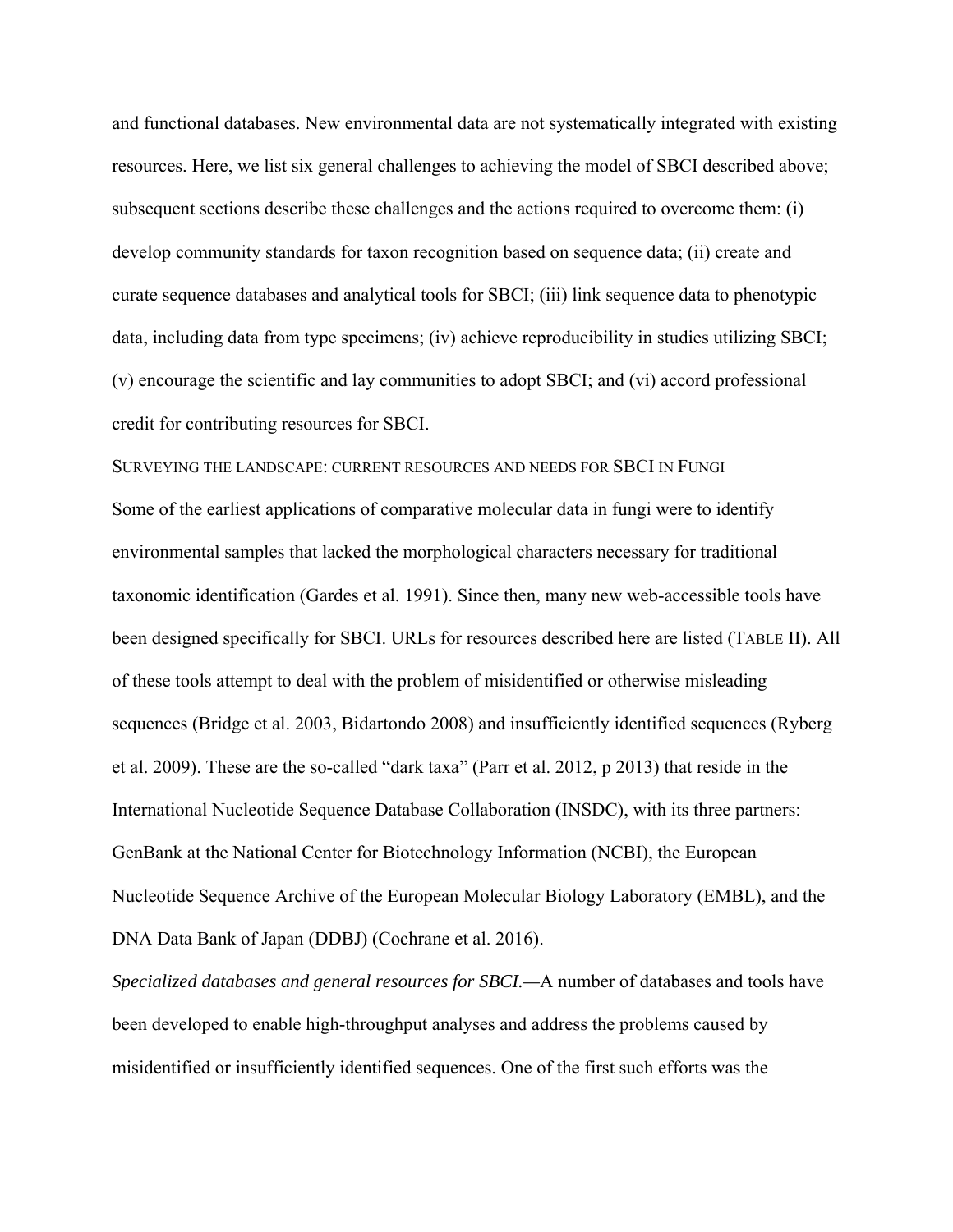Ribosomal Database Project (RDP) (Larsen et al. 1993, Maidak et al. 1994), which initially consisted of nuclear small subunit (SSU) rRNA gene sequences from Archaea, Bacteria, and Eukarya. The RDP has evolved since its inception, providing alignments, trees, and similarity assessment tools, based on its core database of curated sequences. Recent additions to RDP include new databases for fungal ITS and large subunit (LSU) rRNA genes (Cole et al. 2014).

An innovation of the RDP is the naïve Bayesian classifier, which has been implemented for both the bacterial and archaeal small subunit (16S) rRNA genes (Wang et al. 2007) and the fungal LSU rRNA gene (Liu et al. 2012) and ITS (Porras-Alfaro et al. 2014). The RDP classifier uses taxonomically grouped sequences as a training set and it attempts to place query sequences (analyzed singly or in batch mode) at the lowest (least inclusive) taxonomic level possible in the hierarchy. The RDP classifier has been implemented in automated microbial ecology pipelines such as QIIME (Caporaso et al. 2010) and Mothur (Schloss et al. 2009). The latest release of RDP now includes an LSU alignment of 108 901 sequences and an updated training set (http://rdp.cme.msu.edu) (Cole et al. 2014). In addition, RDP has made available versions of the Classifier trained on the UNITE database (described below) including an updated training set named to honor the Australasian mycologist J.H. Warcup (Parberry and Robertson 1999). The Warcup training set (2.0) is available from the RDP website and contains 8551 species and 17 878 ITS sequences organized into taxonomic classifications. Both sets performed well in testing (Deshpande et al. 2015).

The UNITE database was initially developed for ITS sequences of ectomycorrhizal fungi (Kõljalg et al. 2005), but it has since been expanded to represent all fungi (Abarenkov et al. 2010, Kõljalg et al. 2013). UNITE is the product of a consortium of fungal ecologists, taxonomists, and bioinformaticians. Queries can be performed with reference to the custom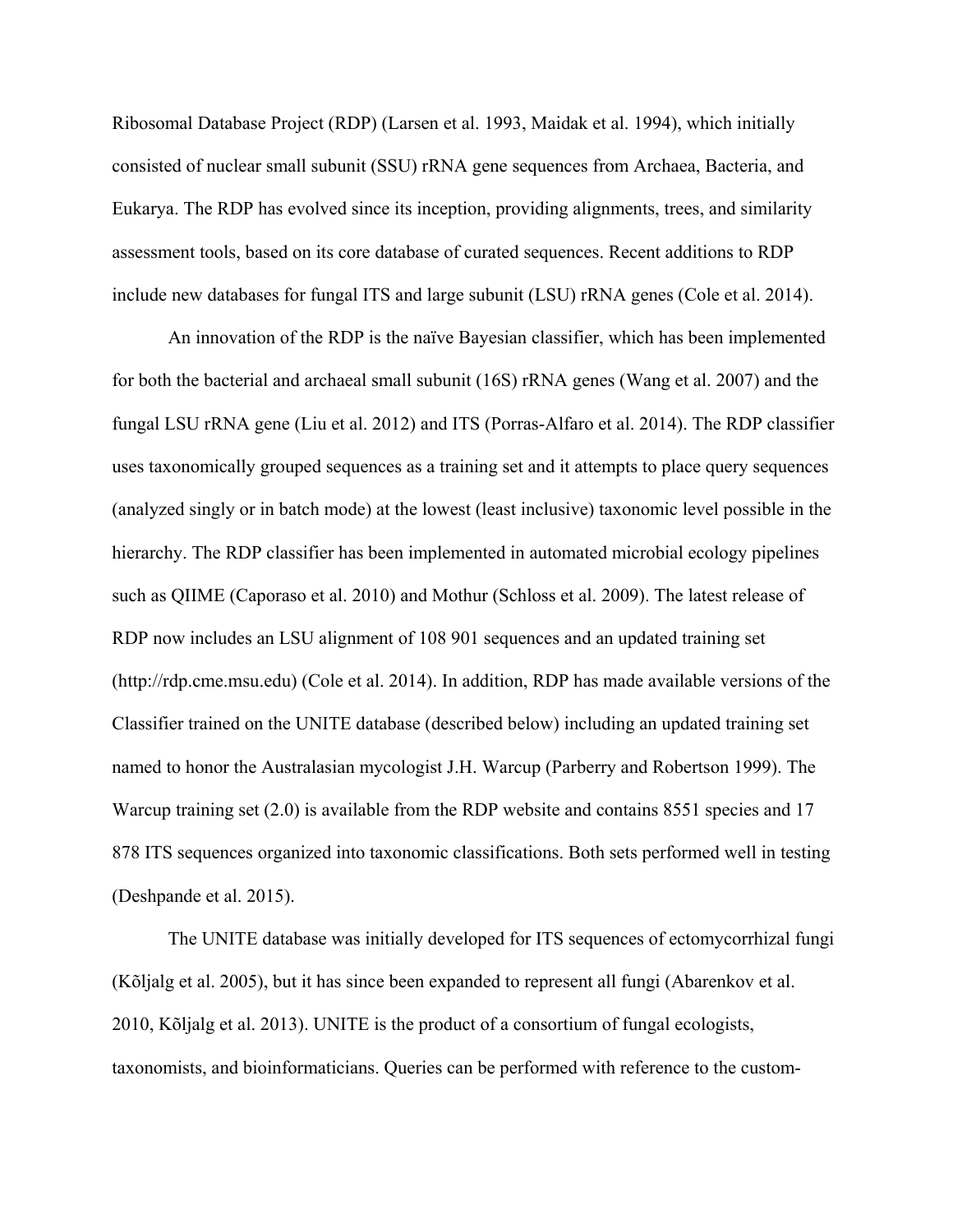curated UNITE database, which includes many sequences from specimens that were collected and deposited by taxonomic specialists specifically for the purpose of building the database or all INSDC sequences. Only about 0.5% of the 657813 sequences in UNITE have yet to be submitted to the INSDC databases but all can be searched on-line.

UNITE groups sequences into "Species Hypotheses" (SH), which are generated by a twotier clustering process, first at the subgeneric/generic level then at a species level (Kõljalg et al. 2013). Sequences are grouped into SHs based on similarity to a reference sequence at a particular similarity cutoff (e.g. 97%, 98%, etc.). All SHs have a unique digital object identifier (DOI) to promote unambiguous communication. The UNITE database has also been adapted for use in QIIME and Mothur and a range of other applications (https://unite.ut.ee/repository.php).

The Barcode of Life Database (BOLD) and its European mirror, EUBOLD, provides sequence based identification tools (Ratnasingham and Hebert 2007). However, BOLD retains a strong focus on animal identification. Although it contains more than 117 000 ITS sequences with just under 100 000 sequences tied to voucher data, more than 84% of these were obtained from the public INSDC databases. Coverage for "Fungi and other organisms" is just over 16 000 species, compared to approximately 154 000 species for Animals and 58 000 for Plants. Currently, NCBI will only assign a BARCODE keyword to sequences that meet all BOLD criteria, including the deposition of original sequence trace files. Direct submissions to BOLD allow for trace submission and although it is technically feasible at NCBI as well, no fungal sequences have yet been tagged with the official BARCODE keyword in the INSDC. At the same time, the term "DNA barcode" has been widely applied as a generic descriptor in mycology for an ITS sequence tied to voucher data.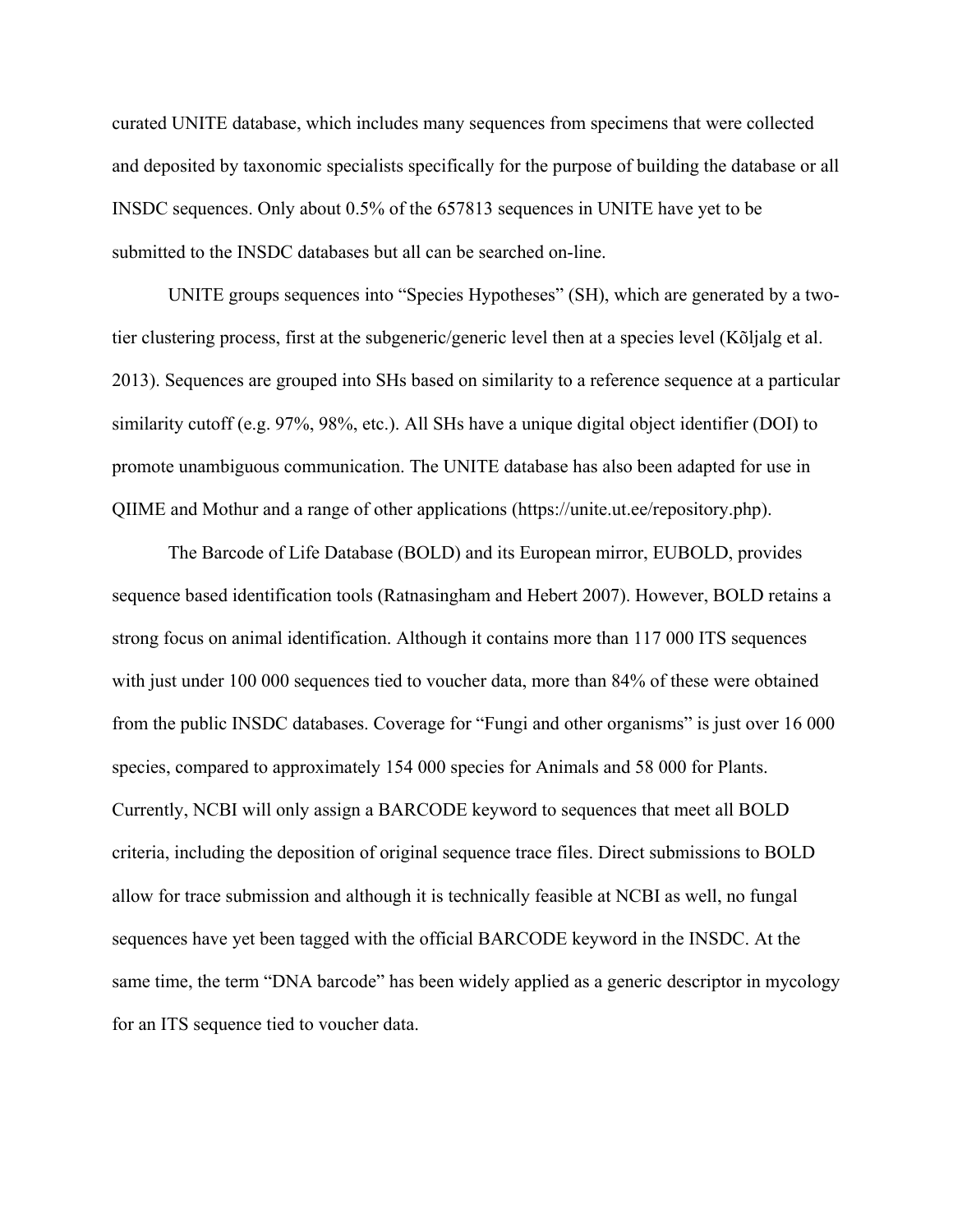The RefSeq Targeted Loci Project is a relatively new resource at NCBI. This is part of the curated microbial resources in the Reference Sequences databases (O'Leary et al. 2015, Tatusova et al. 2015). RefSeq ITS highlights significant sequences that do not meet all the strict DNA barcode requirements but that could act as references for SBCI. RefSeq ITS accessions are selected from GenBank records that pass a rigorous set of standards and can be curated by third parties (Schoch et al. 2014). Some entries have already been shared between RefSeq and UNITE and a formal pipeline to facilitate this process is in development.

RefSeq Targeted Loci will remain focused on sequences from type material, with a few exceptions for sequences from verified voucher material for economically important species or poorly represented groups. It currently contains data from the three most commonly used ribosomal regions. The most comprehensive RefSeq dataset contains 4779 ITS accessions. It is intended that this resource will increase representation and expand into other commonly used marker sequences with continued involvement of other databases and the research community. Whole genome sequence data from type material is one area of expansion and is already being applied for bacteria at NCBI. This is incorporated in a broader effort to add type material identifiers to the NCBI Taxonomy database, which allows use of BLAST and other tools to search multiple databases for reliable entries that are specifically tied to type material (Federhen 2015).

The projects described above provide diverse tools for analyzing environmental sequences, and new resources are being produced regularly. For example, a database of ITS sequences for medically important species was recently released by the International Society for Human and Animal Mycology (ISHAM) (Irinyi et al. 2015) and is now linked in NCBI and UNITE.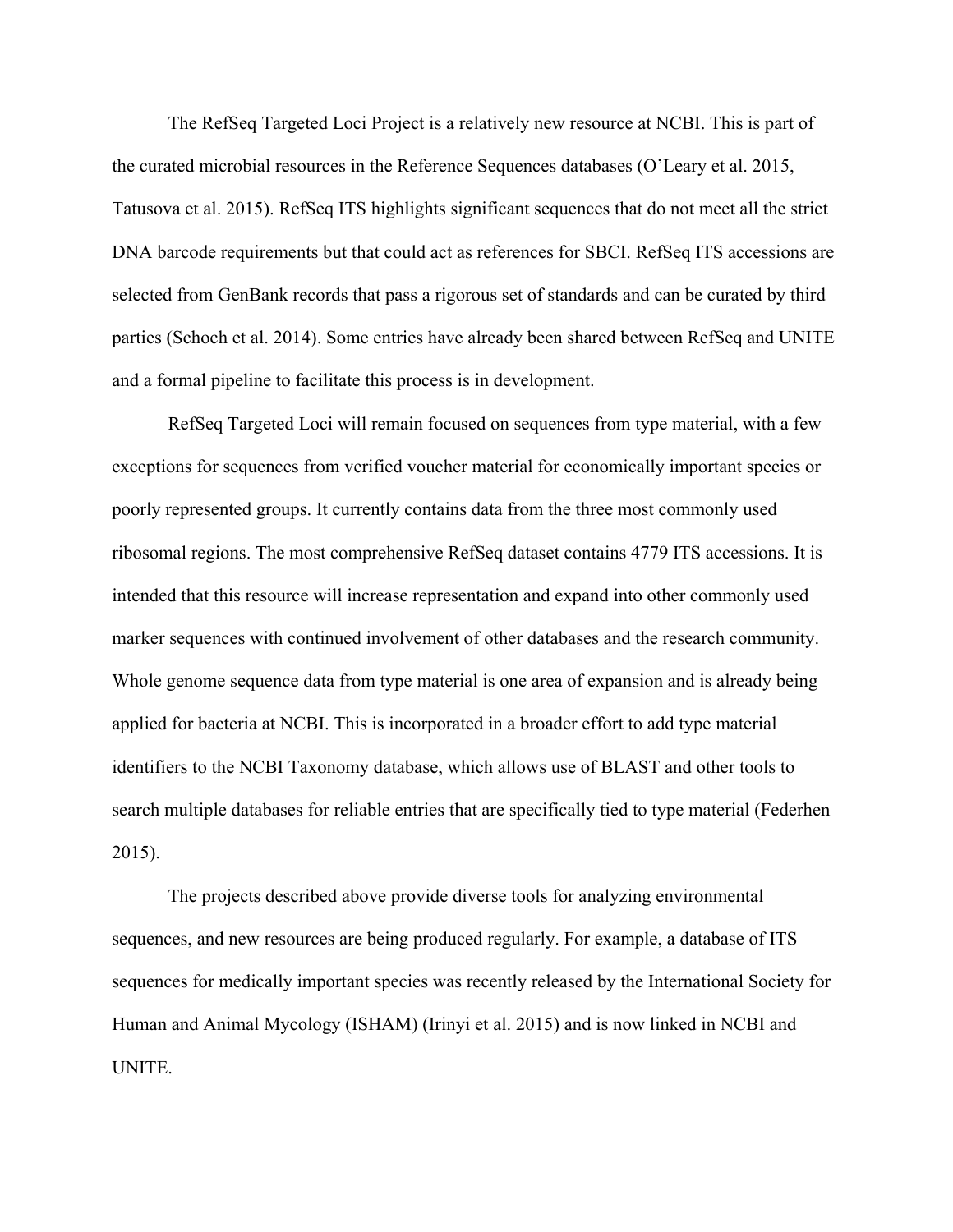*SBCI using alternative markers.—*ITS has emerged as the primary marker for fungal barcoding (Schoch et al. 2012), but it is not the only region used for SBCI and it is not always the best choice. In fact, one of the first databases for SBCI in fungi used mitochondrial LSU rRNA gene sequences to identify ectomycorrhizal fungal taxa (Bruns et al. 1998). A current resource using alternative markers is the Maarj*AM* database (Öpik et al. 2010) of the arbuscular mycorrhizal (AM) Glomeromycota, which emphasizes SSU rRNA gene sequences. Maarj*AM* applies "virtual taxon" (VT) identifiers connected to curated "type sequences" and it currently contains ca. 22 000 accessions of SSU rRNA sequences linked to ca. 400 VT, 2000 ITS, and 2000 LSU sequences (Öpik et al. 2014). Maarj*AM* also includes curated information on sequence origin (ecological metadata), which is increasingly used to study AM fungal distribution patterns (Ohsowski et al. 2014). The inclusion of SSU rRNA gene sequences in Maarj*AM* reflects a historical preference for this region by AM fungal systematists (Schussler 2001) and is validated by comparison to ITS and LSU sequences within and among the same strains (Thiéry et al. 2016). As long-read sequencing technologies improve (Koren et al. 2013), it will become routine to obtain contiguous sequences containing ITS and its flanking LSU and SSU regions, which will facilitate integration of current datasets based on single markers.

 Intragenomic heterogeneity among ITS copies poses challenges for SBCI, although an analysis using 454 sequencing of ITS amplicons in 99 diverse fungal isolates suggested that it may not be a major source of error in estimates of species richness (Lindner et al. 2013). Nevertheless, it is necessary to look beyond ITS in groups that are known to suffer from high levels of intragenomic heterogeneity, such as the polypore genus *Laetiporus* (Lindner and Banik 2011, Lindner et al. 2013). Another group in which ITS is a poor choice for SBCI is *Fusarium*,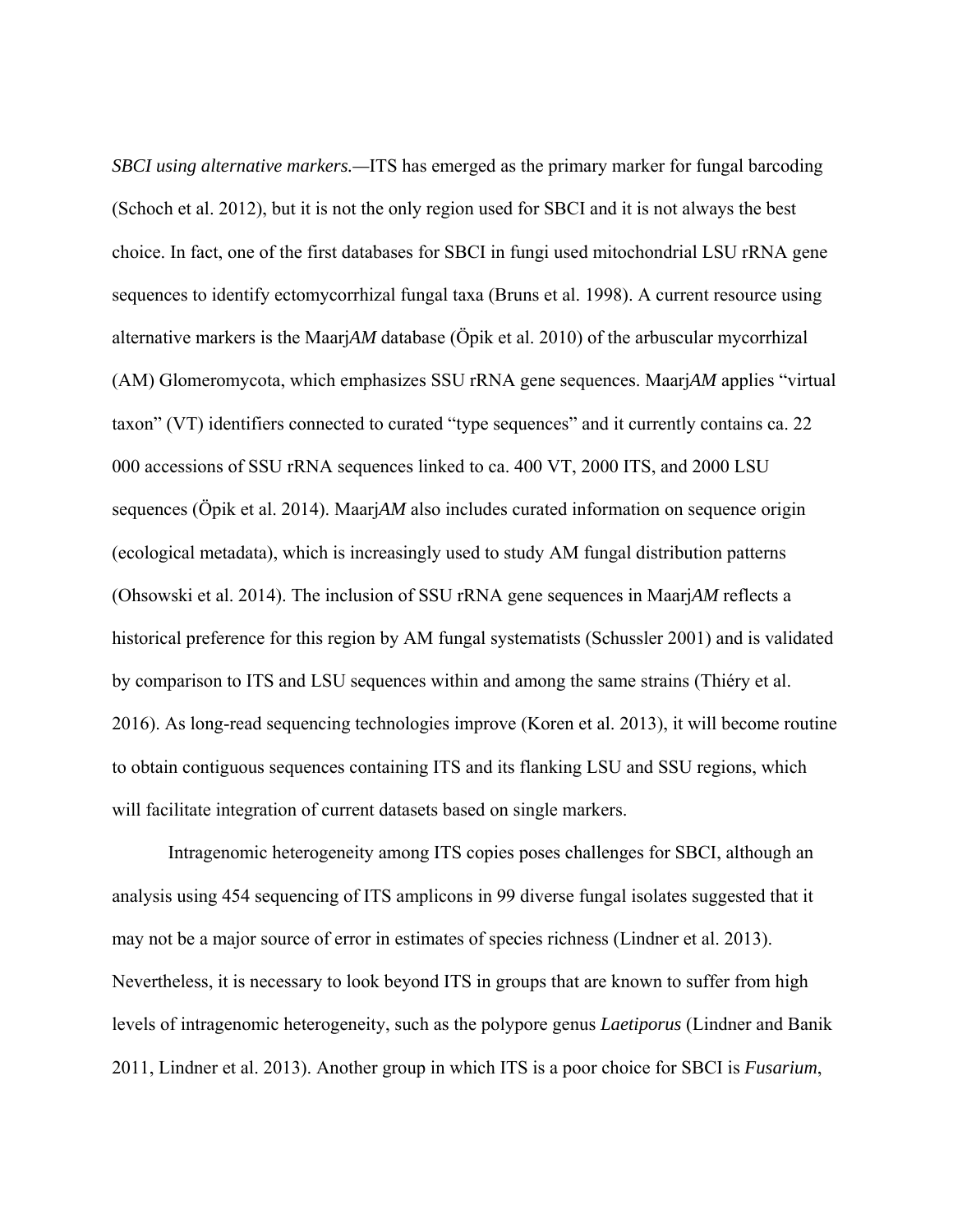which possesses highly divergent non-orthologous copies of the ITS2 (O'Donnell et al. 1998). ITS generally fails to resolve species boundaries in *Fusarium* that are discernible using other markers (O'Donnell et al. 2015). This difficulty has led to the recommended use of multiple protein-coding genes for species-level classification in *Fusarium*, with the intron-rich 5′ end of translation elongation factor 1-alpha gene (*tef1*) being favored as the primary locus for species identification, followed by partial nucleotide sequences of DNA-directed RNA polymerase II largest (*RPB1*) and second largest subunit (*RPB2*). Accordingly, the FUSARIUM-ID and *Fusarium MLST* databases were created to facilitate identification in *Fusarium* via BLAST (Geiser et al. 2004, O'Donnell et al. 2010). The current versions of FUSARIUM-ID and *Fusarium MLST* contain multilocus data from 1366 isolates, with data from ten different proteincoding and ribosomal gene regions (Park et al. 2010). Stand-alone multilocus databases have been developed for several other fungal groups, including TrichoBLAST for *Trichoderma* (Kopchinskiy et al. 2005) and multiple databases maintained at the CBS Biodiversity Centre focusing on *Aspergillus*, *Morchella*, *Russula*, dermatophytes, and indoor fungi.

Markers such as *tef1* are superior to ITS for SBCI in some groups (Stielow et al. 2015). Nevertheless, to develop a comparative sequence database with the broadest possible taxonomic coverage, it will be important for taxonomists to continue to include ITS among their target loci whenever possible. This was the philosophy followed by the AFTOL project, which focused on multigene analyses of higher-level fungal phylogeny but also generated ITS sequences to facilitate molecular ecology (Lutzoni et al. 2004). Conversely, ecologists using single-locus approaches should understand that ITS will enable only coarse identification in some clades, and they should be prepared to follow up with targeted analyses of other regions when species-level identification is critical.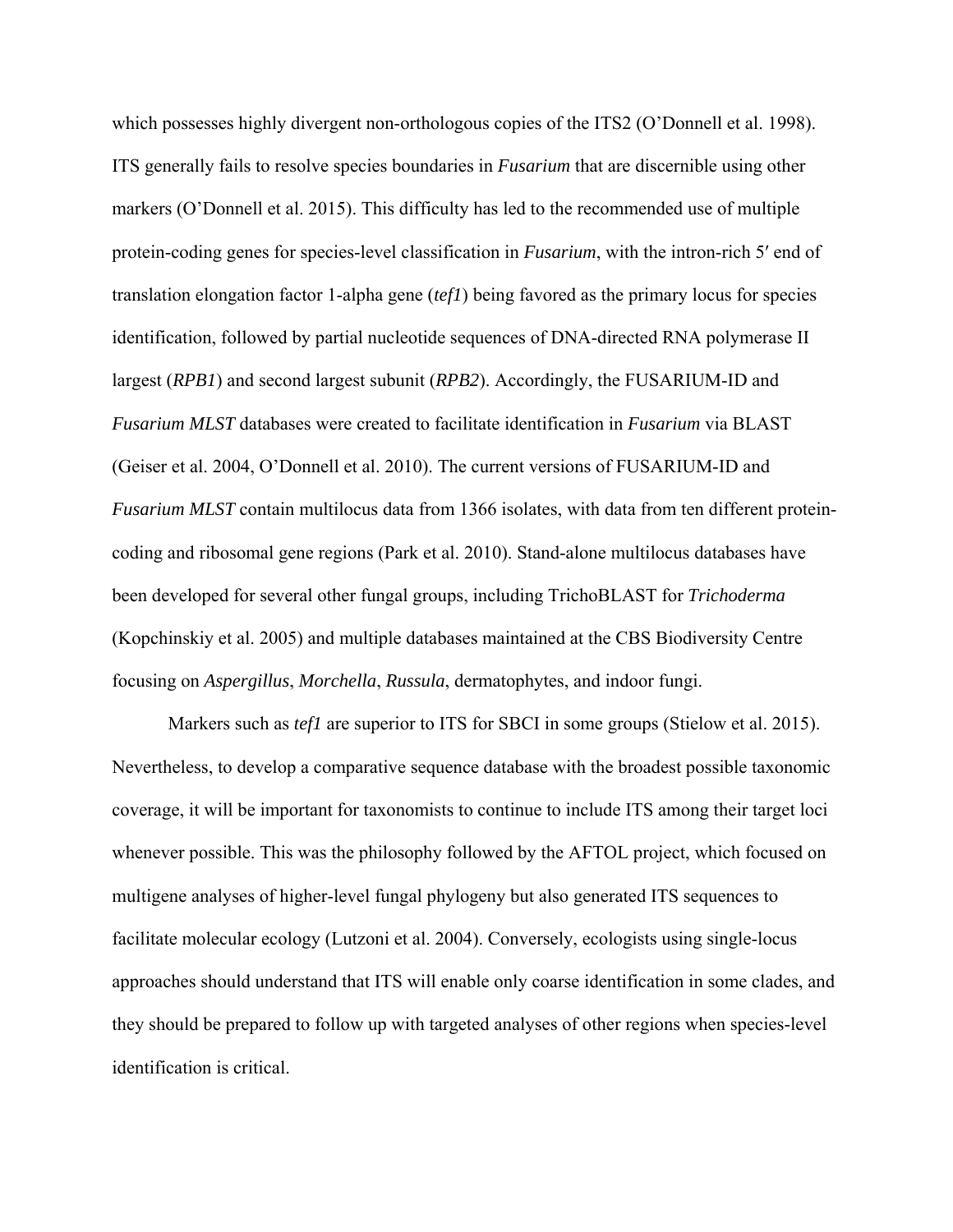Increasingly, data for SBCI are coming from whole genome sequencing studies, including those performed under the auspices of the 1000 Fungal Genomes Project (1KFG). Unfortunately, because of their repetitive nature, rRNA gene sequences are usually left unassembled in the sequence read archives (Schoch et al. 2014). This issue is getting some attention, as UNITE has begun recovering ITS sequences from genome sequence projects (Bengtsson-Palme et al. 2013). Where marker sequences can be extracted from whole genome sequences of sufficient quality and provenance, they can also be incorporated into the RefSeq system. The Fungal Genomes Program of the DOE Joint Genome Institute (Grigoriev et al. 2014) is now requiring ITS sequences as part of the metadata associated with samples for genome and transcriptome analyses. This information is requested to avoid sequencing of contaminants, but it could also be made available to link genomes with metagenomic data. *Barriers, inefficiencies, and unexploited opportunities.—*The resources described above have evolved independently, resulting in a diversity of useful but largely unintegrated tools, with sequences and their metadata imported from a variety of sources. Greater attention to data standards and formats will facilitate data integration and SBCI (Tedersoo et al. 2015). At present, many individual databases require unique input formats, different data fields, and a great deal of manual curation. There is also inconsistency in the format and quality of metadata provided for sequence-based diversity studies, whether the sequences are derived from specimens or directly from the environment.

Ambitious attempts are underway to integrate and standardize phenotype descriptions across all biology (Deans et al. 2015). Fortunately, standards for formatting and minimum information have been developed and are available for adoption in SBCI. For example, the BIOM format (McDonald et al. 2012a) is widely used for transferring metadata from one source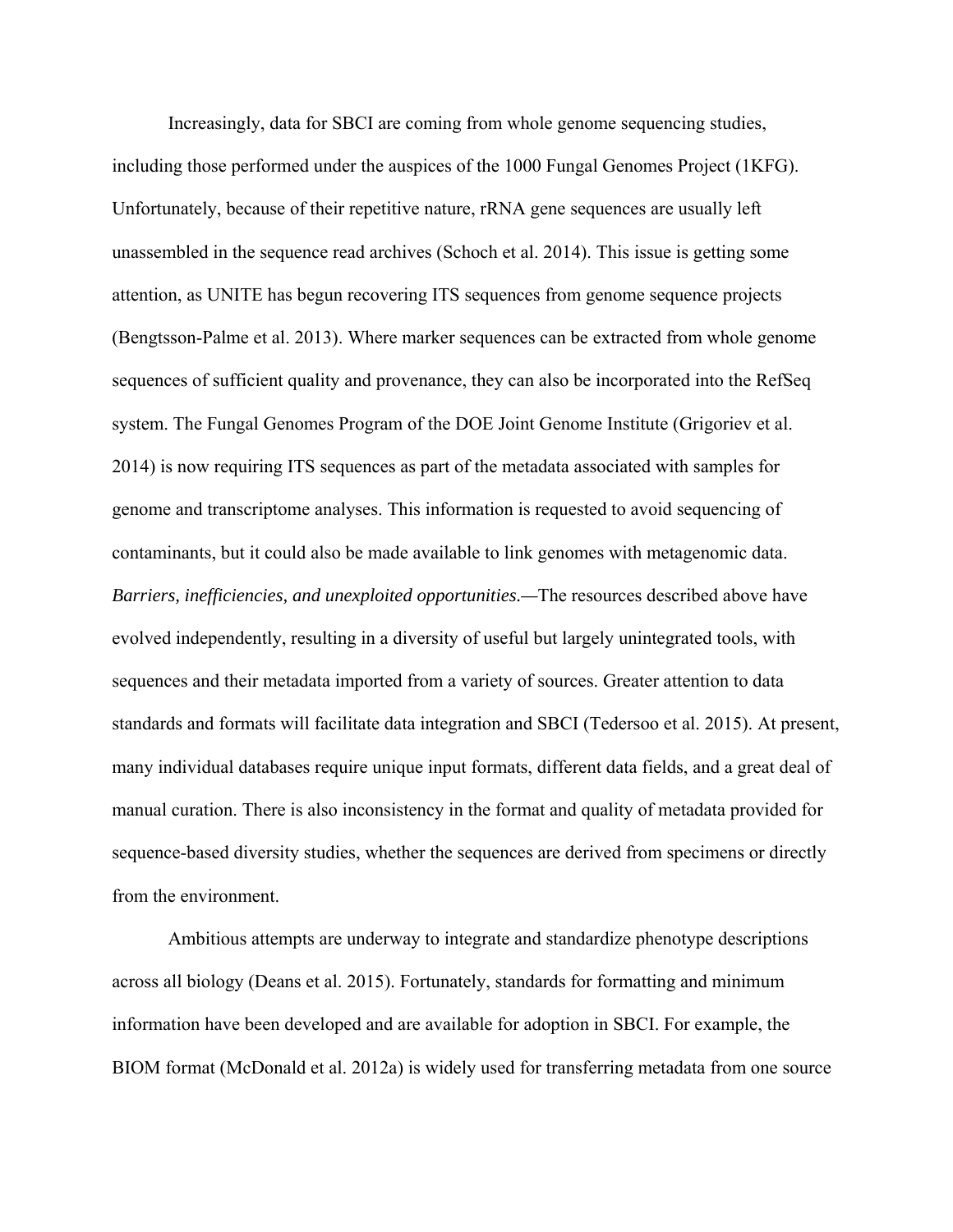to another, while the MIMARKS (minimum information about a marker gene sequence) standard (Yilmaz et al. 2011) establishes core annotation items for metagenomics/microbiome studies. These core metadata are key for SBCI, because they provide information regarding the origin and quality of sequences. RDP has produced a MIMARKS-compliant Google Sheet for metadata management that can be exported into WebIN and Sequin accessible formats, facilitating submission to EMBL and GenBank. With a few minimal adjustments, these tools should suffice for the development of a recommended format and standards for sequence data and metadata for SBCI that would also be compatible with formats for metagenomic analysis pipelines, submission to sequence repositories, and many other uses.

Linkages between environmental sequences and metabolic and phenotypic traits are needed to make predictions about the biological properties of organisms that have not been observed directly. Functional predictions for entire communities and individual species could be made by comparing environmental sequences to whole genomes. However, phenotypic data pose special challenges because they are diverse and are not archived in centralized databases. Apart from a few pioneering efforts, including MycoBank and the MycoPortal of the Macrofungi Collection Consortium, phenotypic information is generally scattered. An example of the sort of tools that are needed is the recently developed FUNGuild database and its associated bioinformatics resources (Nguyen et al. 2016), which make it possible to parse large numbers of environmental sequences into broad trophic guilds (e.g. saprotrophs vs. mycorrhizal fungi). Resources like FUNGuild have the potential to integrate SBCI with phenotypic and ecological traits, such as enzymatic activity (Talbot et al. 2015).

Building phenotypic databases will require an increased focus on specimen and culture annotations using a standardized format that can be traced across multiple databases and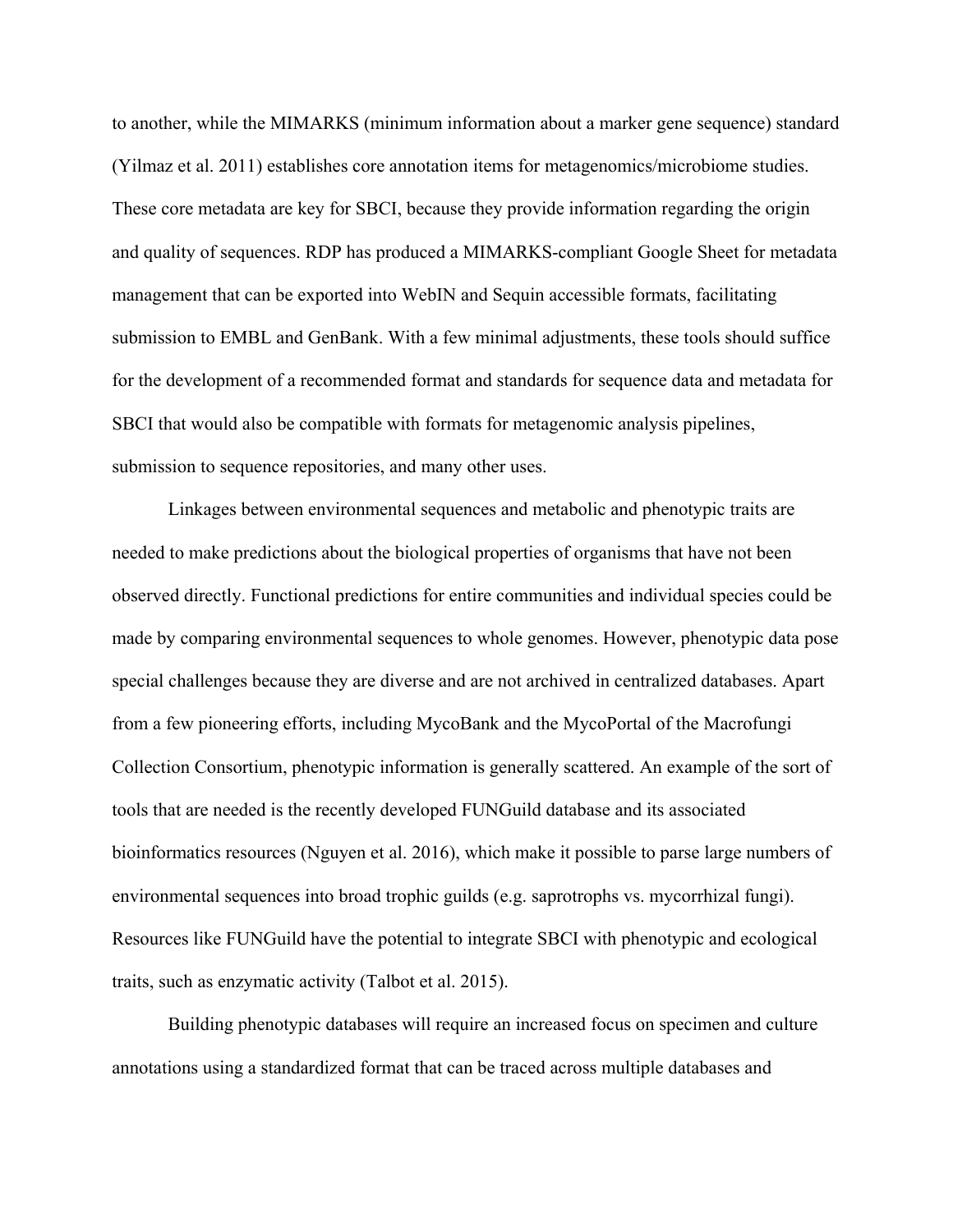electronically available publications. To take advantage of SBCI, these databases must be extended to include information on geographic distribution and habitat gained from environmental sequencing. Where possible, databases should use the Darwin Core data standards, which promote interoperability among biodiversity information resources (Wieczorek et al. 2012).

The lack of linkages among sequences, alignments, and phylogenies is also a limiting factor for SBCI. Phylogenetic inference is laborious and requires expert decisions about data inclusion and analytical settings. Delimitation of taxa by systematists is based on tree topologies and often involves consideration of morphological characters and other evidence such as genealogical exclusivity (Taylor et al. 2000), not merely sequence similarity. In contrast, SBCI as it is practiced now, is usually based only on pairwise sequence comparisons, with uniform (but adjustable) clustering criteria applied across all taxa. Phylogeny-based approaches to OTU delimitation have promise, such as the EPA-PTP (evolutionary placement algorithm-poisson tree process) method, which incorporates tree inference using RAxML (Zhang et al. 2013).

SBCI could be enhanced if phylogenetic trees and tree-based taxon concepts were incorporated into the pipelines used to analyze environmental sequences. The basic tools for treebased SBCI already exist, such as lowest common ancestor (LCA**)** algorithms that can determine clade contents, as implemented in the (now defunct) *mor* pipeline for automated phylogenetic taxonomy of Agaricomycetes (Hibbett et al. 2005). Unfortunately, the input data for such analyses, alignments, and phylogenies are largely unavailable. An analysis by the Open Tree of Life Project found that only about 17% of published fungal phylogenies are available in electronic format (Drew et al. 2013), even though many mycological journals have stated requirements that datasets and trees be submitted to TreeBASE or Dryad. One reason that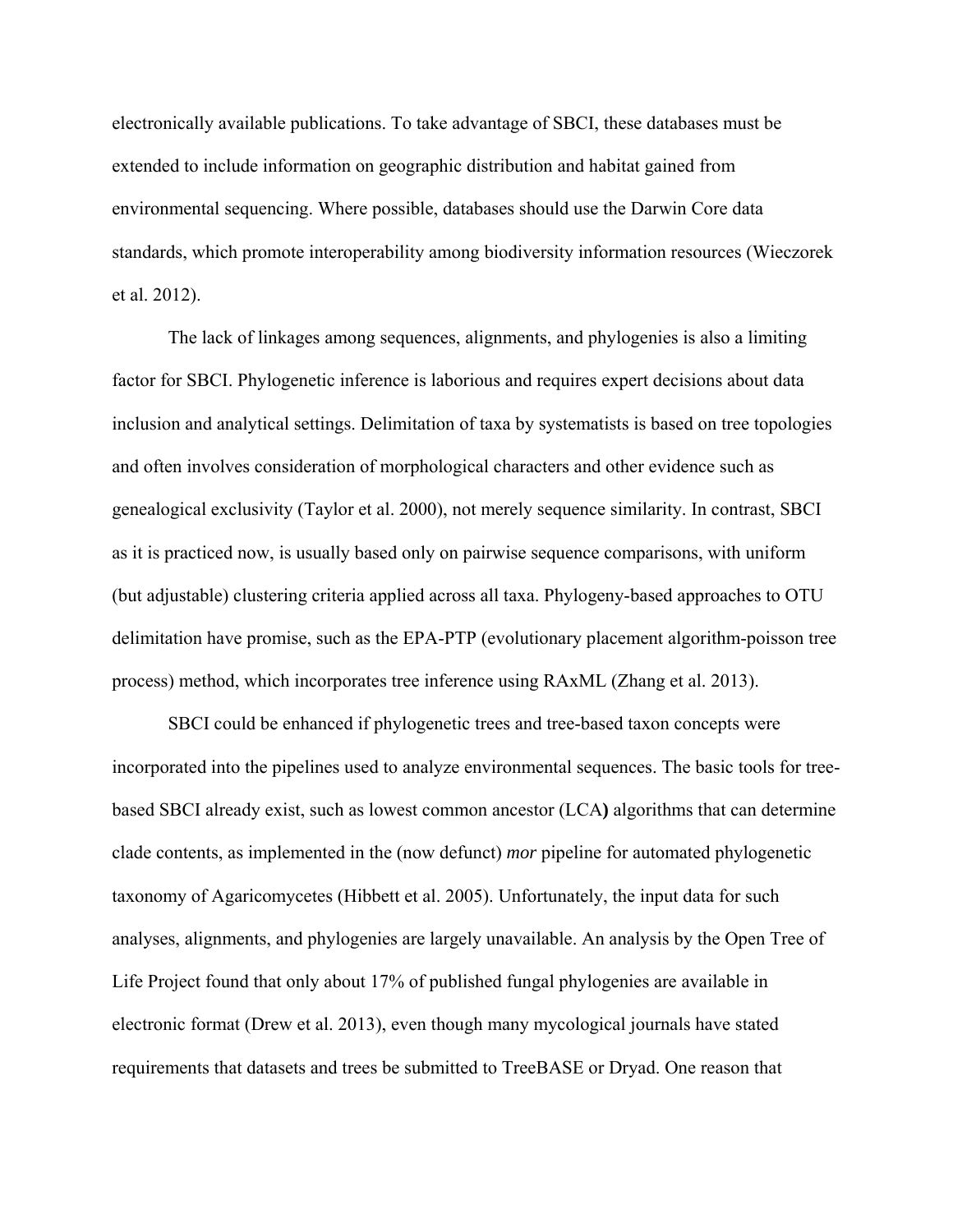submissions have lagged is that data submission is tedious, but lack of editorial oversight is also to blame. To facilitate the future development of tree-based SBCI that can take advantage of "gold standard" taxon delimitations by expert systematists, it will be necessary to create userfriendly tools for uploading phylogenetic trees to databases and for journals to enforce existing policies regarding data deposition. Development of informatics resources for tree storage is underway as part of the Open Tree of Life Project (Hinchliff et al. 2015).

#### LESSONS FROM PROKARYOTES

Microbiologists have developed rich databases and sophisticated informatics tools for SBCI, as well as broadly accepted standards for molecular taxon description. This section describes some of the major initiatives in SBCI of prokaryotes, including successful efforts that mycologists would be wise to emulate and pitfalls to avoid.

*Prokaryotic taxonomy, informatics, and nomenclature.—*Under the International Code of Nomenclature of Prokaryotes (ICNP) **(**Parker et al. 2015) 16S rRNA gene sequences are required for the description of new species, with a defined cutoff of <97% similarity between species (Wayne et al. 1987, Stackebrandt et al. 2002, Tindall et al. 2010). DNA-DNA Hybridization (DDH) or an equivalent technique is necessary if two strains show >97% similarity for the 16S rRNA region, although DDH has been criticized for its complexity, low reproducibility, and low throughput (Mende et al. 2013). Deposition of a type culture is also required.

The adoption of 16S rRNA genes as the primary taxonomic marker for Bacteria and Archaea greatly facilitated the discovery and documentation of prokaryotic diversity and resulted in a dramatic increase in the number of newly described species. Molecular documentation of described taxa is nearly complete, with about 99% of culturable prokaryotic species (including about 11 900 type strains) represented by 16S rRNA gene sequences (Yarza et al. 2008, Yarza et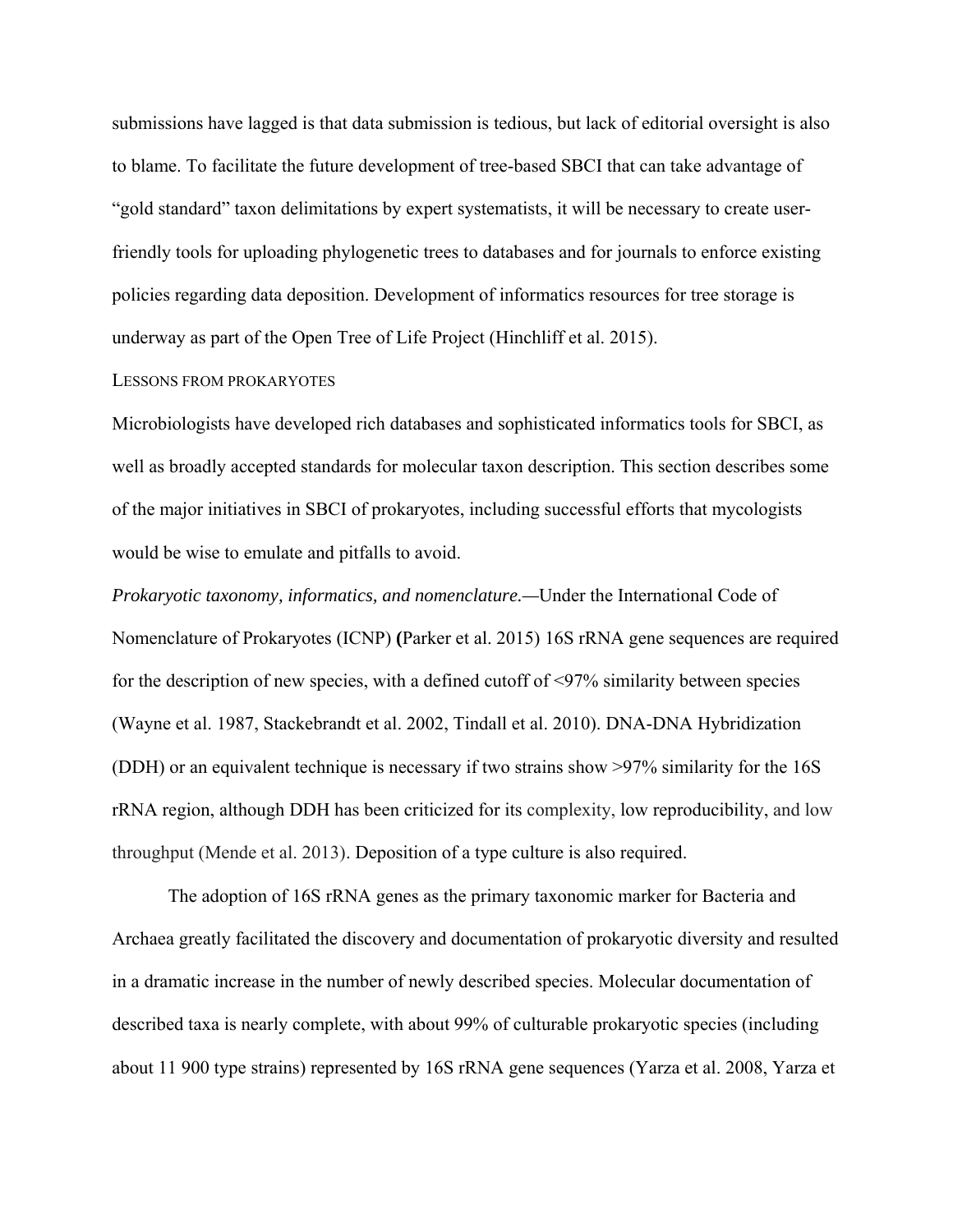al. 2010, Chun and Rainey 2014). Projects such as the sequencing orphan species (SOS) initiative have filled in the gaps for prokaryotes that had valid published names but lacked 16S rRNA genes sequences (Yarza et al. 2013). A similar effort to target orphan fungal species is needed, taking advantage of biodiversity collections networks such as the Global Biodiversity Information Facilty (GBIF), iDigBio and the World Federation for Culture Collections to identify sources of material.

Microbiologists have created comprehensive resources for analyses of rRNA gene sequences. For example, the All-Species Living Tree Project provides updated databases, alignments, and phylogenetic trees for about 11 900 species with sequenced type strains (Yarza et al. 2008, Munoz et al. 2011). Other curated databases contain sequences derived from both cultures and environmental samples. The latest release of the RDP includes 3.2 million aligned and annotated bacterial and archaeal sequences, of which about 85% come from environmental samples (Cole et al. 2014). RDP and other projects, such as SILVA (Quast et al. 2013), GreenGenes (DeSantis et al. 2006, McDonald et al. 2012b), Mothur (Schloss et al. 2009) and QIIME (Caporaso et al. 2010) provide additional tools and reference datasets to facilitate high throughput analyses of prokaryotic sequence data, and several now include reference datasets and tools for fungi from UNITE and other sources. The fungal community stands to benefit from continued collaboration with the microbial informatics community, with the aim of developing tools for fungal SBCI comparable to those already available for prokaryotes.

Despite the advances described above, there remains a huge gap between the number of described prokaryotes and the number of uncultured species that have already been discovered (Hedlund et al. 2015). Eighty-eight per cent of cultures belong to only four phyla, and more than half of the approximately 60 major prokaryotic lineages (phyla and divisions) are currently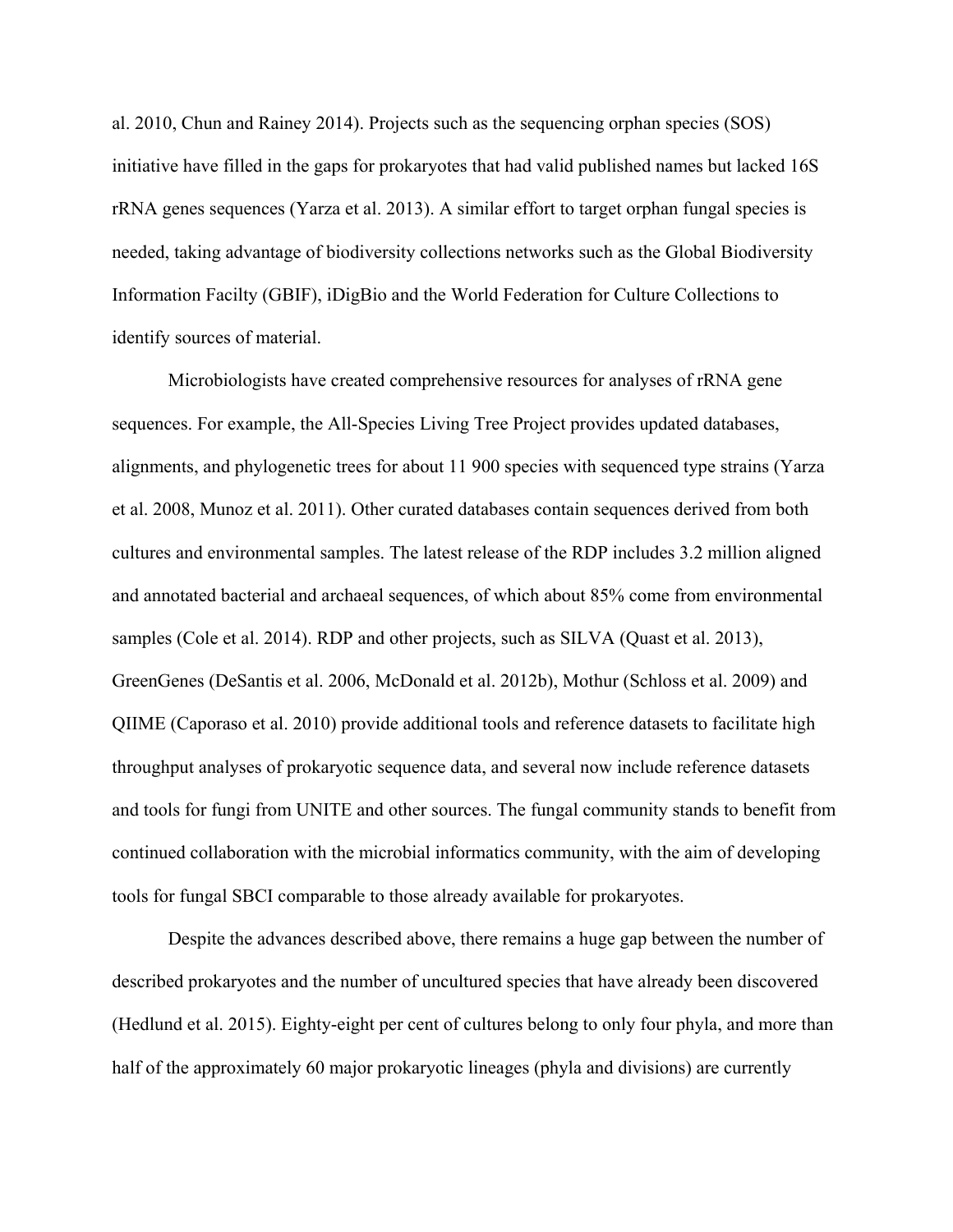represented only by sequence data (Rinke et al. 2013). Even when cultures are available, the minimal standards for descriptions of new taxa (http://www.bacterio.net/-minimalstandards.html) adopted by prokaryotic researchers, requiring phenotypic, chemotaxonomic, and genotypic data, too often represent insurmountable barriers to formal classification of much of the diversity of prokaryotes (Schleifer 2009).

Given the restrictions on naming uncultured species, microbiologists have made wide use of informal names for new species, as well as phyla and divisions (Brown et al. 2015, Spang et al. 2015). The *Candidatus* concept was proposed as a nomenclatural device for assigning provisional names to uncultured prokaryotes (Murray and Schleifer 1994, Murray and Stackebrandt 1995). However, sequence data alone are not sufficient to propose a *Candidatus* taxon; other information, such as phenotypic and ecological characters or in situ visualization, must also be provided (Schleifer 2009). The ad hoc committee for Systematic Bacteriology endorsed the use of *Candidatus* status for uncultured prokaryotes (Stackebrandt et al. 2002), but currently there are only 361 names under the *Candidatus* category in the List of Prokaryotic names with Standing in Nomenclature (LPSN) (Parte 2014), which represents a minuscule fraction of uncultured prokaryotic diversity. Several proposals have now been made to replace DNA–DNA hybridization for circumscription of species with genome sequences (Richter and Rosselló-Móra 2009, Chun and Rainey 2014) and even use it as type material (Whitman 2015, 2016).

*Prokaryotic genomics and large-scale environmental sampling.—*The number of prokaryotic genomes has increased exponentially in recent years (Land et al. 2015). In 2015 the GOLD database (http://www.genomesonline.org) reported 36 824 bacterial and 851 archaeal whole genome sequencing projects (Reddy et al. 2015) and over 30 000 prokaryotic genomes are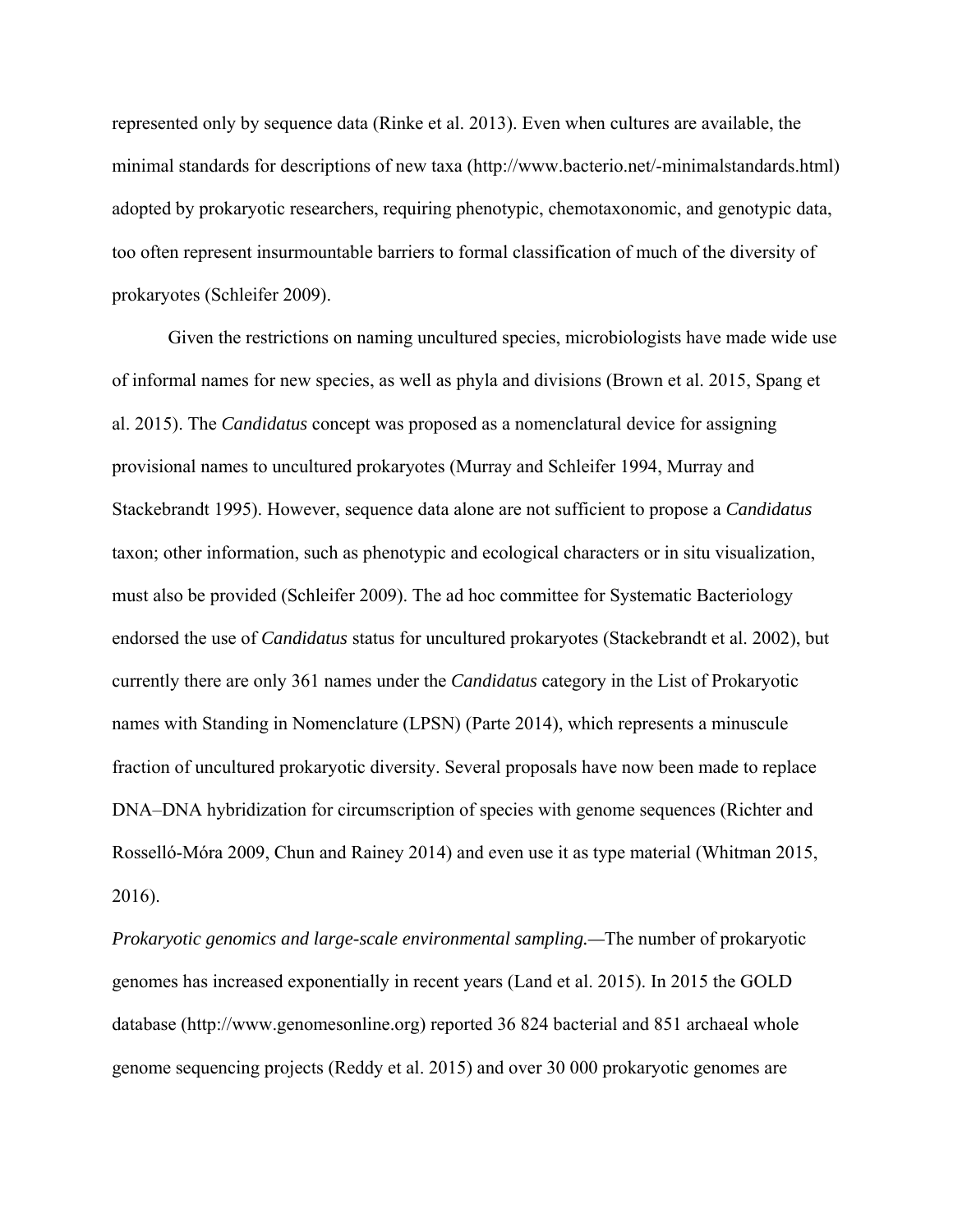currently available through Ensembl (http://ensemblgenomes.org/). The explosive growth in prokaryote genomics has been driven in large part by coordinated efforts, such as the Genomic Encyclopedia of Bacteria and Archaea (GEBA). Nevertheless, there is still a need for many more genomes that represent the diversity of species in culture collections as well as unculturable taxa (Rinke et al. 2013). The NCBI Assembly database currently contains 4525 genomes from type strains, which represents 28% of the total number of deposited prokaryote with valid species names (15 559 Bacteria, 598 Archaea) (Federhen 2015). The use of genome wide comparisons has already made it possible to consider the streamlining of taxonomic identifications using metrics such as average nucleotide identity (ANI) and k-mer scores (frequencies of sequences of length k) (Federhen et al. 2016). Currently, RefSeq contains 18 454 16S rRNA gene sequences from type strains from 13 314 prokaryotic species (O'Leary et al. 2015).

The mycological counterpart to GEBA is the 1000 Fungal Genomes (1KFG) project (Grigoriev et al. 2014), which is providing a platform for sharing protocols and for community networking and contributing to the transformation of fungal biology into a genome-enabled discipline (Hibbett et al. 2013). Genomic data from 1KFG and other projects may not have a major impact on species-level identification, but they will be invaluable for predicting community function. Anyone can nominate a species for the 1KFG project, which aims to sequence two species per family. The emerging resources are publicly accessible and phylogenetically balanced, which will enhance their utility for SBCI. The 1KFG project is not complete, but mycologists should already be looking ahead to the collaborations that will develop the next generation of genomic resources, perhaps modeling their efforts on collaborative ventures associated with GEBA, such as the GEBA Type Strain (Kyrpides et al.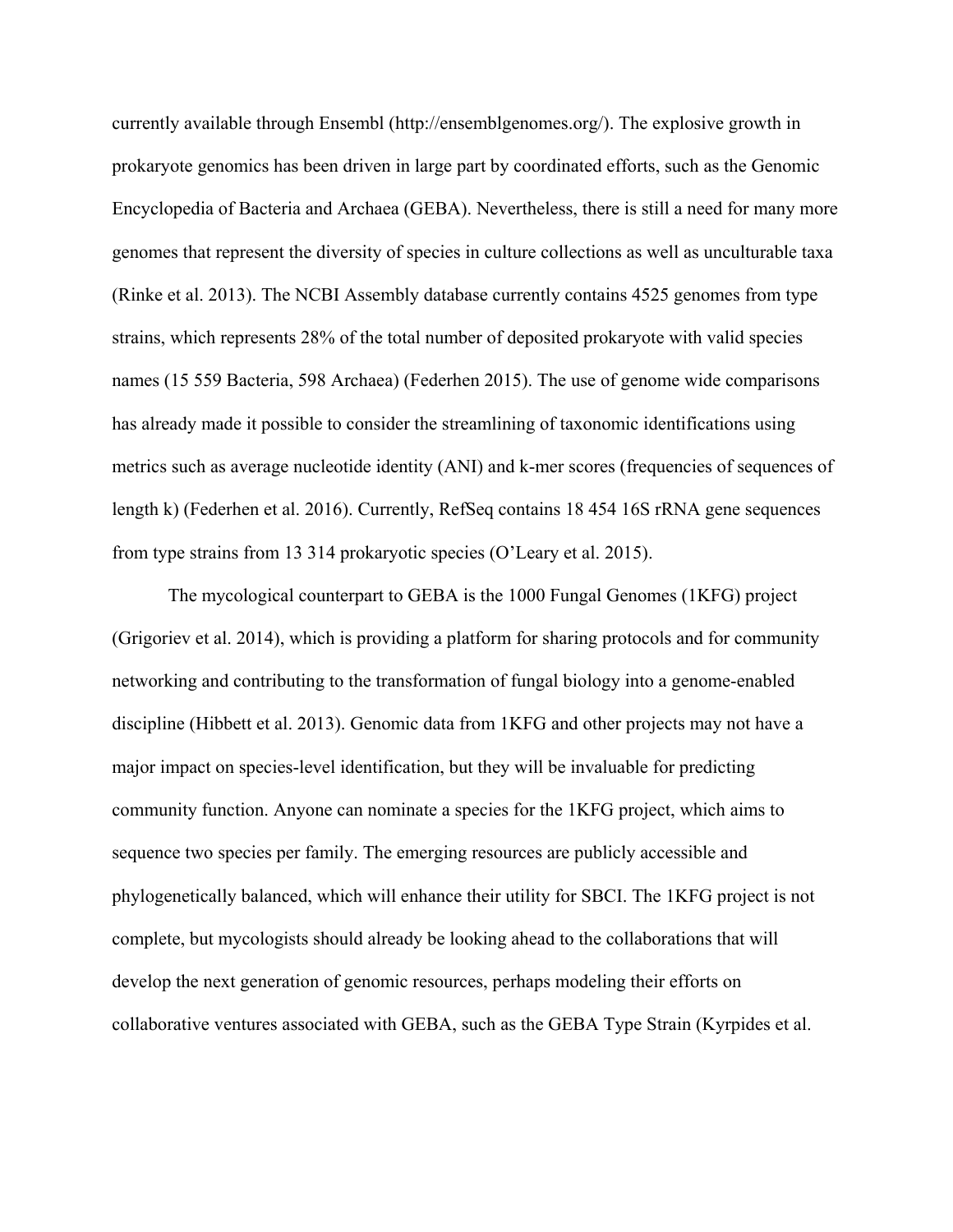2014) and GEBA Microbial Dark Matter projects (http://microbialdarkmatter.org, http://standardsingenomics.org/index.php/sigen/article/view/sigs.5068949).

Prokaryotic genomics is set to expand further through the application of new technologies such as single-cell genomics (Hofer 2013, Rinke et al. 2013), which will provide data from previously inaccessible taxa and hybrid genome assembly, which will increase sequencing coverage and accuracy (Chun and Rainey 2014). Metagenomic binning makes it possible to assemble complete or near-complete genomes from unculturable taxa (Albertsen et al. 2013), while improved methods for isolating and growing previously uncultured microbes within their natural soil environments (Nichols et al. 2010) are opening possibilities to important new discoveries (Ling et al. 2015).

New analytical approaches are also facilitating comparisons of genomes for SBCI in prokaryotes. For example, new methods for multilocus sequence analysis have been developed (Mende et al. 2013) that could increase accuracy and ameliorate the impact of horizontal gene transfer, which is of particular concern in prokaryotes but also occurs in fungi (Kämpfer and Rosselló-Mora 2004, Chun and Rainey 2014). Nevertheless, even with whole genomes, prokaryotic SBCI is still challenged to define appropriate cut-off levels for species discrimination (Fox et al. 1992, Kämpfer and Rosselló-Mora 2004, Fraser et al. 2009).

Prokaryotes are focal taxa in global and local culture-based and environmental mega sequencing projects such as NEON (http://www.neoninc.org), the Earth Microbiome (http://www.earthmicrobiome.org/), Terragenome (http://www.terragenome.org/), the Global Microbial Identifier (http://www.globalmicrobialidentifier.org), and Human Microbiome Project (http://www.hmpdacc.org). Mycologists need to be engaged in these efforts, both to promote technology transfer and to ensure that the projects generate data that are useful for fungal SBCI.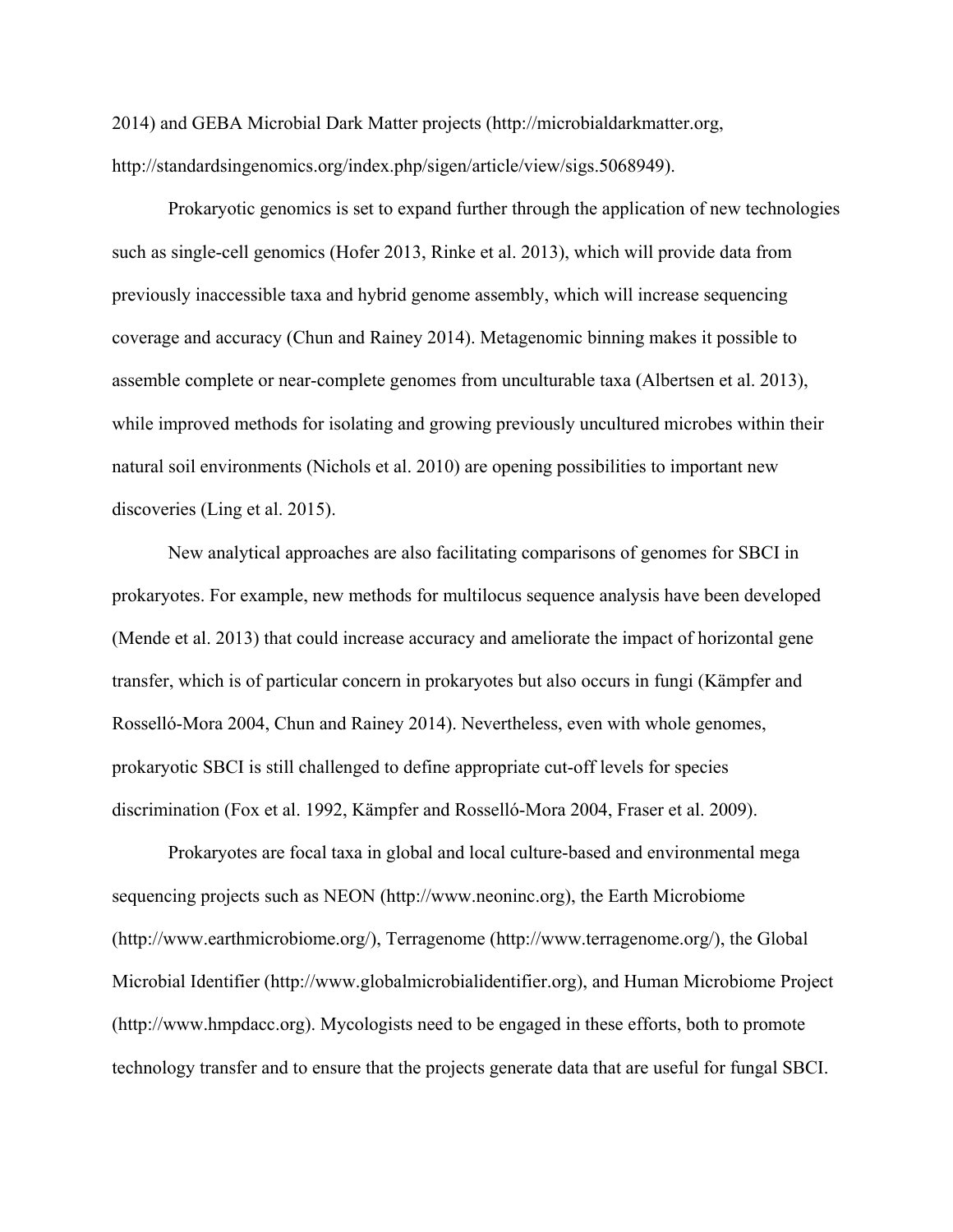### INTEGRATING SBCI AND FUNGAL TAXONOMY AND NOMENCLATURE

In contrast to the prokaryotic ICNB, the International Code of Nomenclature for algae, fungi and plants (the Code) does not require sequence data to describe taxa, but it does mandate that a type specimen be indicated (an illustration or a culture may also be used for fungi under some conditions; Arts. 8.1, 8.4, 40.5) (McNeill et al. 2012). Consequently, there are many validly named species that lack sequences (FIG. 2), as well as species inferred only from environmental sequences that lack names (Hibbett et al. 2011, Öpik et al. 2014). This disconnect presents a barrier to SBCI and it limits understanding of fungal diversity among nonspecialists. To integrate fungal taxonomy and molecular ecology, it will be necessary to expand reference sequence databases based on specimens and consider formally naming species based only on sequences. Sequence data should be obtained not only from new collections but from existing specimens and isolates in fungaria and culture collections, which have been shown to house substantial unrecognized biodiversity (Brock et al. 2009, Nagy et al. 2011).

*Growing sequence databases for described species.—*From 1999 to 2009, only about 26% of newly described species of fungi had sequences of any locus deposited in GenBank (Hibbett et al. 2011), but from 2010 to 2015 the proportion of new species with sequences increased to 50% overall (60% in 2015, FIG. 2, listed in SUPPLEMENTARY INFORMATION). One way to grow the number of sequenced species even further would be to modify the Code to require sequence data as part of taxon descriptions. However, this would prevent the naming of fossils and other challenging materials, such as obligate biotrophs and other unculturable fungi that lack macroscopic structures, and could result in the needless destruction of specimens. For example, 64 species of Laboulbeniales (minute obligate insect symbionts) were described in 2010–2016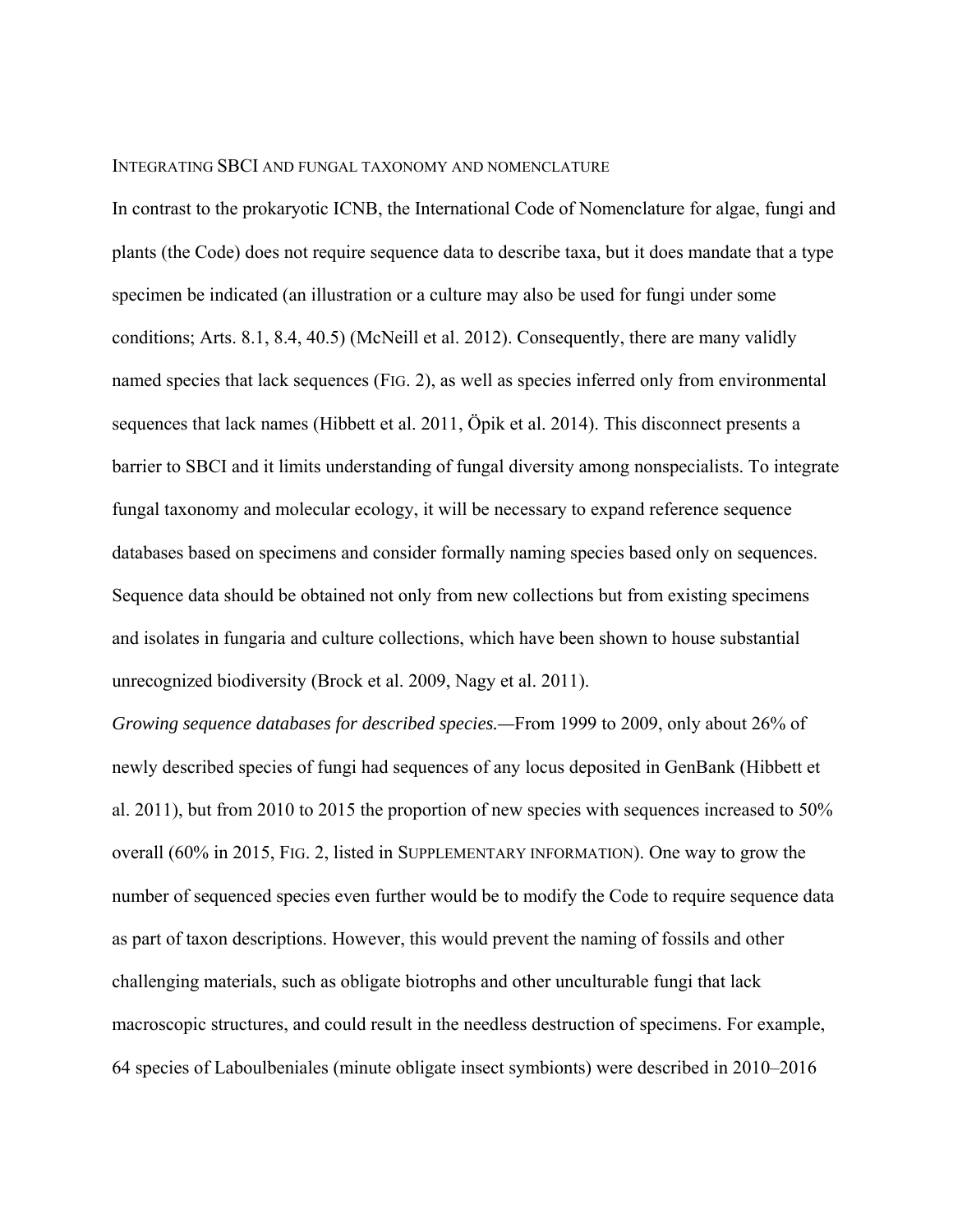(so far), but only two have sequence data (see SUPPLEMENTARY INFORMATION). Even in cases where organisms grow well in culture or produce large reproductive structures, some scientists lack resources for molecular work, particularly in the developing world, where much of the undescribed fungal diversity resides. Increased collaboration between fungal molecular systematists and field mycologists could reduce the number of species that are described without sequence data.

Sequence data should not be required for taxon description under the Code, but there should be general standards, enforced by journal policies and reviewers, that molecular data and metadata accompany all new taxon descriptions when it is reasonable to expect them. Communities of taxonomic specialists will need to determine the appropriate loci to be sequenced, which should include ITS and other markers that are commonly used for SBCI in each group (e.g. *tef*1 in *Fusarium* and SSU in Glomeromycota). Organizations such as the International Commission on the Taxonomy of Fungi (ICTF; http://www.fungaltaxonomy.org/) could play a role in promoting best practices*.* Collaborative efforts to sequence representatives of described species, as in the prokaryotic SOS initiative, should be encouraged. Whenever possible, type materials should be sequenced, but this is often difficult. In such cases, systematists should consider epitypification of names with sequence data from a recent collection, from which a culture and/or nucleic acid sample can be derived (Ariyawansa et al. 2014). This approach is particularly important because many important fungal names are not associated with a physical type specimen.

*Toward sequence-based species description.—*The steps outlined above will increase the representation of described species in sequence databases, but they will not solve the problem posed by species known only from environmental sequences. For example, at present UNITE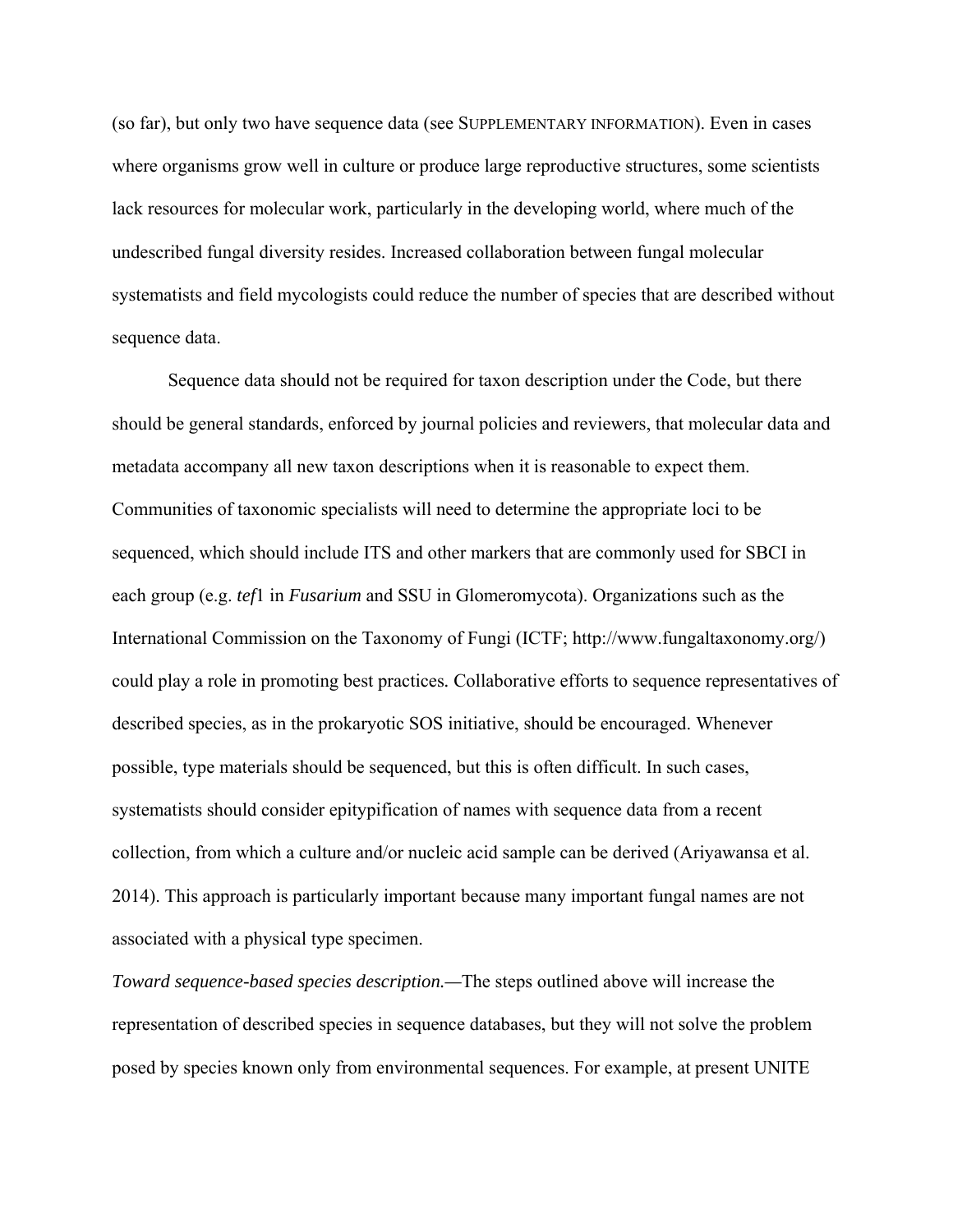contains 3412 SHs identified only to phylum (Nilsson et al. 2016). Similarly, Maarj*AM* currently contains 292 Glomeromycota VTs composed of only unidentified sequences and 60 named VTs. In natural communities, only 30–50% of AM fungal VTs are named (Ohsowski et al. 2014). Groups such as Archaeorhizomycetes and Cryptomycota are known almost entirely from environmental sequences (Hibbett 2016). Sequence-based taxonomic platforms such as UNITE and MaarjAM make it possible to group sequences into species hypotheses (SH), virtual taxa (VT), and other MOTUs (molecular operational taxonomic units) (Blaxter et al. 2005). These resources permit fungal ecologists and evolutionary biologists to communicate about taxa known only from sequences and to conduct repeatable analyses (because MOTUs are delimited based on explicit algorithms). However, MOTUs of any sort are obscure concepts to nonspecialists, and they are not included in names-based taxonomic databases such as the Catalogue of Life or Global Biodiversity Information Facility. To facilitate communication and maximize awareness of fungal biodiversity among scientists and the general public, it would be helpful to assign Linnaean binomials to species based solely on sequences (Hibbett et al. 2011).

Mycologists were among the first to advocate for the use of DNA sequences in species diagnoses (Reynolds and Taylor 1991, Renner 2016). Nevertheless, there is still no consensus regarding the desirability of formally naming species of fungi based only on sequence data. This may reflect confusion about the difference between taxonomy and nomenclature, which are discrete but closely linked disciplines, and the role of the Code. Nomenclature is based on a set of rules and conventions that determine whether names are "valid" (i.e. they have been published correctly and are properly formed and documented), whereas taxonomy is the science concerned with delimiting groups of organisms based on inferred phylogenetic relationships. Objections to naming sequence-based species are largely rooted in concerns about taxonomic error, such as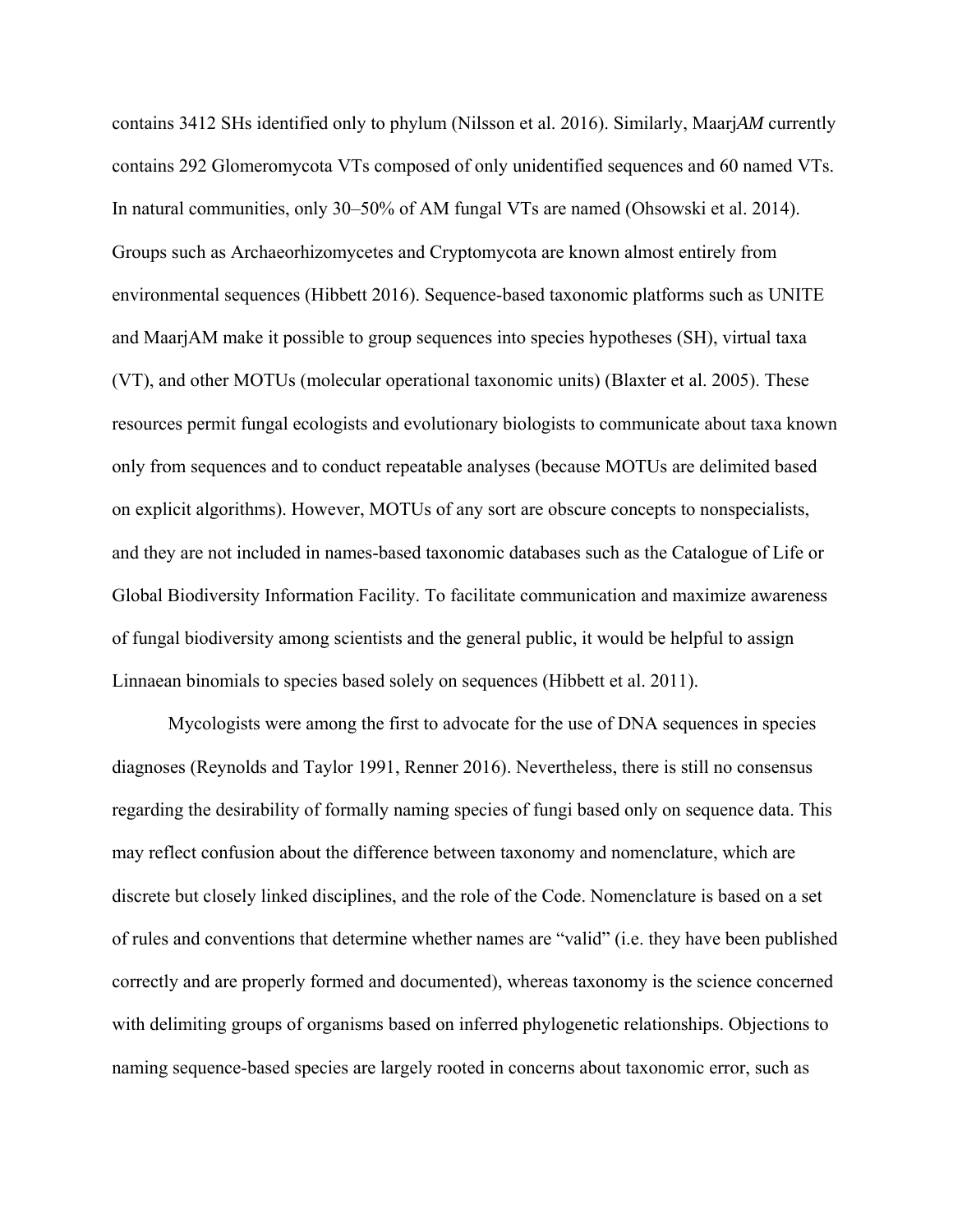that due to gene tree/species tree conflict or intragenomic heterogeneity. Concerns have also been raised that that some species described on the basis of sequences alone will prove to be synonyms of already described species that lack sequence data (Nagy et al. 2011). However, if estimates of the extant diversity of fungi are anywhere near correct (Blackwell 2011, Taylor et al. 2014), then it is likely that most species discovered with sequence data will be novel (Hibbett et al. 2011). In any case, it is not the purpose of the Code to certify taxonomic hypotheses; its rules do not address the scientific evidence required to justify taxonomic decisions, such as species delimitation. Nonetheless, the Code plays an important gatekeeper role in taxonomy, because only valid names are considered to be "correct" and have the protection of priority.

The next opportunity to change the Code will come in 2017, at the International Botanical Congress XIX in Shenzhen, China, and any changes will become effective on 1 Jan 2018. A proposal to modify the Code to allow sequence-based species description in fungi has recently been published and will be voted on at IBC XIX (Hawksworth et al. 2016). The proposal would apply to species "where data were obtained from voucherless environmental sequencing techniques and no individual material is available to serve as the type of a name of a new taxon." Proposed recommendations would suggest that: (i) new taxa based on sequences should be described with reference to a published phylogenetic analysis; (ii) sequences representing the new taxon should have been detected in multiple independent studies; and (iii) sequences used for taxon description should be drawn from regions deemed appropriate by the relevant taxonomic communities (Hawksworth et al. 2016). Other measures that would strengthen sequenced-based species description would include requiring that all appropriate reference databases have been searched and closely related sequences have been included in analyses and that appropriate tests for sequence quality, including tests for chimeric sequences,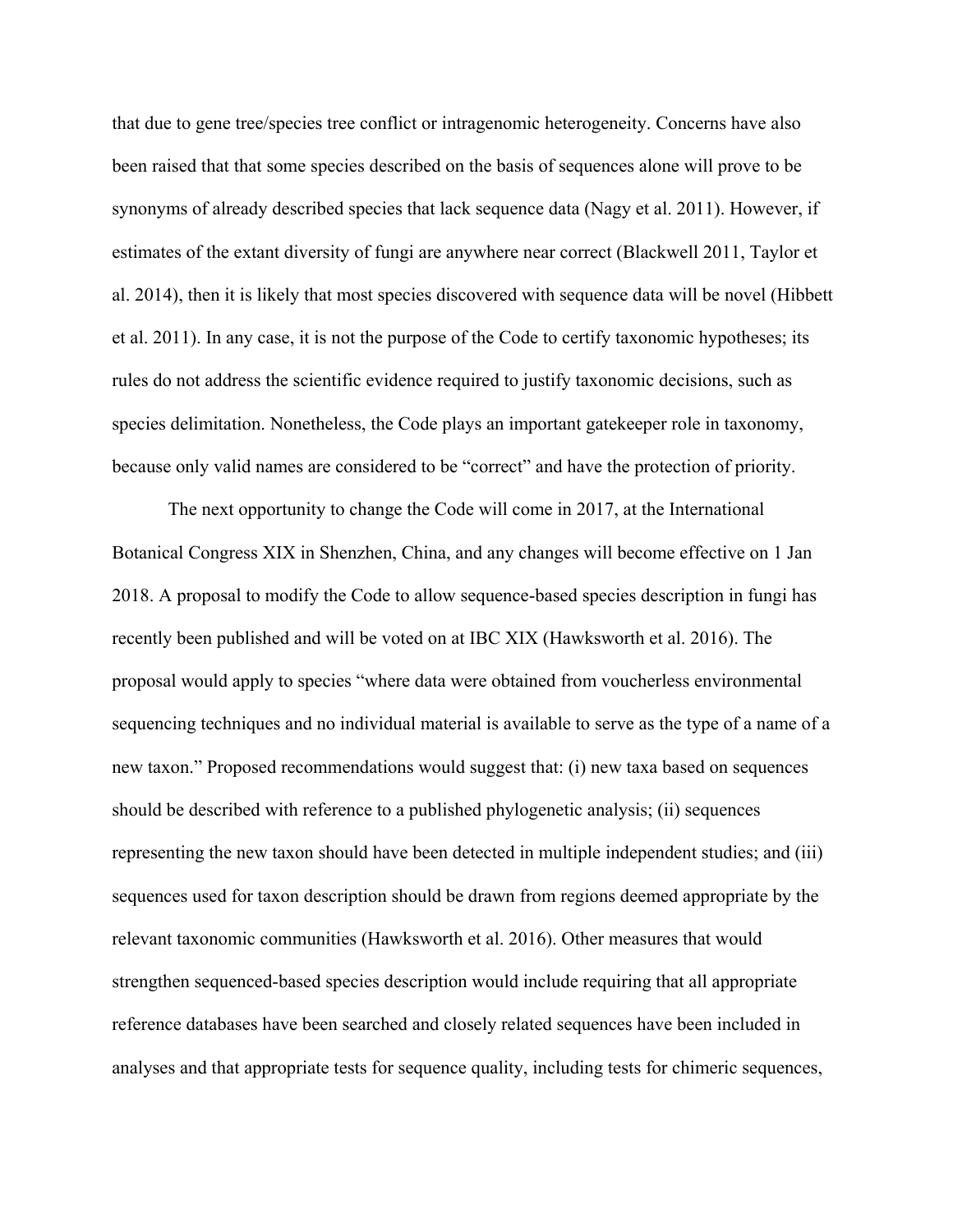have been performed (Nilsson et al. 2012, Hyde et al. 2013, Lindahl et al. 2013, Hart et al. 2015, Selosse et al. 2016). Again, organizations such as the ICTF could play an important role in developing and disseminating best practices, and journals could help by adopting and enforcing these criteria.

It remains to be seen if the proposal to allow sequences to serve as types (Hawksworth et al. 2016) will be approved. However, mycologists do not need to wait until 2018 to begin describing species based on environmental sequences. In the interim, demonstration papers could be produced that present worked examples of sequence-based species descriptions. To some extent, this is already happening. For example, a new species of Neocallimastigomycota, *Piromyces cryptodigmaticus*, was described based only on sequence data, although a technical voucher sample was obtained (Kirk 2012). Similarly, 48 species of *Archaeorhizomyces* that have been detected with environmental sequences in at least two independent studies were identified, although they were not given Linnaean binomials (Menkis et al. 2014).

A fine example of SBC in action is provided by *Hawksworthiomyces sequentia* ENAS, which was described by de Beer et al. (2016) based on two independent sequences, one from Canada and the other from Sweden. The ENAS suffix indicates that this taxon was described based on environmental sequences (TABLE I; Taylor 2011). In describing *H. sequentia*, de Beer et al. made a serious effort to obtain all relevant cultures, and they performed thorough phylogenetic analyses of sequences from GenBank and UNITE. The study was peer-reviewed and a diagnostic alignment was provided as supplementary material. Thus, the description of *H. sequentia* provides a model for other mycologists who wish to describe ENAS.

Until the Code is changed sequence-based species names will not have the protection of priority. If taxonomists working with physical specimens rediscover a species that was described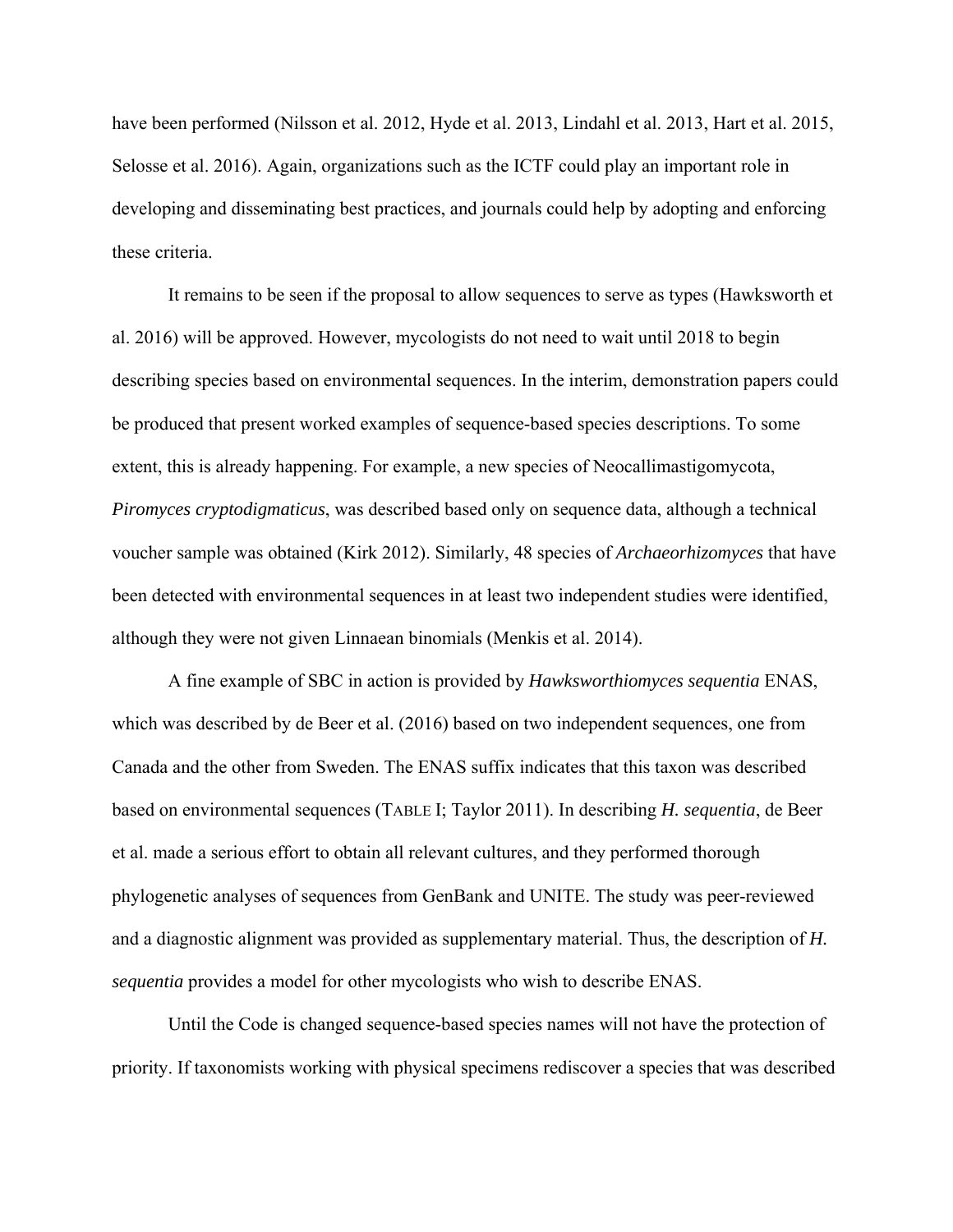based on sequence data, they should consider validating the original sequence-based name, ideally in collaboration with the author of the sequence-based name. To do otherwise would cause confusion and create redundant names, as well as deprive individuals of credit for their discoveries. To promote recognition of sequence-based species, databases of names ("nomenclators") such as Index Fungorum, MycoBank, and NCBI should be encouraged to take up sequence-based species names, perhaps labeled as "candidate species" (Hibbett et al. 2011), or with a suffix to indicate their provisional status (nom. prov.) or their nature as sequence-based taxa (MOTU, ENAS), even if they are not compliant with the Code.

# ENABLING THE COMMUNITY TO PARTICIPATE IN SBCI

Mycologists were early adopters of SBCI (Gardes et al. 1991, Reynolds and Taylor 1991, Bruns et al. 1998), molecular phylogenetics (White et al. 1990, Bruns et al. 1991) and comparative genomics (Birren et al. 2002), but there is still a long way to go before fungal molecular ecology, taxonomy, and functional biology are fully integrated (FIG. 1). Among the most important challenges facing fungal biology are to encourage and enable more mycologists to adopt SBCI, and to contribute molecular and phenotypic information to publicly accessible databases. *Promoting SBCI.—Probably the most effective means of promoting SBCI is to publish* illustrative examples of research using community resources (TABLE II). Excellent models already exist for some areas, such as ecological studies of indoor air (Adams et al. 2013), human gut and skin microbes (Findley et al. 2013, Hoffmann et al. 2013), AM fungi (Davison et al. 2015), or forest soils (Talbot et al. 2014, Tedersoo et al. 2014). Innovative publications can suggest the way forward but without efforts to define and disseminate best practices, broad adoption will be slow. Critical analyses of published examples and focused meetings held in conjunction with regional and international mycology and microbiology meetings could help to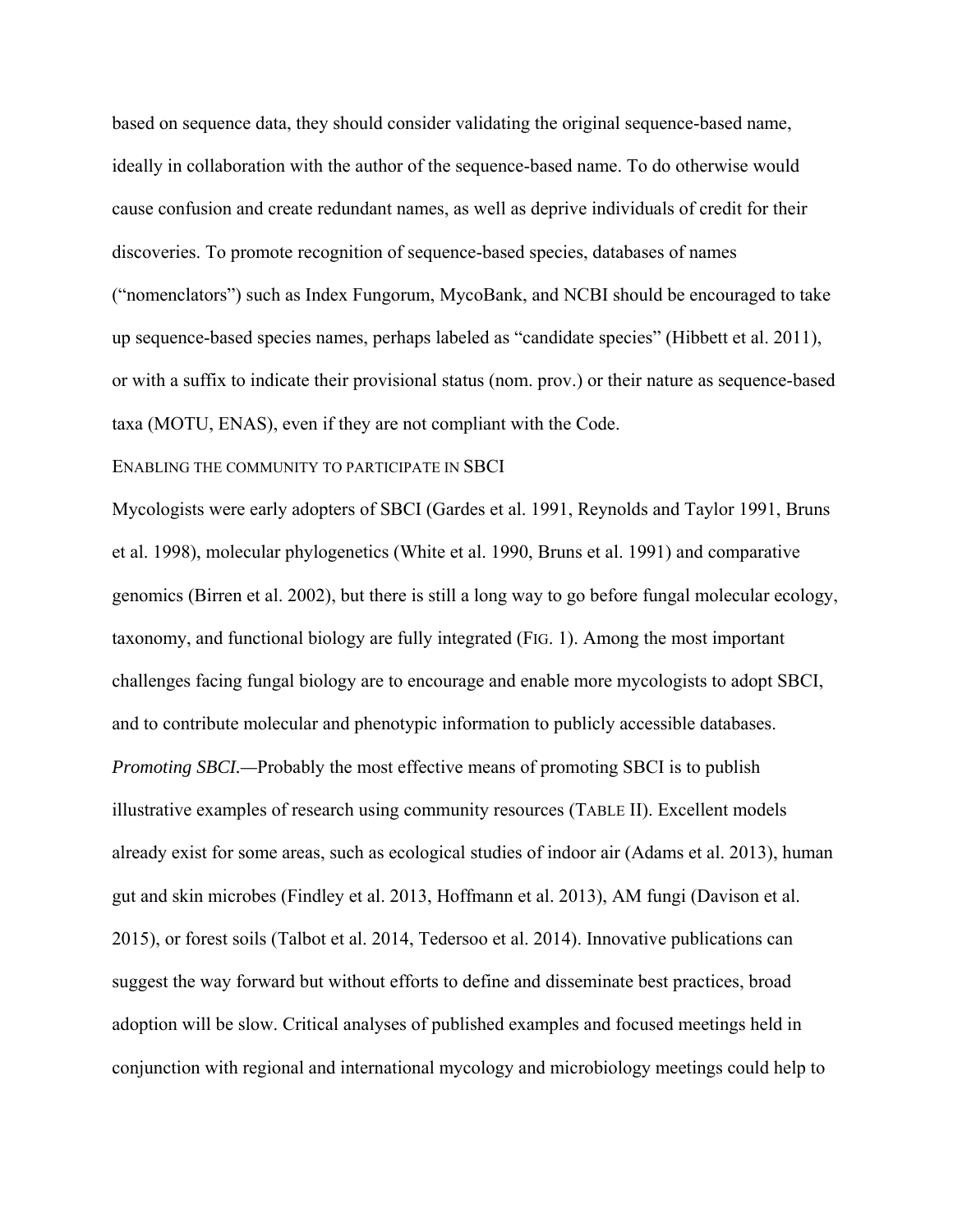identify the optimal approaches for each group of fungi and research problem. To teach the best practices, tutorials can be developed for workflows and posted on sites such as Wikipedia or YouTube, with links to mycological sites such as MycoBank and UNITE. Mycological sites should catalog these resources, with Joseph Felsenstein's compilation of phylogeny programs as a model (http://evolution.genetics.washington.edu/phylip/software.html). Practical workshops providing intensive training in both wet-bench and computational methods would also promote adoption of best practices in SBCI.

Academic mycologists have been the leaders in developing SBCI, but to reach the full potential of these methods they must reach out to other groups, including scientists in industry and government who are focused on agriculture, biotechnology, and medicine. These professionals may be the best equipped to develop workflows and teach workshops that reach large numbers of practitioners (e.g. pathologists, quarantine agents, and industrial microbiologists). Liaison with professional societies, such as the American Phytopathological Society and others, will be key to involving these professionals in teaching SBCI.

Another group that will be important to the general acceptance of SBCI is nonprofessional mycologists, who often have a better knowledge of fungi in the environment than many professional mycologists. Outreach to non-professional groups, such as the North American Mycological Association (NAMA) and regional mycological clubs will help broaden awareness of SBCI. A good example is the North American Mycoflora Project (Bruns 2012), which seeks to conduct a continental-scale survey of fungal diversity. This ambitious undertaking relies on the distributed knowledge of fungal habitats and geographic distributions that resides in the amateur mycology community and was launched with support of NAMA. Tutorials and articles about SBCI in Web resources such as Mushroom Observer, Wikipedia, and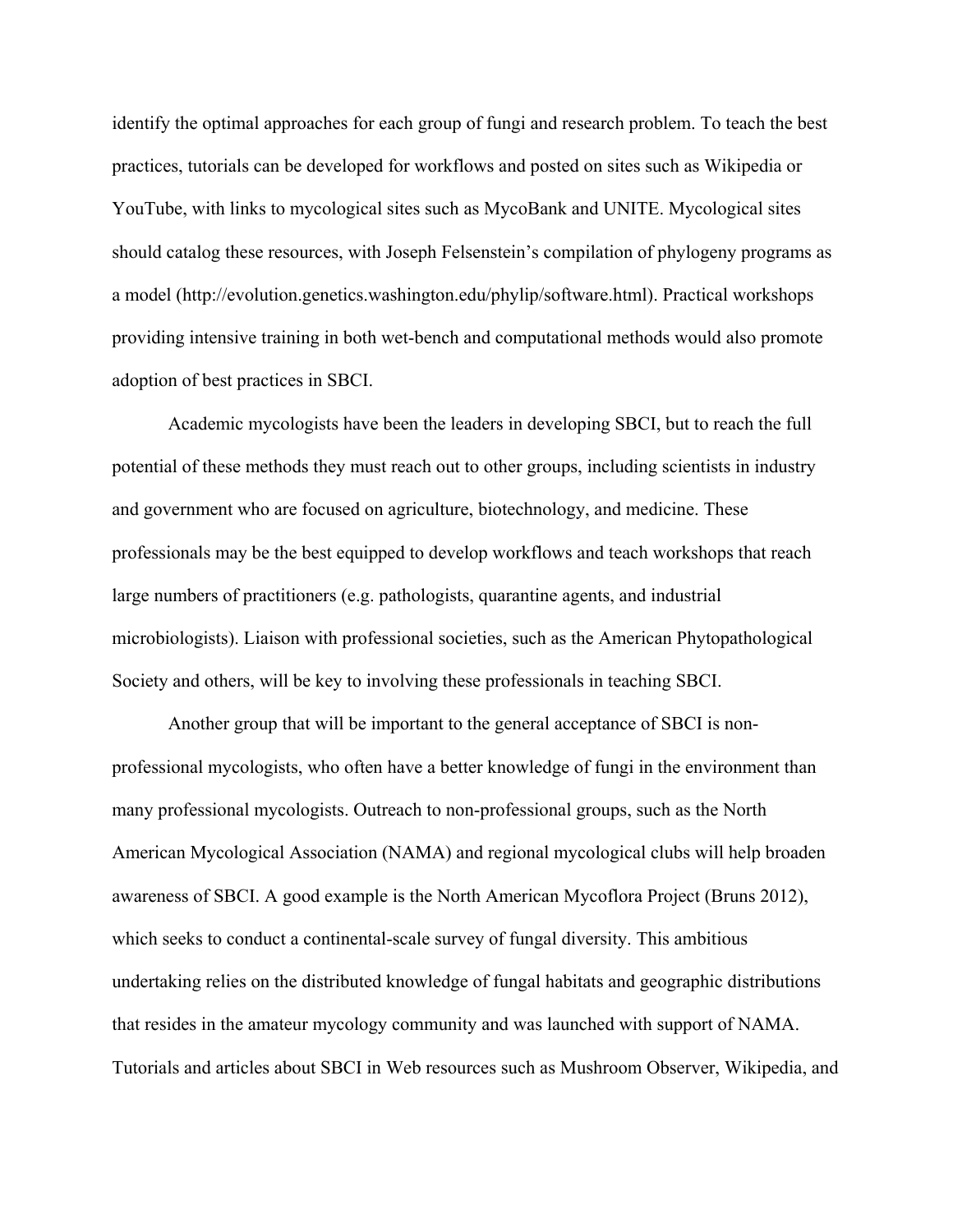the Encyclopedia of Life could also reach large numbers of amateur mycologists. Citizen scientists should also be engaged in SBCI. Indeed, there are already examples of studies using SBCI with the support of citizen scientists, whose ability to sample environments from diverse locations has enabled ecological sampling on a broad scale (Amend et al. 2010; Barberan et al. 2015).

Recruiting citizen scientists calls for a multipronged approach, targeting K–12 schools, universities, and the general public, with social media playing a major role. Reaching students will require inclusion of SBCI in curricula and textbooks and direct outreach to organizations such as the National Association of Biology Teachers. Organizations involved in conservation and restoration biology can also help to promote SBCI. For this to occur, fungi must be explicitly included among the target organisms for conservation efforts, and there must be enhanced understanding of the role of SBCI for monitoring fungal populations and assessing their risk of extinction (Veresoglou et al. 2015).

*Maintenance and sustainability of databases and collections.—*The value of databases increases as they grow, and that growth depends on scientists depositing data and analytical workflows in publicly accessible repositories. To simplify this process, it would be helpful if researchers would document their workflows in formats that are ready to upload, e.g. an IPython Notebook. As noted previously, journals and granting agencies have an important role to play in enforcing good practices in research workflows and archiving.

The growth of SBCI also highlights the importance of fungaria and culture collections. Specimens can provide clues to the morphology of organisms known only from sequences, and cultures may provide sufficient DNA for genomic analysis and enable experimental studies that complement environmental observations. Direct sampling of nucleic acids in the environment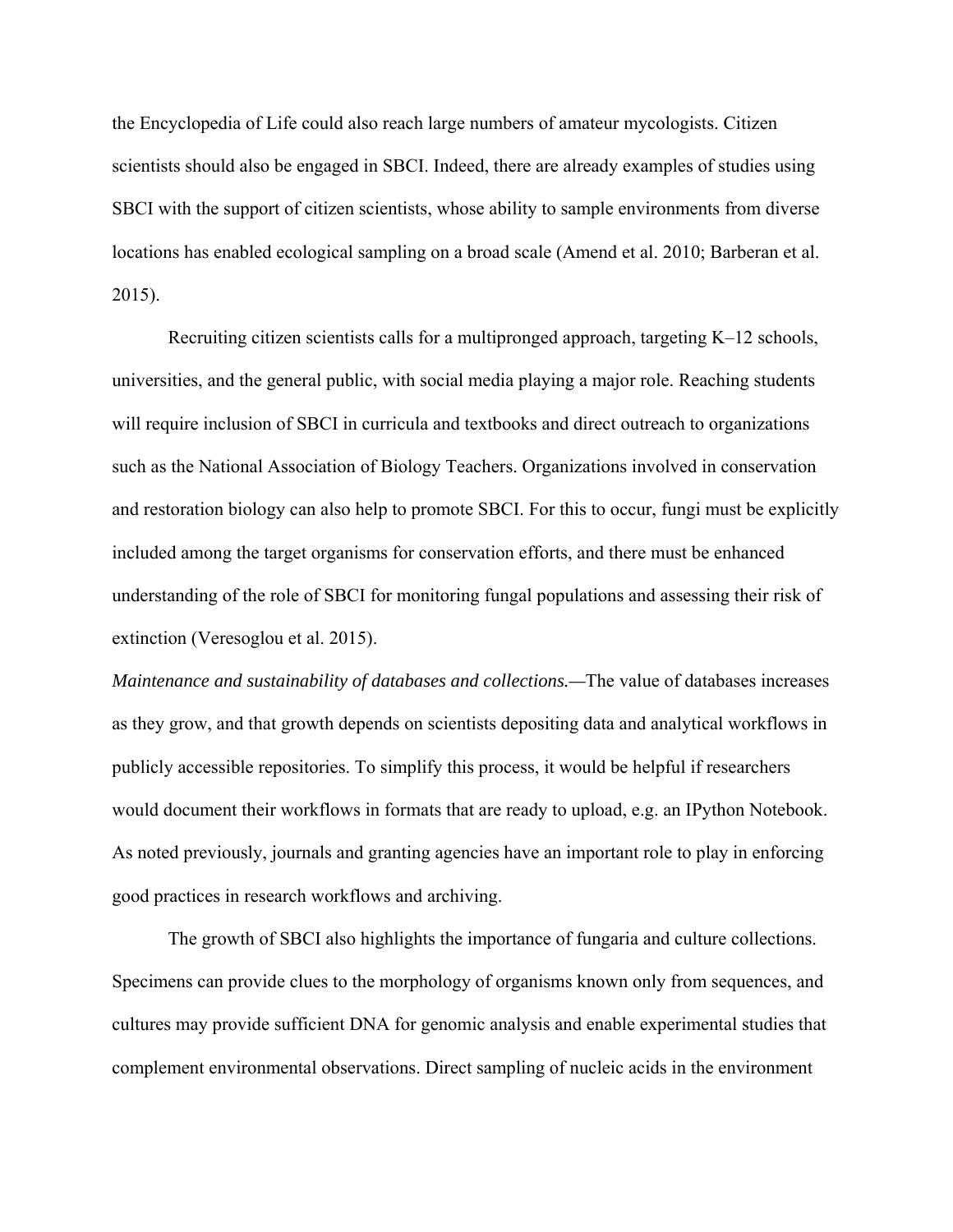facilitates large-scale discovery of taxa and complements studies relying on culturing or direct observation of individual organisms. A brilliant example of this complementarity is provided by the aforementioned Archaeorhizomycetes, which was an unnamed and widely distributed clade of phenotypically mysterious fungi known only from environmental LSU sequences (Schadt et al. 2003). The connection of this DNA-based observation to its source organisms was made when researchers obtained rRNA g e ne sequences from previously cultivated fungi that matched the environmental DNA clade (Rosling et al. 2011). Culture collections and fungaria are storehouses of known fungal diversity, but the majority of these resources also remain uncharacterized at the sequence level. To facilitate SBCI, it is essential that culture collections and fungaria receive support, both for SBCI and for their continued maintenance. More generally, all community resources, including databases, require plans for long-term financial sustainability, possibly involving user fees as well as institutional support (Bell et al. 2010, Reiser et al. 2016).

*According credit for tending the commons.—*SBCI becomes more powerful as new data are added to public repositories. However, career advancement is traditionally based on publications, not unattributed contributions to databases and collections. An argument can be made that the most concrete legacy of any scientist is the data and materials that they have made available to the field (McNutt 2014). In the case of biology based on "big data," this argument is clear and to foster the science we need to move from a reward system that strongly emphasizes publications to one that also values "quantum contributions" (Maddison et al. 2012), such as DNA sequences and other data, specimens, and cultures, as well as curation and identification services, software, databases, and websites.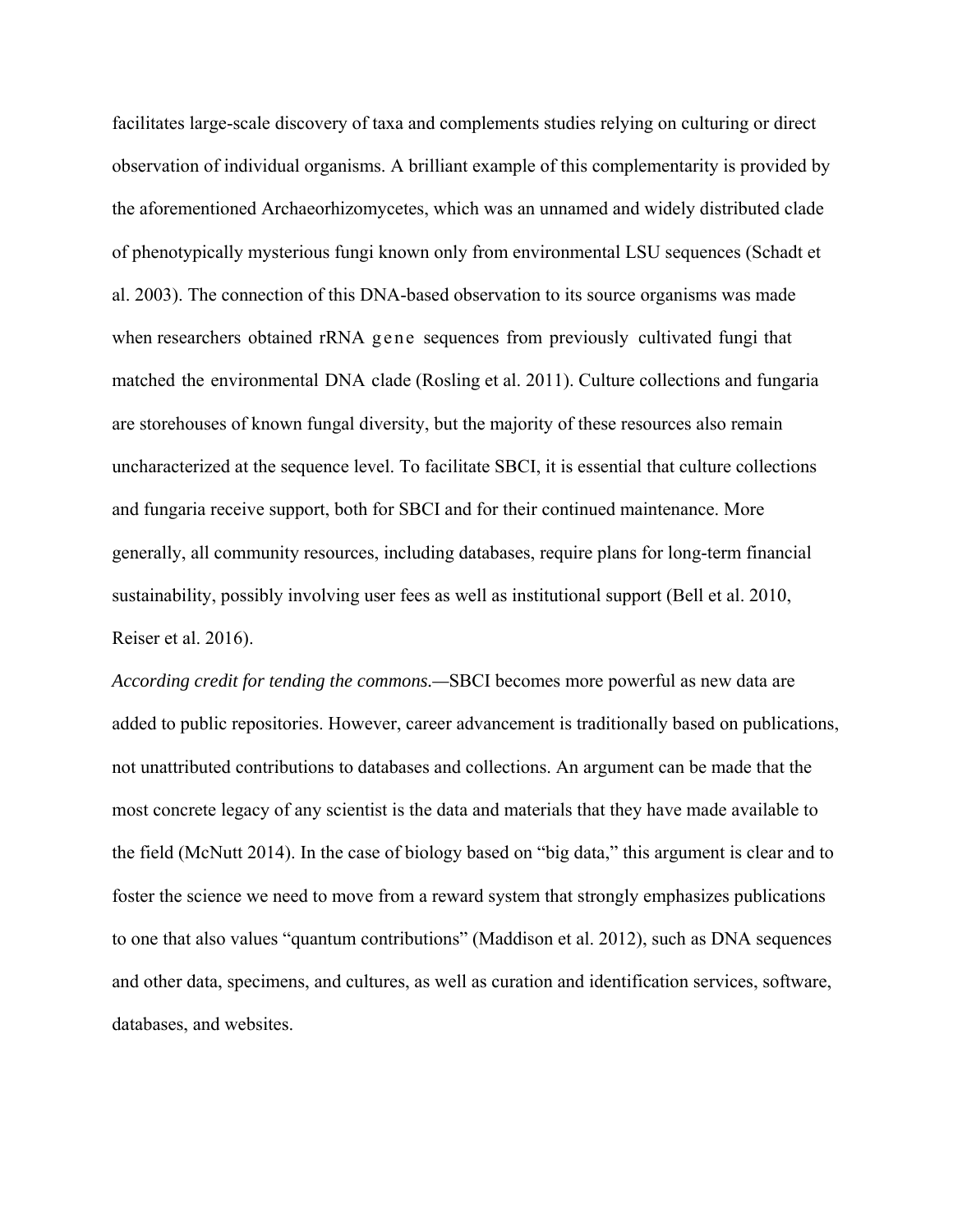Technological as well as cultural shifts will be needed to assess and accord credit for contributions to community resources (McDade et al. 2011). Automated systems to track usage of data resources could provide quantitative measures of their impact, but they need to include unique identifiers for the workers who provided the data. New online publications such as Biodiversity Data Journal (http://biodiversitydatajournal.com/) and Research Ideas and Outcomes (http://riojournal.com/) allow researchers to publish datasets and workflows, allowing them to be cited by other researchers who use those resources.

Behavioral changes are also needed. For example, studies using data from GenBank/INSDC should not only include accession numbers but should also consider citing the articles in which the sequences were first reported, which will accord merit to the data providers and give them an incentive to update accessions with publication information (Seifert et al. 2008). In general, increased communication between data providers and data users, possibly leading to co-authorships, can only improve the quality of analyses. Researchers should include sections in their curricula vitae describing contributions to community resources, as is traditionally done by systematists in sections for "taxonomic novelties". Senior scientists and reviewers have a particular responsibility to train administrators and tenure-and-promotion committees to appreciate the value of contributions to resources for SBCI and their impact on understanding of fungal diversity.

#### **ACKNOWLEDGMENTS**

Preparation of this article was initiated in a 2 d workshop on SBCI in Fungi that was held at the Kellogg Center of Michigan State University, East Lansing, Michigan, 12–13 Jun 2014 (Herr et al. 2015), which was supported by US National Science Foundation award No. DEB 1424740 to DG, AP-A, DSH, and JWT. A related symposium on "Sequence-based identification in Fungi" was held on 11 Jun 2014 at the annual meeting of the Mycological Society of America, and a Special Interest Group session on "Classifying, naming and communicating sequence based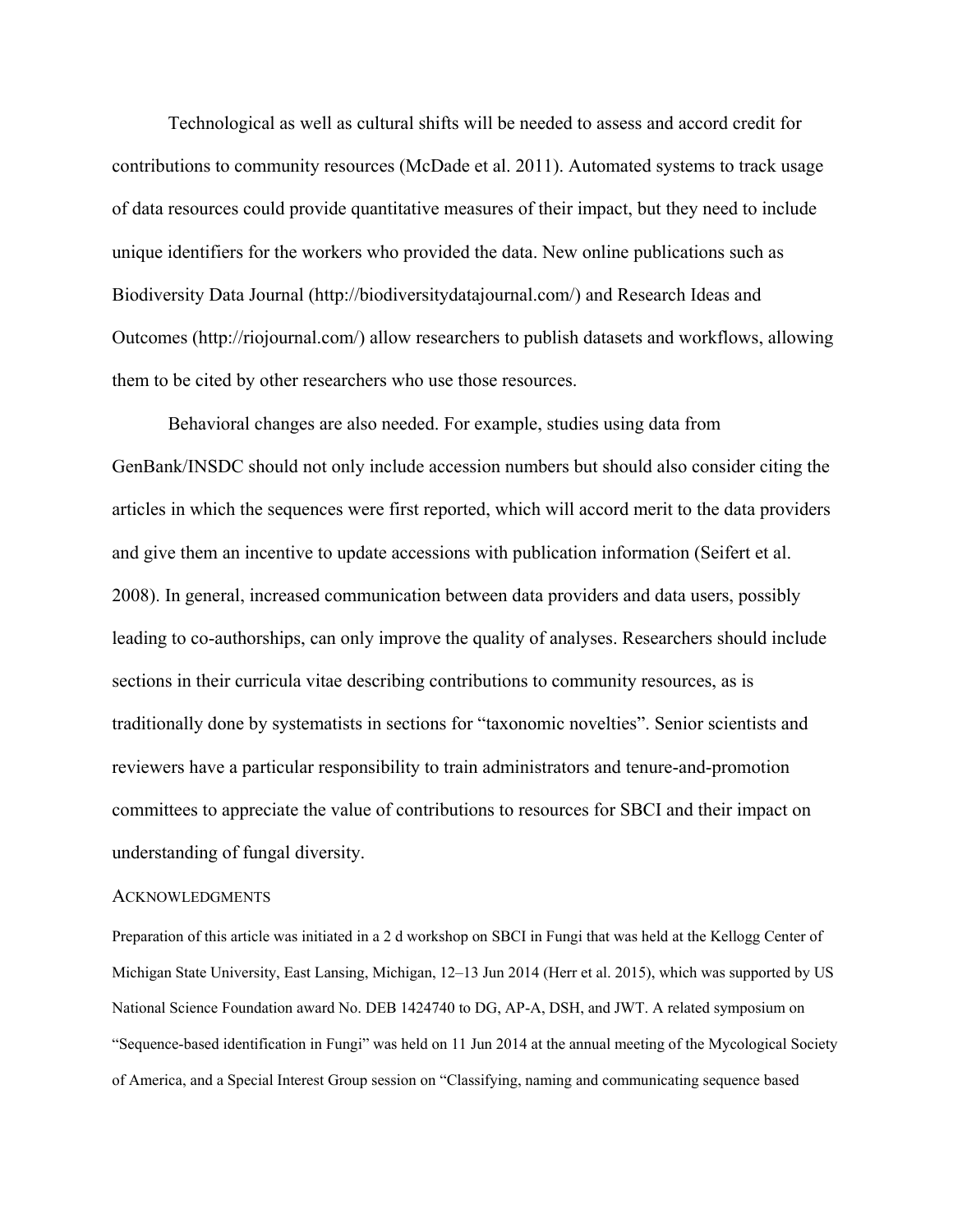species" took place at the International Mycological Congress, 5 Aug 2014, Bangkok, Thailand. The authors thank Sam Kovaka, who performed the query of GenBank for species names (FIG. 2, SUPPLEMENTARY INFORMATION), P. Brandon Matheny, and two anonymous reviewers for helpful comments. Mention of trade names or commercial products in this publication is solely for the purpose of providing specific information and does not imply recommendation or endorsement by the Victorian government or the US Department of Agriculture. USDA is an equal opportunity provider and employer. CLS acknowledges support from the Intramural Research Program of the National Institutes of Health, National Library of Medicine. MÖ acknowledges support from the Estonian Research Council (grant No. IUT20-28) and European Regional Development Fund (Centre of Excellence EcolChange). DSH acknowledges support of NSF award No. DEB-1208719.

#### LITERATURE CITED

Abarenkov K, Henrik Nilsson R, Larsson KH, Alexander IJ, Eberhardt U, Erland S, Hoiland K, Kjoller R, Larsson E, Pennanen T, Sen R, Taylor AF, Tedersoo L, Ursing BM, Vralstad T, Liimatainen K, Peintner U, Koljalg U. 2010. The UNITE database for molecular identification of fungi—recent updates and future perspectives. New Phytol 186:281–285.

Adams RI, Miletto M, Taylor JW, Bruns TD. 2013. The diversity and distribution of fungi on residential surfaces. PLoS ONE 8:e78866.

Albertsen M, Hugenholtz P, Skarshewski A, Nielsen KL, Tyson GW, Nielsen PH. 2013. Genome sequences of rare, uncultured bacteria obtained by differential coverage binning of multiple metagenomes. Nat Biotechnol 31:533–538.

Amend AS, Seifert KA, Samson R, Bruns TD. 2010. Indoor fungal composition is geographically patterned and more diverse in temperate zones than in the tropics. Proc Natl Acad Sci USA 107:13748–13753.

Ariyawansa HA, Hawksworth DL, Hyde KD, Jones EBG, Maharachchikumbura SSN, Manamgoda DS, Thambugala KM, Udayanga D, Camporesi E, Daranagama A, Jayawardena R, Liu J-K, McKenzie EHC, Phookamsak R, Senanayake IC, Shivas RG, Tian Q, Xu J-C. 2014. Epitypification and neotypification: guidelines with appropriate and inappropriate examples. Fungal Divers  $69:57-91$ .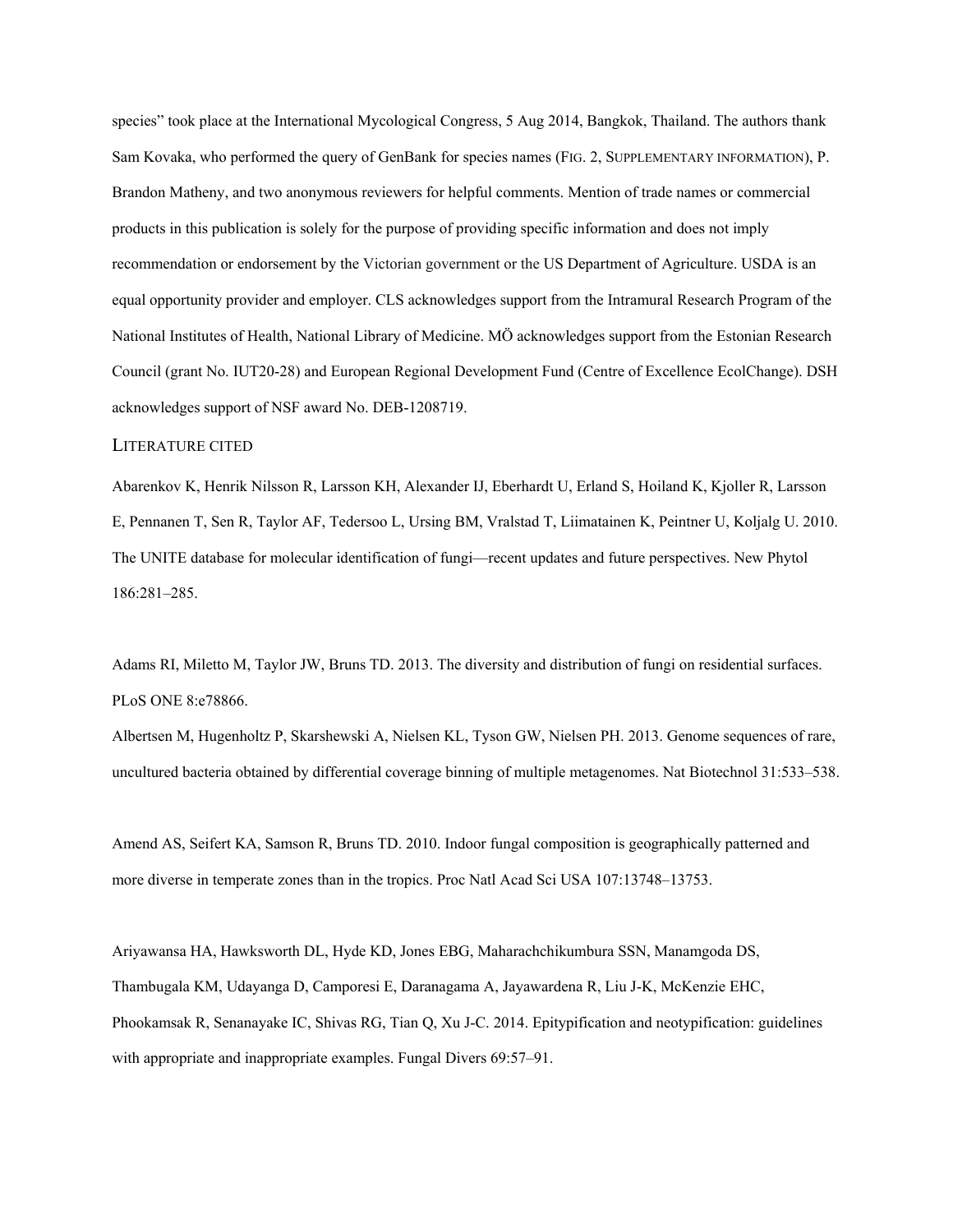Barberan A, Ladau J, Leff JW, Pollard KS, Menninger HL, Dunn RR, Fierer N. 2015. Continental-scale distributions of dust-associated bacteria and fungi. Proc Natl Acad Sci USA 112:5756–5761.

Bell J, Masaoka J, Zimmerman S. 2010. Nonprofit sustainability: making strategic decisions for financial viability. San Francisco: John Wiley & Sons. 208 p.

Bengtsson-Palme J, Ryberg M, Hartmann M, Branco S, Wang Z, Godhe A, De Wit P, Sánchez-García M, Ebersberger I, de Sousa F, Amend A, Jumpponen A, Unterseher M, Kristiansson E, Abarenkov K, Bertrand YJK, Sanli K, Eriksson KM, Vik U, Veldre V, Nilsson RH. 2013. Improved software detection and extraction of ITS1 and ITS2 from ribosomal ITS sequences of fungi and other eukaryotes for analysis of environmental sequencing data. Methods Ecol Evol 4:914–919.

Bidartondo MI. 2008. Preserving accuracy in GenBank. Science 319:1616.

Birren B, Fink G, Lander E. 2002. Fungal genome initiative. Cambridge, Massachusetts: Whitehead Institute Center for Genome Research. 26 p.

Blackwell M. 2011. The fungi: 1, 2, 3 ... 5.1 million species? Am J Bot 98:426–438.

Blaxter M, Mann J, Chapman T, Thomas F, Whitton C, Floyd R, Abebe E. 2005. Defining operational taxonomic units using DNA barcode data. Phil Trans R Soc B 360:1935–1943.

Bridge PD, Roberts PJ, Spooner BM, Panchal G. 2003. On the unreliability of published DNA sequences. New Phytol 160:43–48.

Brock PM, Döring H, Bidartondo MI. 2009. How to know unknown fungi: the role of a herbarium. New Phytol 181:719–724.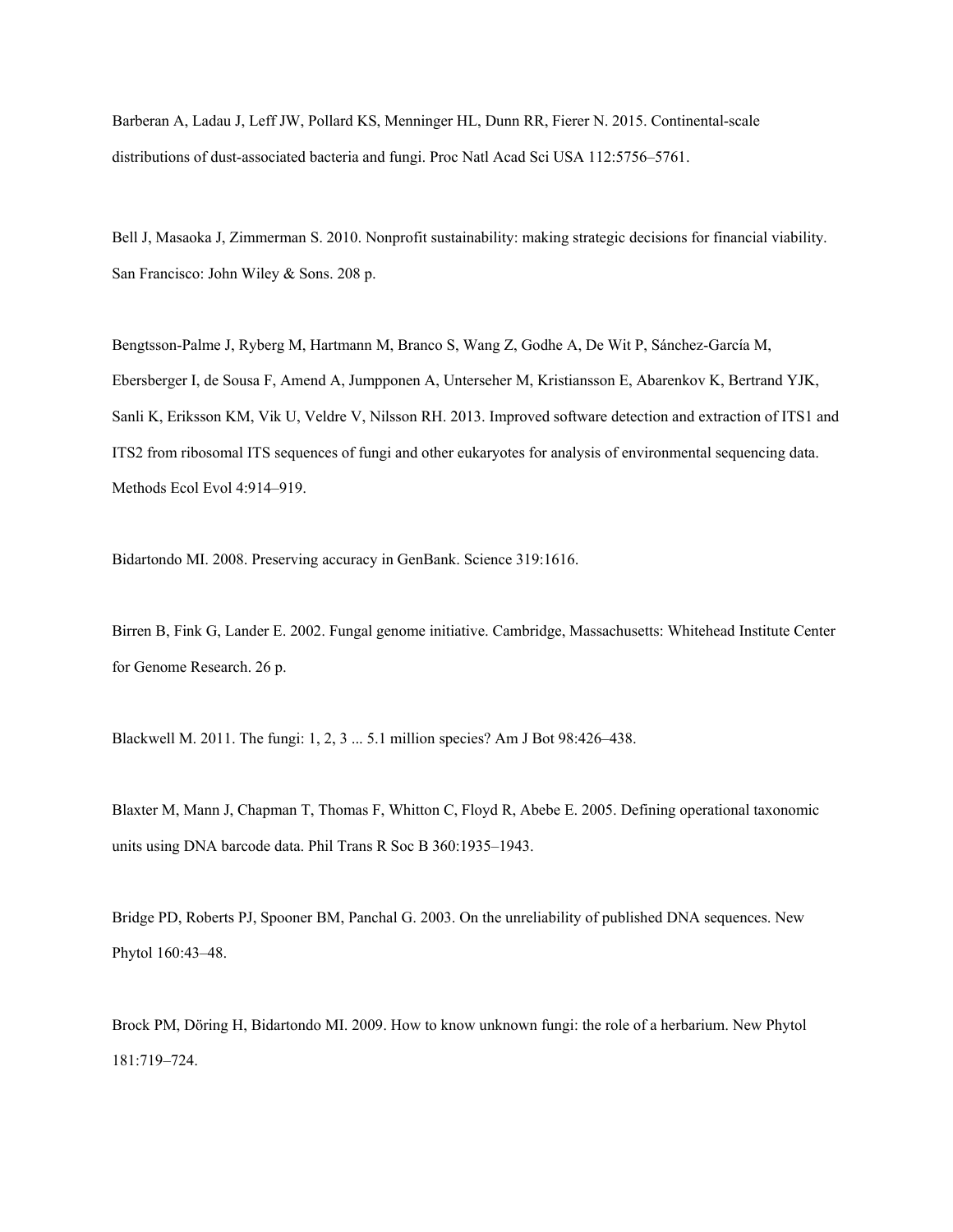Brown CT, Hug LA, Thomas BC, Sharon I, Castelle CJ, Singh A, Wilkins MJ, Wrighton KC, Williams KH, Banfield JF. 2015. Unusual biology across a group comprising more than 15% of domain Bacteria. Nature 523:208– 211.

Bruns TD. 2012. The North American Mycoflora Project—the first steps on a long journey. New Phytol 192:972– 974.

———, Szaro TM, Gardes M, Cullings KW, Pan JJ, Taylor DL, Horton TR, Krentzer A, Garbelotto M, Li Y. 1998. A sequence database for the identification of ectomycorrhizal basidiomycetes by phylogenetic analysis. Molec Ecol Resour 7:257–272.

———, White T, Taylor J. 1991. Fungal molecular systematics. Ann Rev Ecol Syst 22:525–564.

Caporaso JG, Kuczynski J, Stombaugh J, Bittinger K, Bushman FD, Costello EK, Fierer N, Peña AG, Goodrich JK, Gordon JI, Huttley GA, Kelley ST, Knights D, Koenig JE, Ley RE, Lozupone CA, McDonald D, Muegge BD, Pirrung M, Reeder J, Sevinsky JR, Turnbaugh PJ, Walters WA, Widmann J, Yatsunenko T, Zaneveld J, Knight R. 2010. QIIME allows analysis of high-throughput community sequencing data. Nat Methods 7:335–336.

Chun J, Rainey FA. 2014. Integrating genomics into the taxonomy and systematics of the Bacteria and Archaea. Int J Syst Evol Micr 64:316–324.

Cochrane G, Karsch-Mizrachi I, Takagi T, Sequence Database Collaboration IN. 2016. The International Nucleotide Sequence Database Collaboration. Nucleic Acids Res 44:D48–D50.

Cole JR, Wang Q, Fish JA, Chai B, McGarrell DM, Sun Y, Brown CT, Porras-Alfaro A, Kuske CR, Tiedje JM. 2014. Ribosomal Database Project: data and tools for high throughput rRNA analysis. Nucleic Acids Res 42:D633– D642.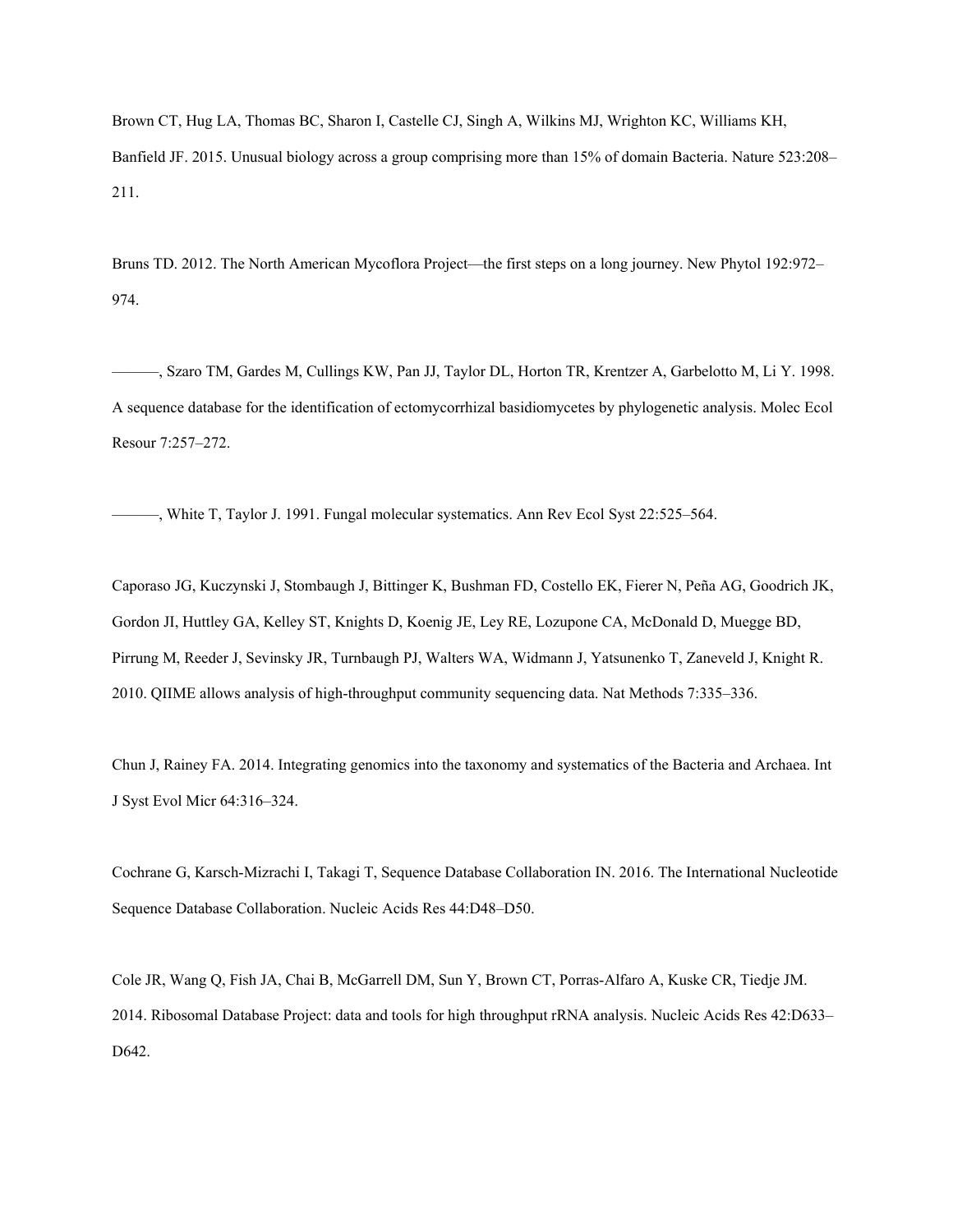Corsaro D, Walochnik J, Venditti D, Steinmann J, Muller KD, Michel R. 2014. Microsporidia-like parasites of amoebae belong to the early fungal lineage Rozellomycota. Parasitol Res 113:1909–1918.

Davison J, Moora M, Öpik M, Adholeya A, Ainsaar L, Bâ A, Burla S, Diedhiou AG, Hiiesalu I, Jairus T, Johnson NC, Kane A, Koorem K, Kochar M, Ndiaye C, Pärtel M, Reier Ü, Saks Ü, Singh R, Vasar M, Zobel M. 2015. Global assessment of arbuscular mycorrhizal fungus diversity reveals very low endemism. Science 349:970–973.

Deans AR, Lewis SE, Huala E, Anzaldo SS, Ashburner M, Balhoff JP, Blackburn DC, Blake JA, Burleigh JG, Chanet B, Cooper LD, Courtot M, Csˆsz Sn, Cui H, Dahdul W, Das S, Dececchi TA, Dettai A, Diogo R, Druzinsky RE, Dumontier M, Franz NM, Friedrich F, Gkoutos GV, Haendel M, Harmon LJ, Hayamizu TF, He Y, Hines HM, Ibrahim N, Jackson LM, Jaiswal P, James-Zorn C, Kˆhler S, Lecointre G, Lapp H, Lawrence CJ, Le NovËre N, Lundberg JG, Macklin J, Mast AR, Midford PE, MikÛ In, Mungall CJ, Oellrich A, Osumi-Sutherland D, Parkinson H, RamÌrez MJ, Richter S, Robinson PN, Ruttenberg A, Schulz KS, Segerdell E, Seltmann KC, Sharkey MJ, Smith AD, Smith B, Specht CD, Squires RB, Thacker RW, Thessen A, Fernandez-Triana J, Vihinen M, Vize PD, Vogt L, Wall CE, Walls RL, Westerfeld M, Wharton RA, Wirkner CS, Woolley JB, Yoder MJ, Zorn AM, Mabee P. 2015. Finding our way through phenotypes. PLoS Biol 13:e1002033.

de Beer ZW, Marincowitz S, Duong TA, Kim J-J, Rodrigues A, Wingfield MW. 2016. *Hawksworthiomyces* gen. nov. (Ophiostomatales), illustrates the urgency for a decision on how to name novel taxa known only from environmental nucleic acid sequences (ENAS). Fungal Biol, http://dx.doi.org.ezpprod1.hul.harvard.edu/10.1016/j.funbio.2016.07.004

DeSantis TZ, Hugenholtz P, Larsen N, Rojas M, Brodie EL, Keller K, Huber T, Dalevi D, Hu P, Andersen GL. 2006. Greengenes, a chimera-checked 16S rRNA gene database and workbench compatible with ARB. Appl Environ Microb 72:5069–5072.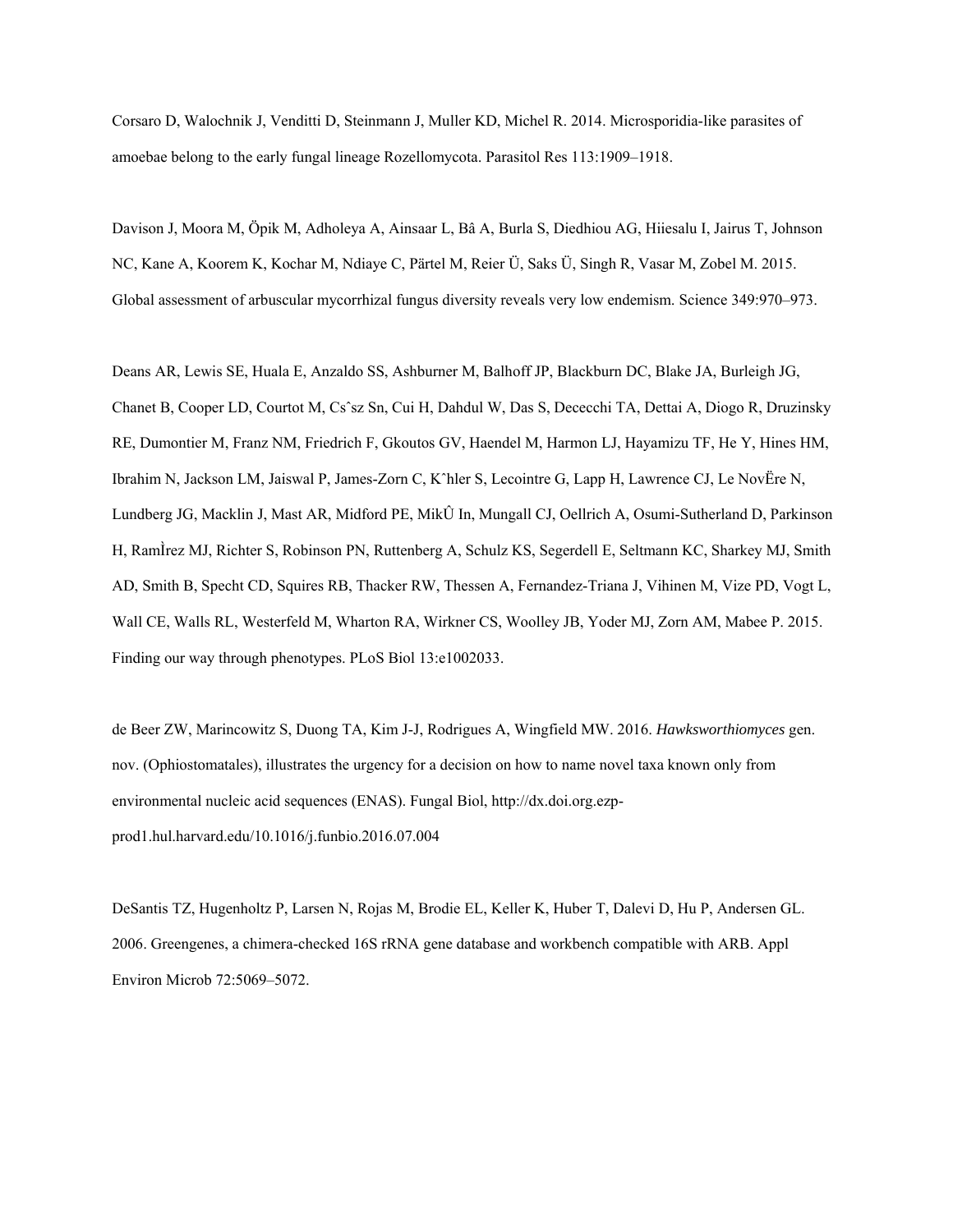Deshpande V, Wang Q, Greenfield P, Charleston M, Porras-Alfaro A, Kuske CR, Cole JR, Midgley DJ, Tran-Dinh N. 2015. Fungal identification using a Bayesian classifier and the Warcup training set of internal transcribed spacer sequences. Mycologia 108:1–5.

Drew BT, Gazis R, Cabezas P, Swithers KS, Deng J, Rodriguez R, Katz LA, Crandall KA, Hibbett DS, Soltis DE. 2013. Lost branches on the tree of life. PLoS Biology 11:e1001636.

Federhen S. 2015. Type material in the NCBI taxonomy database. Nucleic Acids Res 43:D1086–D1098.

———, Rossello-Mora R, Klenk H-P, Tindall BJ, Konstantinidis KT, Whitman WB, Brown D, Labeda D, Ussery D, Garrity GM, Colwell RR, Hasan N, Graf J, Parte A, Yarza P, Goldberg B, Sichtig H, Karsch-Mizrachi I, Clark K, McVeigh R, Pruitt KD, Tatusova T, Falk R, Turner S, Madden T, Kitts P, Kimchi A, Klimke W, Agarwala R, DiCuccio M, Ostell J. 2016. Meeting report: GenBank microbial genomic taxonomy workshop (12–13 May 2015). Stand Genomic Sci 11:1–8.

Findley K, Oh J, Yang J, Conlan S, Deming C, Meyer JA, Schoenfeld D, Nomicos E, Park M, Kong HH, Segre JA, Comp NIHISC. 2013. Topographic diversity of fungal and bacterial communities in human skin. Nature 498:367– 370.

Fox GE, Wisotzkey JD, Jurtshuk P. 1992. How close is close: 16S rRNA sequence identity may not be sufficient to guarantee species identity. Int J Syst Evol Micr 42:166–170.

Fraser C, Alm EJ, Polz MF, Spratt BG, Hanage WP. 2009. The bacterial species challenge: making sense of genetic and ecological diversity. Science 323:741–746.

Gardes M, Mueller GM, Fortin JA, Kropp BR. 1991. Mitochondrial DNA polymorphisms in *Laccaria bicolor*, *L. laccata*, *L. proxima* and *L. amethystina*. Mycol Res 95:206–216.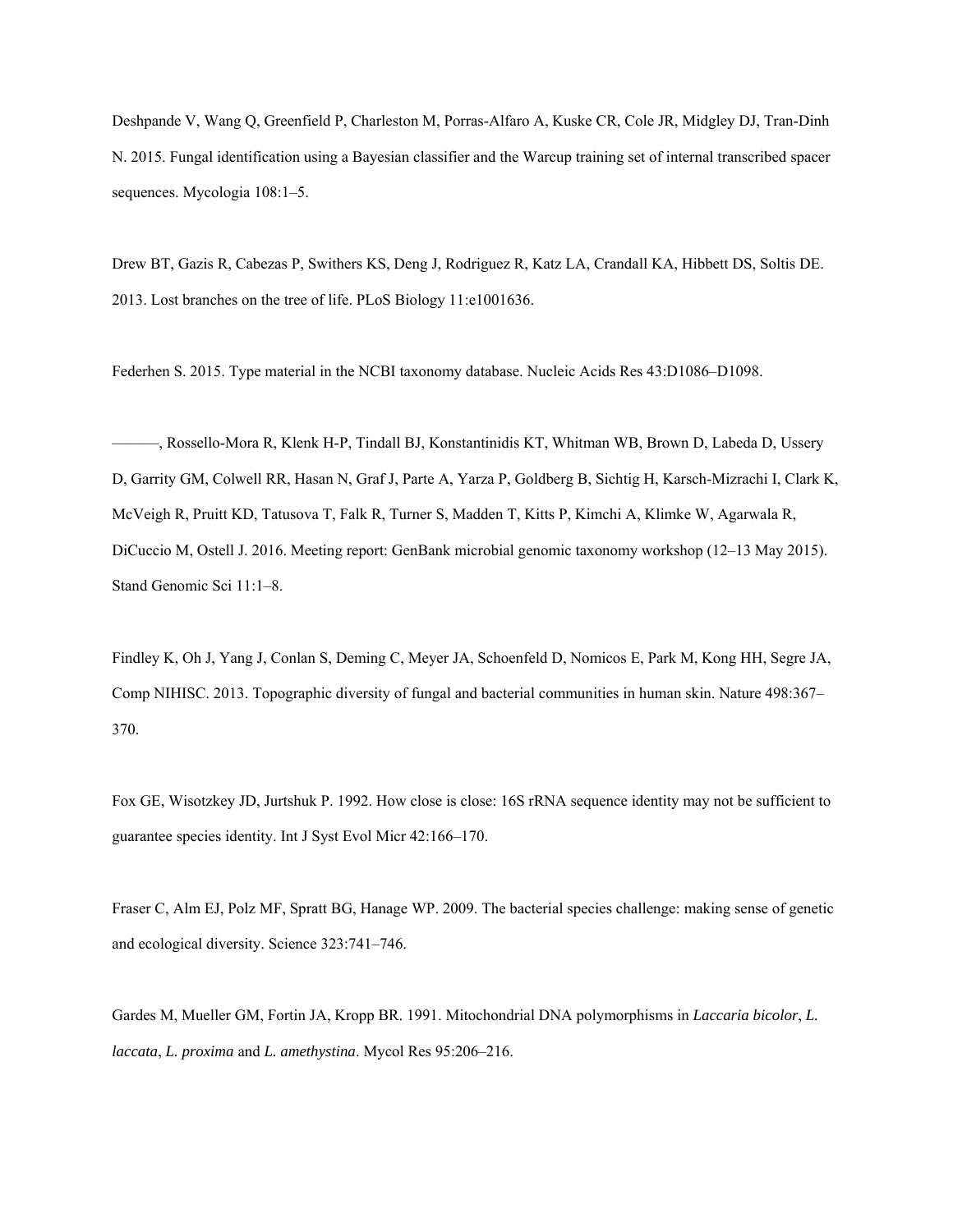Geiser DM, del Mar Jiménez-Gasco M, Kang S, Makalowska I, Veeraraghavan N, Ward TJ, Zhang N, Kuldau GA, O'Donnell K. 2004. FUSARIUM-ID 1.0: a DNA sequence database for identifying *Fusarium*. In: Mulè G, Bailey JA, Cooke BM, Logrieco A, eds. Molecular diversity and PCR-detection of toxigenic *Fusarium* species and ochratoxigenic fungi: under the aegis of COST Action 835 'Agriculturally Important Toxigenic Fungi 1998–2003', EU project (QLK1-CT-1998-01380) and the ISPP 'Fusarium Committee'. Dordrecht, the Netherlands: Springer. p 473–479.

Glass DJ, Takebayashi N, Olson LE, Taylor DL. 2013. Evaluation of the authenticity of a highly novel environmental sequence from boreal forest soil using ribosomal RNA secondary structure modeling. Mol Phylognet Evol 67:234–245.

Grigoriev IV, Nikitin R, Haridas S, Kuo A, Ohm R, Otillar R, Riley R, Salamov A, Zhao X, Korzeniewski F, Smirnova T, Nordberg H, Dubchak I, Shabalov I. 2014. MycoCosm portal: gearing up for 1000 fungal genomes. Nucleic Acids Res 42:D699–D704.

Hart MM, Aleklett K, Chagnon P-L, Egan C, Ghignone S, Helgason T, Lekberg Y, Öpik M, Pickles BJ, Waller L. 2015. Navigating the labyrinth: a guide to sequence-based, community ecology of arbuscular mycorrhizal fungi. New Phytol 207:235–247.

Hawksworth DL, Hibbett D, Kirk PM, Lücking R. 2016. (308–310) Proposals to amend Art. 8 to permit the use of DNA sequences as types of names of fungi. Taxon 65:899–900.

Hedlund BP, Dodsworth JA, Staley JT. 2015. The changing landscape of microbial biodiversity exploration and its implications for systematics. Syst Appl Microbiol 38:231–236.

Herr JR, Öpik M, Hibbett D. 2015. Towards the unification of sequenced-based classification and sequenced-based identification of host-associated microorganisms. New Phytol 205:27–31.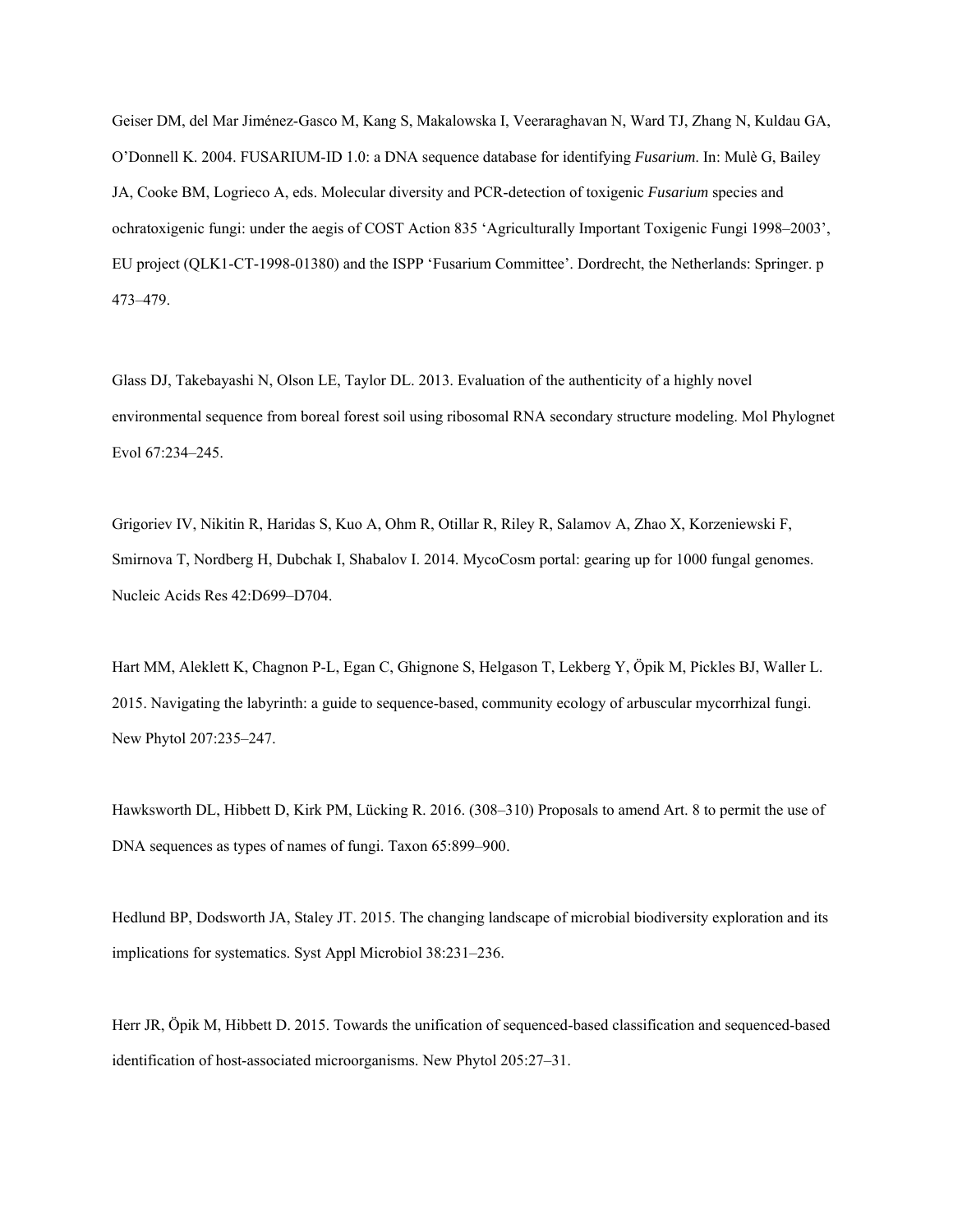Hibbett D. 2016. The invisible dimension of fungal diversity. Science 351:1150–1151.

———, Nilsson R, Snyder M, Fonseca M, Costanzo J, Shonfeld M. 2005. Automated phylogenetic taxonomy: an example in the Homobasidiomycetes (mushroom-forming Fungi). Syst Biol 54:660–668.

———, Ohman A, Glotzer D, Nuhn M, Kirk P, Nilsson RH. 2011. Progress in molecular and morphological taxon discovery in Fungi and options for formal classification of environmental sequences. Fungal Biol Rev 25:38–47.

———, Stajich JE, Spatafora JW. 2013. Toward genome-enabled mycology. Mycologia 105:1339–1349.

Hinchliff CE, Smith SA, Allman JF, Burleigh JG, Chaudhary R, Coghill LM, Crandall KA, Deng J, Drew BT, Gazis R, Gude K, Hibbett DS, Katz LA, Laughinghouse HDI, McTavish EJ, Midford PE, Owen CL, Ree RH, Rees JA, Soltis DE, Williams T, Cranston KA. 2015. Synthesis of phylogeny and taxonomy into a comprehensive tree of life. Proc Natl Acad Sci USA 112:12764–12769.

Hofer U. 2013. Environmental microbiology: Exploring diversity with single-cell genomics. Nat Rev Microbiol 11:598–599.

Hoffmann C, Dollive S, Grunberg S, Chen J, Li HZ, Wu GD, Lewis JD, Bushman FD. 2013. Archaea and fungi of the human gut microbiome: correlations with diet and bacterial residents. PLoS One 8:e66019.

Hyde KD, Udayanga D, Manamgoda DS, Tedersoo L, Larsson E, Abarenkov K, Bertrand YJK, Oxelman B, Hartmann M, Kauserud H, Ryberg M, Kristiansson E, Nilsson RH. 2013. Incorporating molecular data in fungal systematics: a guide for aspiring researchers. Curr Res Environ Appl Mycol J Fungal Biol 3:32.

Irinyi L, Serena C, Garcia-Hermoso D, Arabatzis M, Desnos-Ollivier M, Vu D, Cardinali G, Arthur I, Normand A-C, Giraldo A, da Cunha KC, Sandoval-Denis M, Hendrickx M, Nishikaku AS, de Azevedo Melo AS, Merseguel KB, Khan A, Parente Rocha JA, Sampaio P, da Silva Briones MR, e Ferreira RC, de Medeiros Muniz M, Castañón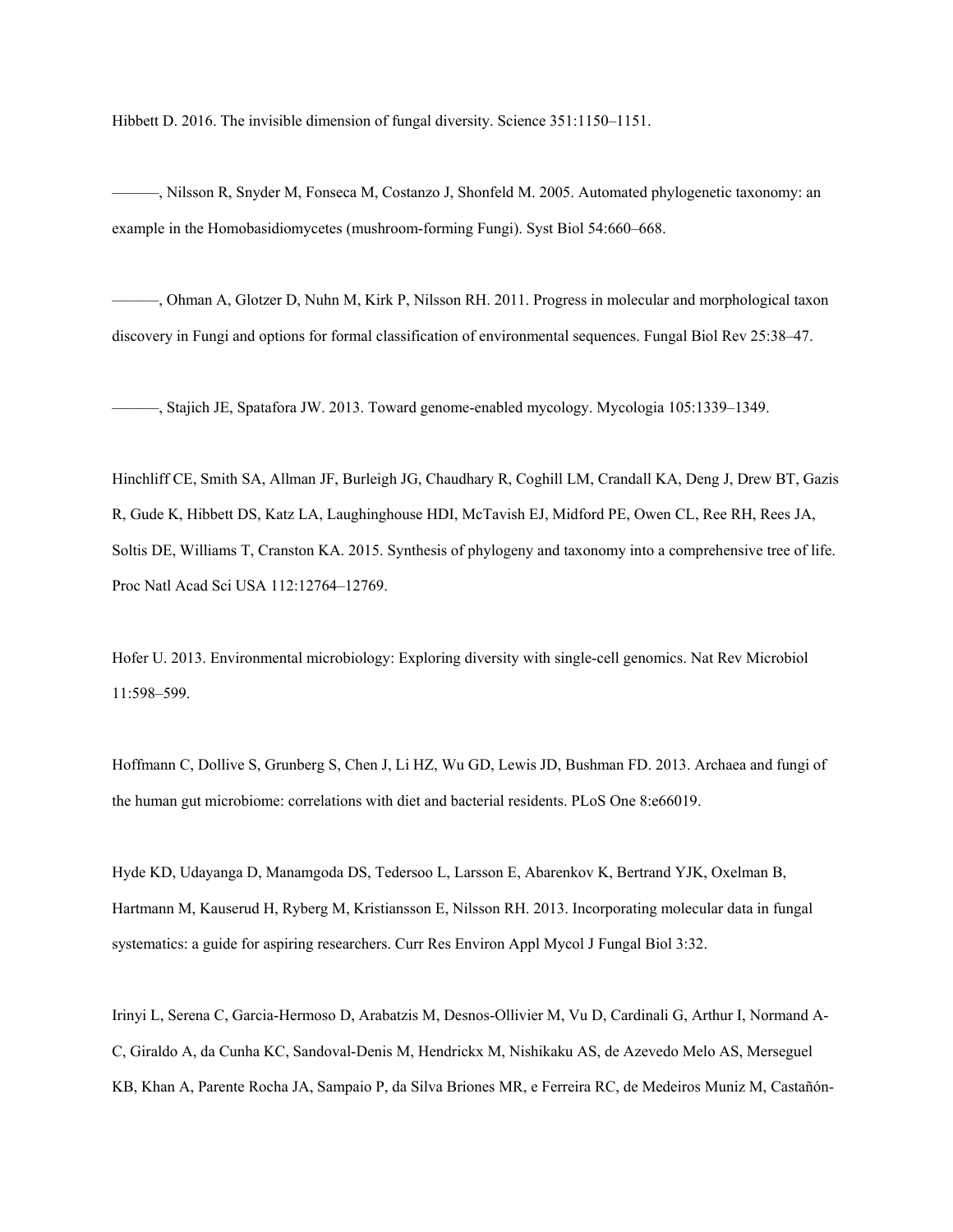Olivares LR, Estrada-Barcenas D, Cassagne C, Mary C, Duan SY, Kong F, Sun AY, Zeng X, Zhao Z, Gantois N, Botterel F, Robbertse B, Schoch C, Gams W, Ellis D, Halliday C, Chen S, Sorrell TC, Piarroux R, Colombo AL, Pais C, de Hoog S, Zancopé-Oliveira RM, Taylor ML, Toriello C, de Almeida Soares CM, Delhaes L, Stubbe D, Dromer F, Ranque S, Guarro J, Cano-Lira JF, Robert V, Velegraki A, Meyer W. 2015. International Society of Human and Animal Mycology (ISHAM)-ITS reference DNA barcoding database—the quality controlled standard tool for routine identification of human and animal pathogenic fungi. Med Mycol 53:313–337.

James TY, Berbee ML. 2012. No jacket required--new fungal lineage defies dress code: recently described zoosporic fungi lack a cell wall during trophic phase. Bioessays 34:94–102.

Jones MDM, Forn I, Gadelha C, Egan MJ, Bass D, Massana R, Richards TA. 2011. Discovery of novel intermediate forms redefines the fungal tree of life. Nature 474:200–203.

Kämpfer P, Rosselló-Mora R. 2004. The species concept for prokaryotic microorganisms—an obstacle for describing diversity? Poiesis Prax 3:62–72.

Kirk PM. 2012. Nomenclatural novelties. Index Fungorum 1:1–1.

Kõljalg U, Larsson K-H, Abarenkov K, Nilsson RH, Alexander IJ, Eberhardt U, Erland S, Høiland K, Kjøller R, Larsson E, Pennanen T, Sen R, Taylor AFS, Tedersoo L, Vrålstad T. 2005. UNITE: a database providing web-based methods for the molecular identification of ectomycorrhizal fungi. New Phytol 166:1063–1068.

———, Nilsson RH, Abarenkov K, Tedersoo L, Taylor AFS, Bahram M, Bates ST, Bruns TD, Bengtsson-Palme J, Callaghan TM, Douglas B, Drenkhan T, Eberhardt U, Dueñas M, Grebenc T, Griffith GW, Hartmann M, Kirk PM, Kohout P, Larsson E, Lindahl BD, Lücking R, Martín MP, Matheny PB, Nguyen NH, Niskanen T, Oja J, Peay KG, Peintner U, Peterson M, Põldmaa K, Saag L, Saar I, Schüßler A, Scott JA, Senés C, Smith ME, Suija A, Taylor DL, Telleria MT, Weiss M, Larsson K-H. 2013. Towards a unified paradigm for sequence-based identification of fungi. Mol Ecol 22:5271–5277.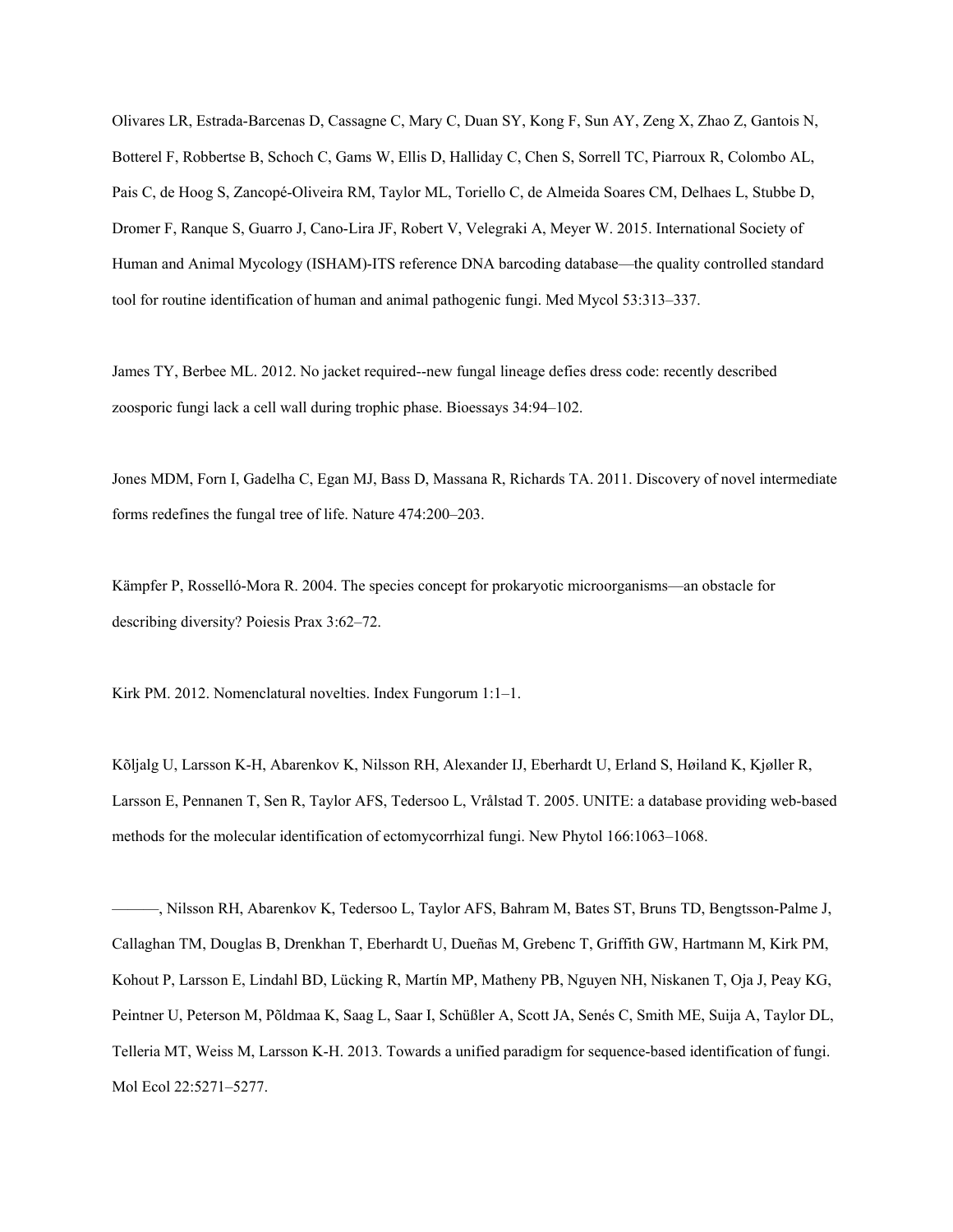Kopchinskiy A, Komon M, Kubicek CP, Druzhinina IS. 2005. Trichoblast: a multilocus database for *Trichoderma* and *Hypocrea* identifications. Mycol Res 109:658–660.

Koren S, Harhay GP, Smith TP, Bono JL, Harhay DM, Mcvey SD, Radune D, Bergman NH, Phillippy AM. 2013. Reducing assembly complexity of microbial genomes with single-molecule sequencing. Genome Biol 14:1.

Kyrpides NC, Hugenholtz P, Eisen JA, Woyke T, Gˆker M, Parker CT, Amann R, Beck BJ, Chain PSG, Chun J, Colwell RR, Danchin A, Dawyndt P, Dedeurwaerdere T, DeLong EF, Detter JC, De Vos P, Donohue TJ, Dong X-Z, Ehrlich DS, Fraser C, Gibbs R, Gilbert J, Gilna P, Göker FO, Jansson JK, Keasling JD, Knight R, Labeda D, Lapidus A, Lee J-S, Li W-J, Ma J, Markowitz V, Moore ERB, Morrison M, Meyer F, Nelson KE, Ohkuma M, Ouzounis CA, Pace N, Parkhill J, Qin N, Rossello-Mora R, Sikorski J, Smith D, Sogin M, Stevens R, Stingl U, Suzuki K-i, Taylor D, Tiedje JM, Tindall B, Wagner M, Weinstock G, Weissenbach J, White O, Wang J, Zhang L, Zhou Y-G, Field D, Whitman WB, Garrity GM, Klenk H-P. 2014. Genomic Encyclopedia of Bacteria and Archaea: sequencing a myriad of type strains. PLoS Biol 12:e1001920.

Land M, Hauser L, Jun SR, Nookaew I, Leuze MR, Ahn TH, Karpinets T, Lund O, Kora G, Wassenaar T, Poudel S, Ussery DW. 2015. Insights from 20 years of bacterial genome sequencing. Funct Integr Genomics 15:141–161.

Lara E, Moreira D, López-García P. 2010. The environmental clade LKM11 and *Rozella* form the deepest branching clade of Fungi. Protist 161:116–121.

Larsen N, Olsen GJ, Maidak BL, McCaughey MJ, Overbeek R, Macke TJ, Marsh TL, Woese CR. 1993. The ribosomal database project. Nucleic Acids Res 21:3021–3023.

Lindahl BD, Nilsson RH, Tedersoo L, Abarenkov K, Carlsen T, Kjøller R, Kõljalg U, Pennanen T, Rosendahl S, Stenlid J, Kauserud H. 2013. Fungal community analysis by high-throughput sequencing of amplified markers—a user's guide. New Phytol 199:288–299.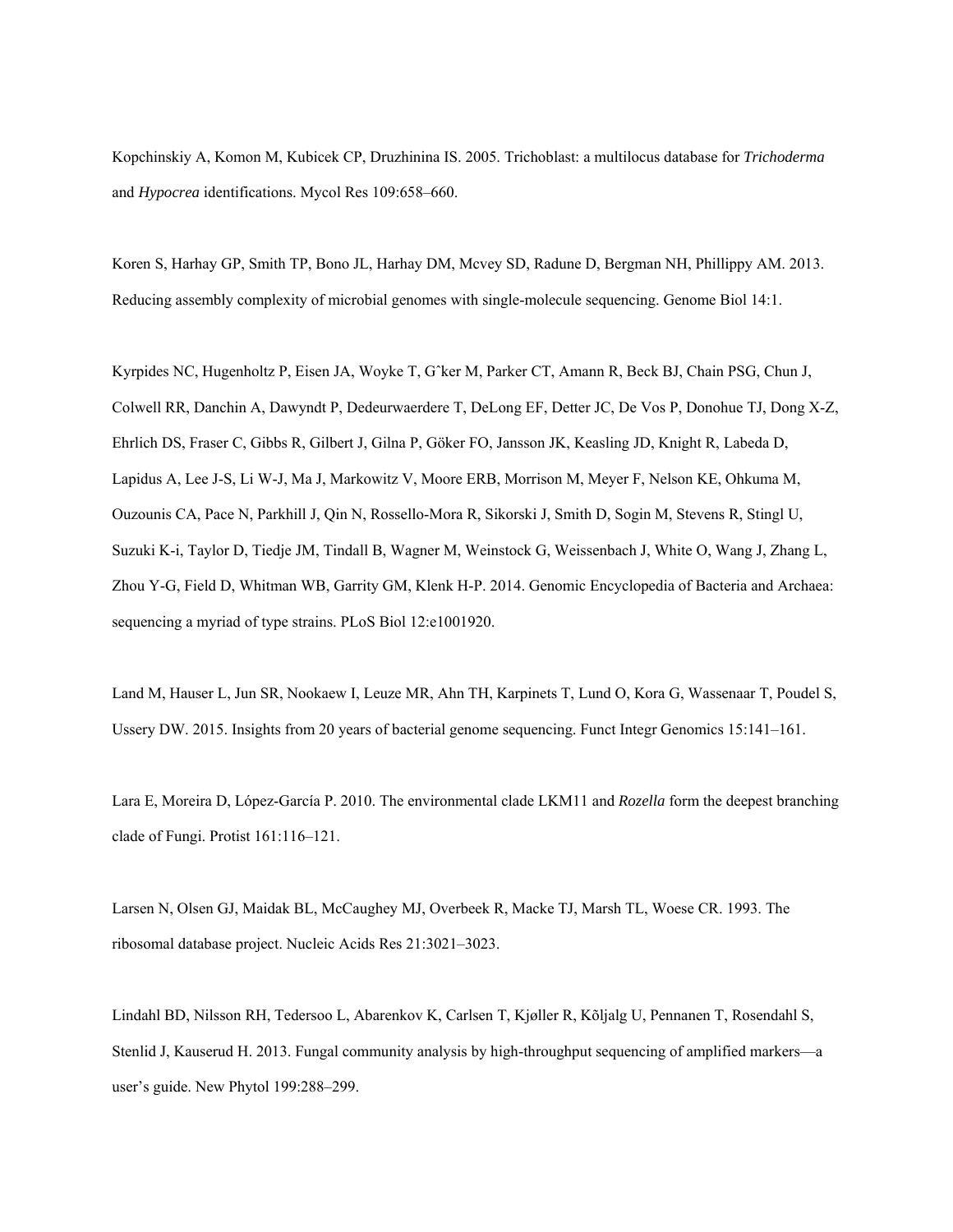Lindner DL, Banik MT. 2011. Intra-genomic variation in the ITS rDNA region obscures phylogenetic relationships and inflates estimates of operational taxonomic units in genus *Laetiporus*. Mycologia 103:731–740.

———, Carlsen T, Henrik Nilsson R, Davey M, Schumacher T, Kauserud H. 2013. Employing 454 amplicon pyrosequencing to reveal intragenomic divergence in the internal transcribed spacer rDNA region in fungi. Ecol Evol 3:1751–1764.

Ling LL, Schneider T, Peoples AJ, Spoering AL, Engels I, Conlon BP, Mueller A, Schaberle TF, Hughes DE, Epstein S, Jones M, Lazarides L, Steadman VA, Cohen DR, Felix CR, Fetterman KA, Millett WP, Nitti AG, Zullo AM, Chen C, Lewis K. 2015. A new antibiotic kills pathogens without detectable resistance. Nature 517:455–459.

Liu K-L, Porras-Alfaro A, Kuske CR, Eichorst SA, Xie G. 2012. Accurate, rapid taxonomic classification of fungal large-subunit rRNA genes. Appl Environ Microb 78:1523–1533.

Lutzoni F, Kauff F, Cox CJ, McLaughlin D, Celio G, Dentinger B, Padamsee M, Hibbett D, James TY, Baloch E, Grube M, Reeb V, Hofstetter V, Schoch C, Arnold AE, Miadlikowska J, Spatafora J, Johnson D, Hambleton S, Crockett M, Shoemaker R, Sung G-H, Lücking R, Lumbsch T, O'Donnell K, Binder M, Diederich P, Ertz D, Gueidan C, Hansen K, Harris RC, Hosaka K, Lim Y-W, Matheny B, Nishida H, Pfister D, Rogers J, Rossman A, Schmitt I, Sipman H, Stone J, Sugiyama J, Yahr R, Vilgalys R. 2004. Assembling the fungal tree of life: progress, classification, and evolution of subcellular traits. Am J Bot 91:1446–1480.

Maddison DR, Guralnick R, Hill A, Reysenbach AL, McDade LA. 2012. Ramping up biodiversity discovery via online quantum contributions. Trends Ecol Evol 27:72–77.

Maidak BL, Larsen N, McCaughey MJ, Overbeek R, Olsen GJ, Fogel K, Blandy J, Woese CR. 1994. The ribosomal database project. Nucleic Acids Res 22:3485–3487.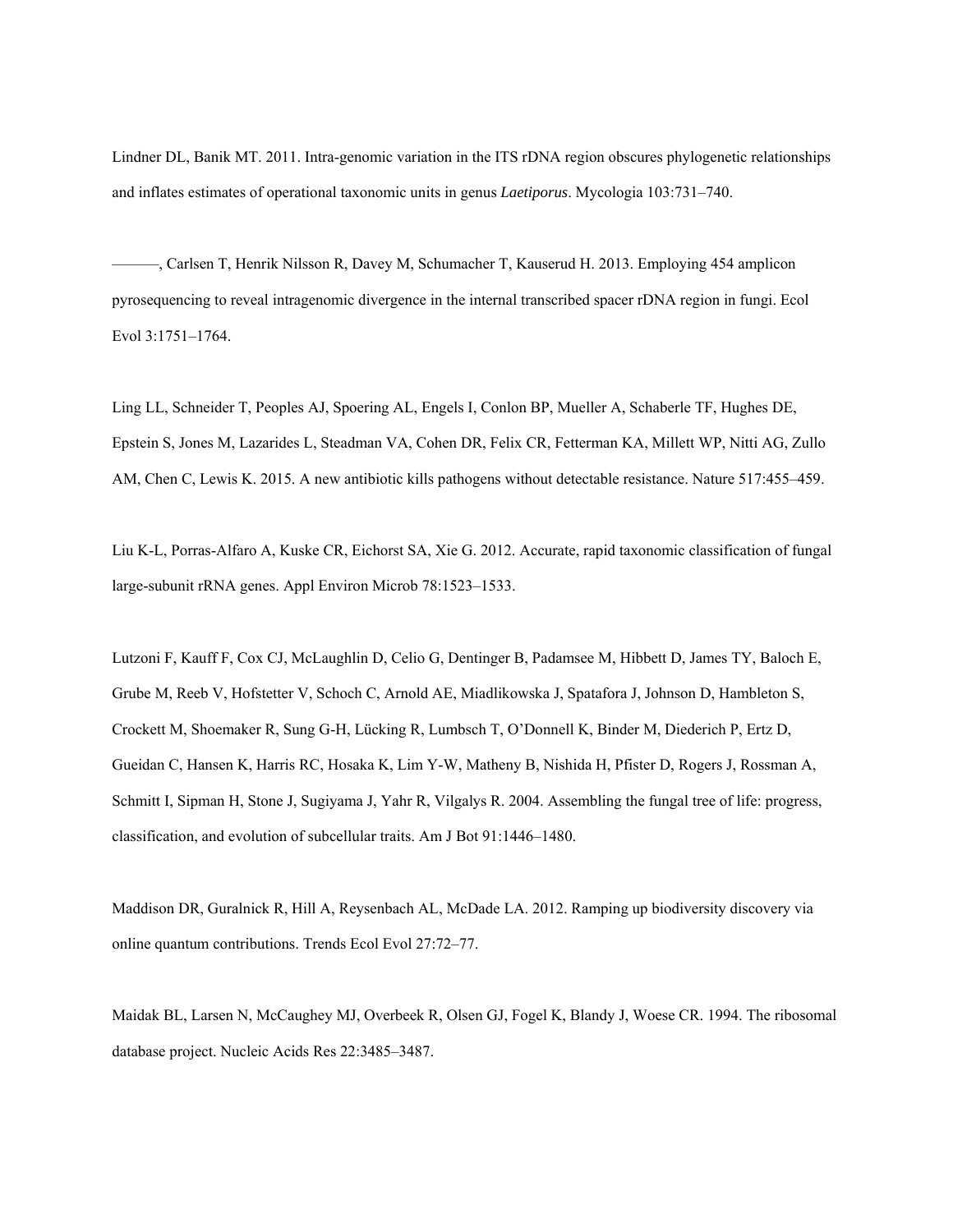McDade LA, Maddison DR, Guralnick R, Piwowar HA, Jameson ML, Helgen KM, Herendeen PS, Hill A, Vis ML. 2011. Biology needs a modern assessment system for professional productivity. Bioscience 61:619–625.

McDonald D, Clemente JC, Kuczynski J, Rideout JR, Stombaugh J, Wendel D, Wilke A, Huse S, Hufnagle J, Meyer F, Knight R, Caporaso JG. 2012a. The Biological Observation Matrix (BIOM) format or: how I learned to stop worrying and love the ome-ome. Gigascience 1:1–6.

———, Price MN, Goodrich J, Nawrocki EP, DeSantis TZ, Probst A, Andersen GL, Knight R, Hugenholtz P. 2012b. An improved Greengenes taxonomy with explicit ranks for ecological and evolutionary analyses of bacteria and archaea. ISME J 6:610–618.

McNeill J, Barrie FR, Buck WR, Demoulin V, Greuter W, Hawksworth DL, Herendeen PS, Knapp S, Marhold K, Prado J, Prud'homme van Reine WF, Smith GF, Wiersema JH, Turland NJ. 2012. International Code of Nomenclature for algae, fungi, and plants (Melbourne Code), Adopted by the Eighteenth International Botanical Congress Melbourne, Australia, Jul 2011. Köenigstein, Germany: Koeltz Scientific Books. 240 p.

McNutt M. 2014. The measure of research merit. Science 346:1155–1155.

Mende DR, Sunagawa S, Zeller G, Bork P. 2013. Accurate and universal delineation of prokaryotic species. Nat Methods 10:881–884.

Menkis A, Urbina H, James TY, Rosling A. 2014. Archaeorhizomyces borealis sp. nov. and a sequence-based classification of related soil fungal species. Fungal Biol 118:943–955.

Munoz R, Yarza P, Ludwig W, Euzéby J, Amann R, Schleifer K-H, Oliver Glöckner F, Rosselló-Móra R. 2011. Release LTPs104 of the All-Species Living Tree. Syst Appl Microbiol 34:169–170.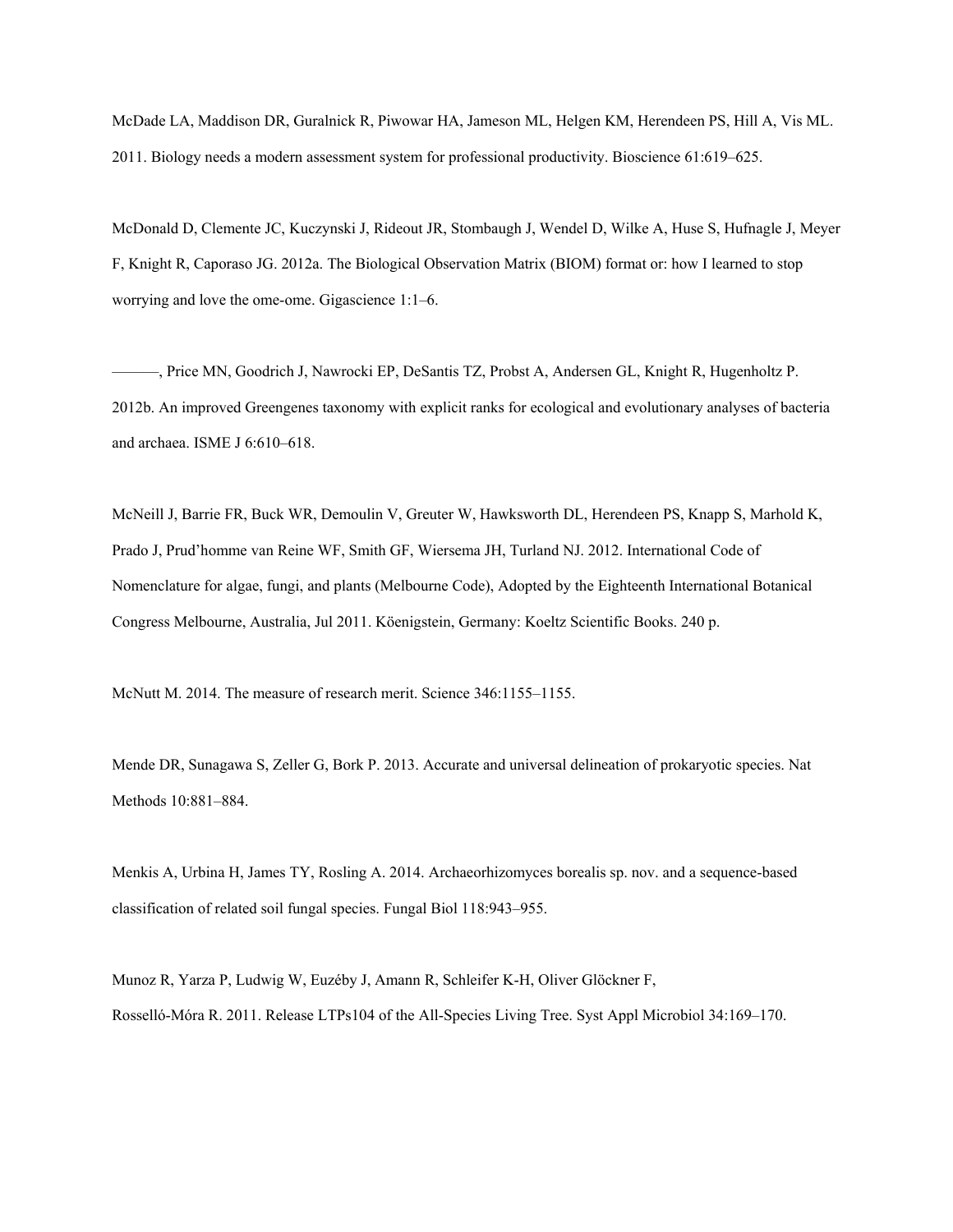Murray R, Schleifer K. 1994. Taxonomic notes: a proposal for recording the properties of putative taxa of procaryotes. Int J Syst Bacteriol 44:174–176.

———, Stackebrandt E. 1995. Taxonomic note: implementation of the provisional status Candidatus for incompletely described procaryotes. Int J Syst Bacteriol 45:186–187.

Nagy L, Petkovits T, Kovács G, Voigt K, Vágvölgyi C, Papp T. 2011. Where is the unseen fungal diversity hidden? A study of *Mortierella* reveals a large contribution of reference collections to the identification of fungal environmental sequences. New Phytol 191:789–794.

Nguyen NH, Song Z, Bates ST, Branco S, Tedersoo L, Menke J, Schilling JS, Kennedy PG. 2016. FUNGuild: an open annotation tool for parsing fungal community datasets by ecological guild. Fungal Ecol 20:241–248.

Nichols D, Cahoon N, Trakhtenberg EM, Pham L, Mehta A, Belanger A, Kanigan T, Lewis K, Epstein SS. 2010. Use of Ichip for high-throughput in situ cultivation of "uncultivable" microbial species. Appl Environ Microb 76:2445–2450.

Nilsson RH, Tedersoo L, Abarenkov K, Ryberg M, Kristiansson E, Hartmann M, Schoch CL, Nylander JAA, Bergsten J, Porter TM, Jumpponen A, Vaishampayan P, Ovaskainen O, Hallenberg N, Bengtsson-Palme J, Eriksson KM, Larsson K-H, Larsson E, Kõljalg U. 2012. Five simple guidelines for establishing basic authenticity and reliability of newly generated fungal ITS sequences. MycoKeys 4:37–63.

———, Wurzbacher C, Bahram M, R. M. Coimbra V, Larsson E, Tedersoo L, Eriksson J, Duarte C, Svantesson S, Sánchez-García M, Ryberg MK, Kristiansson E, Abarenkov K. 2016. Top 50 most wanted fungi. MycoKeys 12:29– 40.

O'Donnell K, Cigelnik E, Nirenberg HI. 1998. Molecular systematics and phylogeography of the *Gibberella fujikuroi* species complex. Mycologia 90:465–493.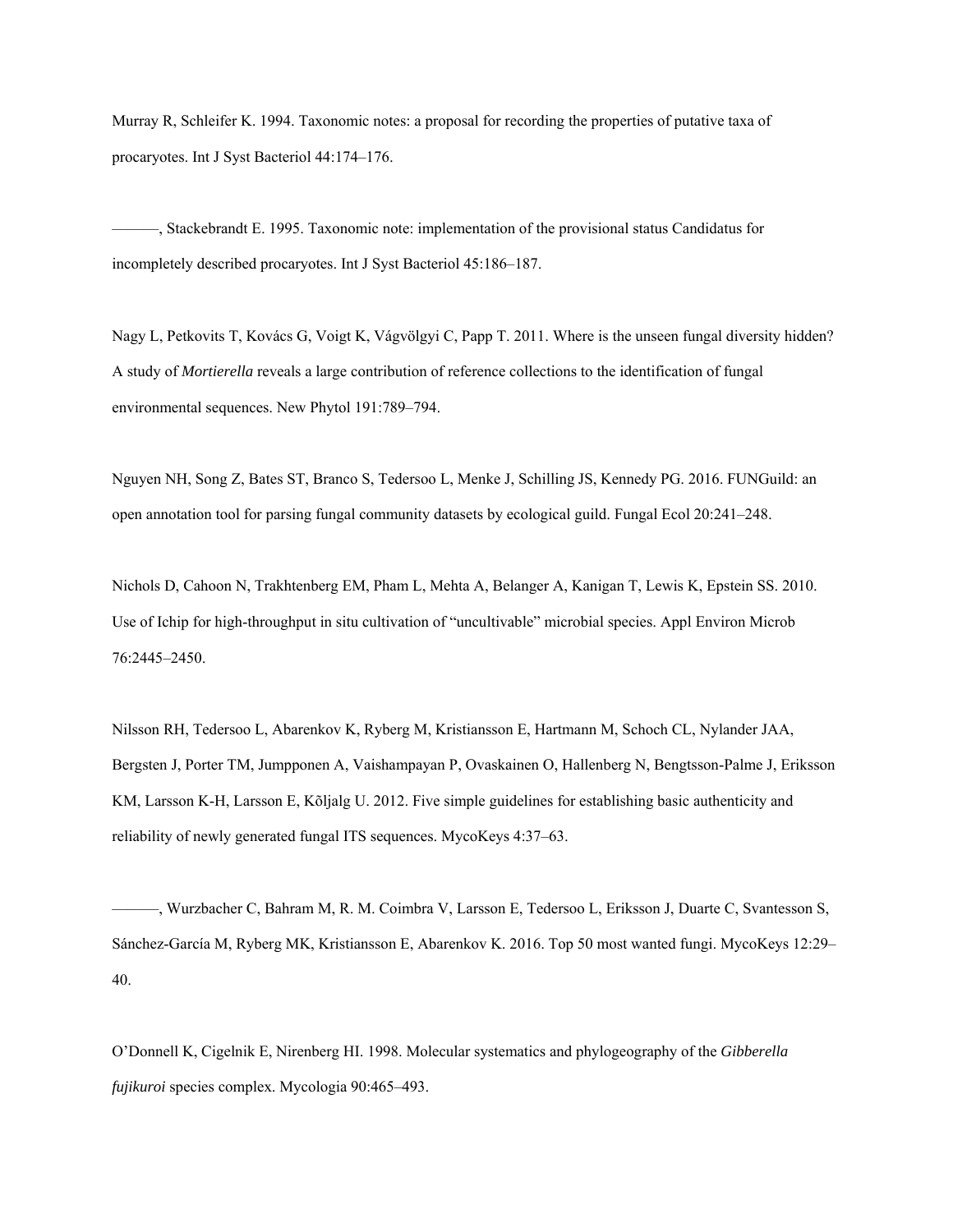———, Sutton DA, Rinaldi MG, Sarver BAJ, Balajee SA, Schroers H-J, Summerbell RC, Robert VARG, Crous PW, Zhang N, Aoki T, Jung K, Park J, Lee Y-H, Kang S, Park B, Geiser DM. 2010. Internet-accessible DNA sequence database for identifying Fusaria from human and animal infections. J Clin Microbiol 48:3708–3718.

———, Ward TJ, Robert VARG, Crous PW, Geiser DM, Kang S. 2015. DNA sequence-based identification of *Fusarium*: current status and future directions. Phytoparasitica 43:583–595.

Ohsowski BM, Zaitsoff PD, Öpik M, Hart MM. 2014. Where the wild things are: looking for uncultured Glomeromycota. New Phytol 204:171–179.

O'Leary NA, Wright MW, Brister JR, Ciufo S, Haddad D, McVeigh R, Rajput B, Robbertse B, Smith-White B, Ako-Adjei D, Astashyn A, Badretdin A, Bao Y, Blinkova O, Brover V, Chetvernin V, Choi J, Cox E, Ermolaeva O, Farrell CM, Goldfarb T, Gupta T, Haft D, Hatcher E, Hlavina W, Joardar VS, Kodali VK, Li W, Maglott D, Masterson P, McGarvey KM, Murphy MR, O'Neill K, Pujar S, Rangwala SH, Rausch D, Riddick LD, Schoch C, Shkeda A, Storz SS, Sun H, Thibaud-Nissen F, Tolstoy I, Tully RE, Vatsan AR, Wallin C, Webb D, Wu W, Landrum MJ, Kimchi A, Tatusova T, DiCuccio M, Kitts P, Murphy TD, Pruitt KD. 2015. Reference sequence (RefSeq) database at NCBI: current status, taxonomic expansion, and functional annotation. Nucleic Acids Res gkv1189v1.

Öpik M, Davison J, Moora M, Zobel M. 2014. DNA-based detection and identification of Glomeromycota: the virtual taxonomy of environmental sequences1. Botany 92:135–147.

———, Vanatoa A, Vanatoa E, Moora M, Davison J, Kalwij JM, Reier U, Zobel M. 2010. The online database MaarjAM reveals global and ecosystemic distribution patterns in arbuscular mycorrhizal fungi (Glomeromycota). New Phytol 188:223–241.

Page RD. 2013. BioNames: linking taxonomy, texts, and trees. PeerJ 1:e190.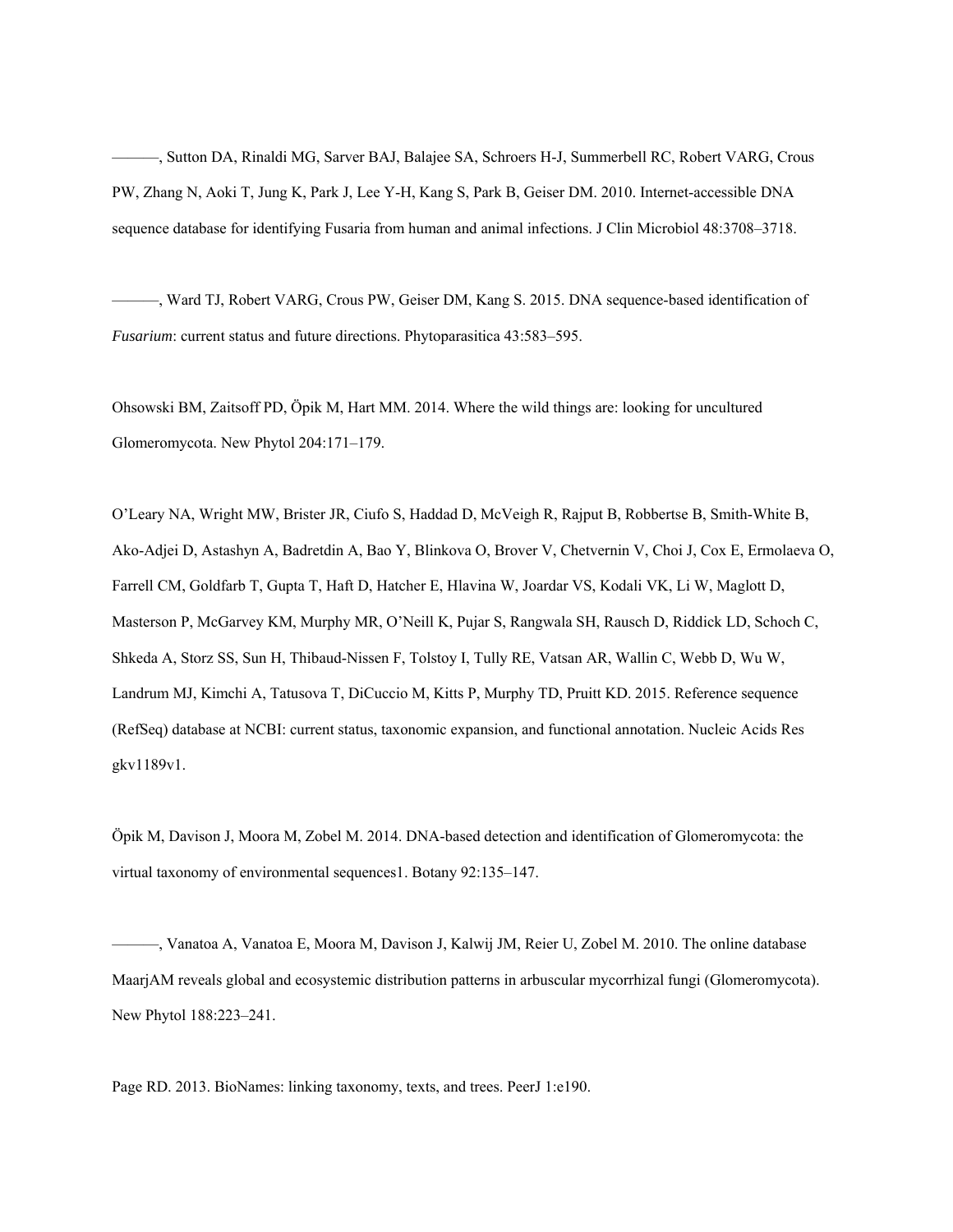Parberry DG, Robertson NF. 1999. Obituary: John Henry (Jack) Warcup: 29 October 1921–15 May 1998. Mycologist 13:48–49.

Park B, Park J, Cheong K-C, Choi J, Jung K, Kim D, Lee Y-H, Ward TJ, O'Donnell K, Geiser DM, Kang S. 2010. Cyber infrastructure for Fusarium: three integrated platforms supporting strain identification, phylogenetics, comparative genomics and knowledge sharing. Nucleic Acids Res 2010:1–7.

Parker CT, Tindall BJ, Garrity GM. 2015. International Code of Nomenclature of Prokaryotes. Int J Syst Evol Microbiol (In press), doi:10.1099/ijsem.0.000778

Parr CS, Guralnick R, Cellinese N, Page RDM. 2012. Evolutionary informatics: unifying knowledge about the diversity of life. Trends Ecol Evol 27:94–103.

Parte AC. 2014. LPSN—list of prokaryotic names with standing in nomenclature. Nucleic Acids Res 42:D613– D616.

Porras-Alfaro A, Liu K-L, Kuske CR, Xie G. 2014. From genus to phylum: large-subunit and internal transcribed spacer rRNA operon regions show similar classification accuracies influenced by database composition. Appl Environ Microb 80:829–840.

Quast C, Pruesse E, Yilmaz P, Gerken J, Schweer T, Yarza P, Peplies J, Glöckner FO. 2013. The SILVA ribosomal RNA gene database project: improved data processing and web-based tools. Nucleic Acids Res 41:D590–D596.

Ratnasingham S, Hebert PDN. 2007. BOLD: The Barcode of Life Data System (http://www.barcodinglife.org). Mol Ecol Notes 7:355–364.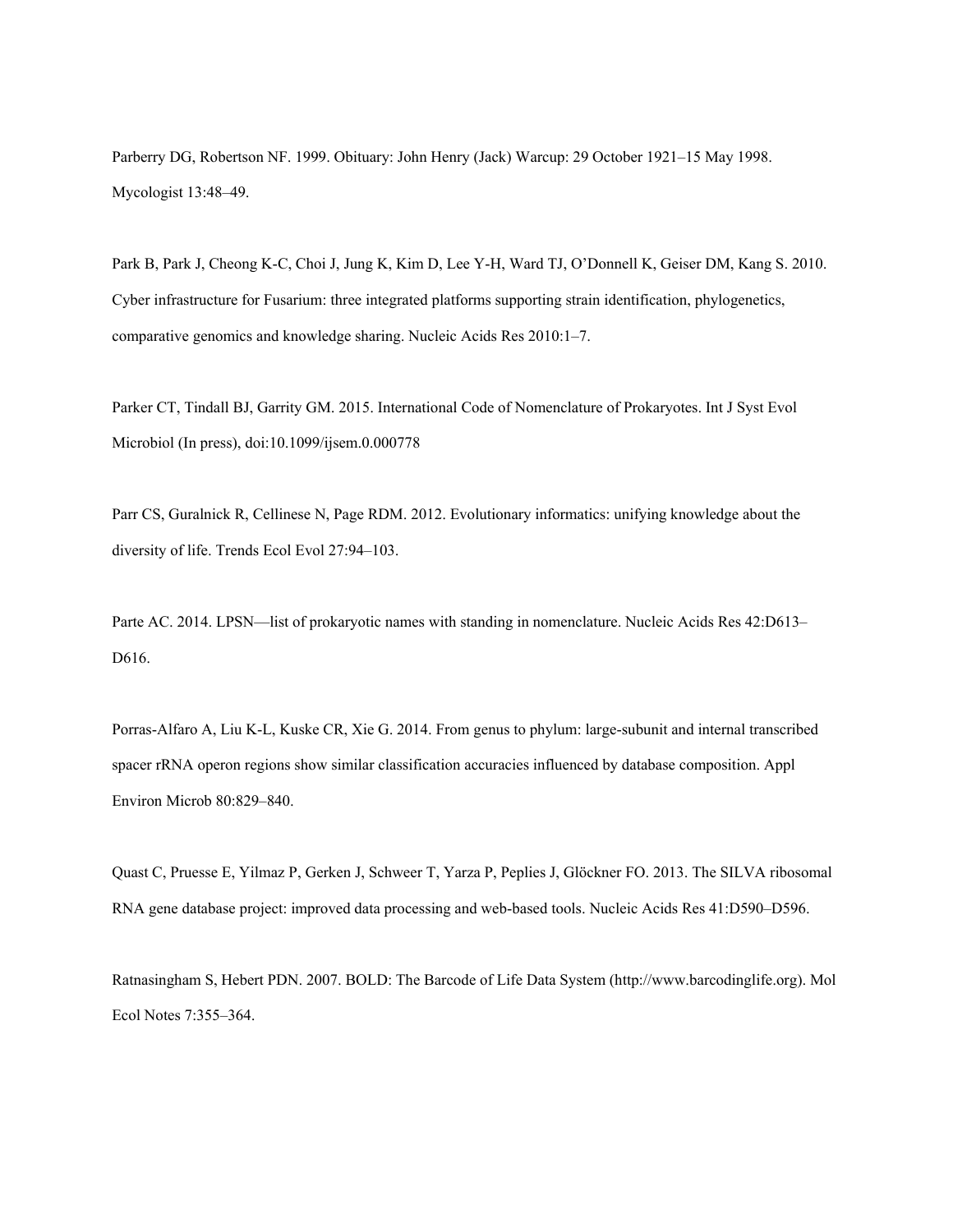Reddy TB, Thomas AD, Stamatis D, Bertsch J, Isbandi M, Jansson J, Mallajosyula J, Pagani I, Lobos EA, Kyrpides NC. 2015. The genomes online database (GOLD) 5: a metadata management system based on a four level (meta)genome project classification. Nucleic Acids Res 43:D1099–1106.

Reiser L, Berardini TZ, Li D, Muller R, Strait EM, Li Q, Mezheritsky Y, Vetushko A, Huala E. 2016. Sustainable funding for biocuration: the Arabidopsis Information Resource (TAIR) as a case study of a subscription-based funding model. Database bav018.

Renner SS. 2016. A return to Linnaeus's focus on diagnosis, not description: the use of DNA characters in the formal naming of species. Syst Biol (In press), doi:10.1093/sysbio/syw032

Reynolds D, Taylor J. 1991. DNA specimens and the 'International code of botanical nomenclature'. Taxon 40:311– 351.

Richter M, Rosselló-Móra R. 2009. Shifting the genomic gold standard for the prokaryotic species definition. Proc Natl Acad Sci USA 106:19126–19131.

Rinke C, Schwientek P, Sczyrba A, Ivanova NN, Anderson IJ, Cheng J-F, Darling A, Malfatti S, Swan BK, Gies EA, Dodsworth JA, Hedlund BP, Tsiamis G, Sievert SM, Liu W-T, Eisen JA, Hallam SJ, Kyrpides NC, Stepanauskas R, Rubin EM, Hugenholtz P, Woyke T. 2013. Insights into the phylogeny and coding potential of microbial dark matter. Nature 499:431–437.

Rosling A, Cox F, Cruz-Martinez K, Ihrmark K, Grelet G-A, Lindahl BD, Menkis A, James TY. 2011. Archaeorhizomycetes: unearthing an ancient class of ubiquitous soil fungi. Science 333:876–879.

Ryberg M, Kristiansson E, Sjökvist E, Nilsson RH. 2009. An outlook on the fungal internal transcribed spacer sequences in GenBank and the introduction of a web-based tool for the exploration of fungal diversity. New Phytol 181:471–477.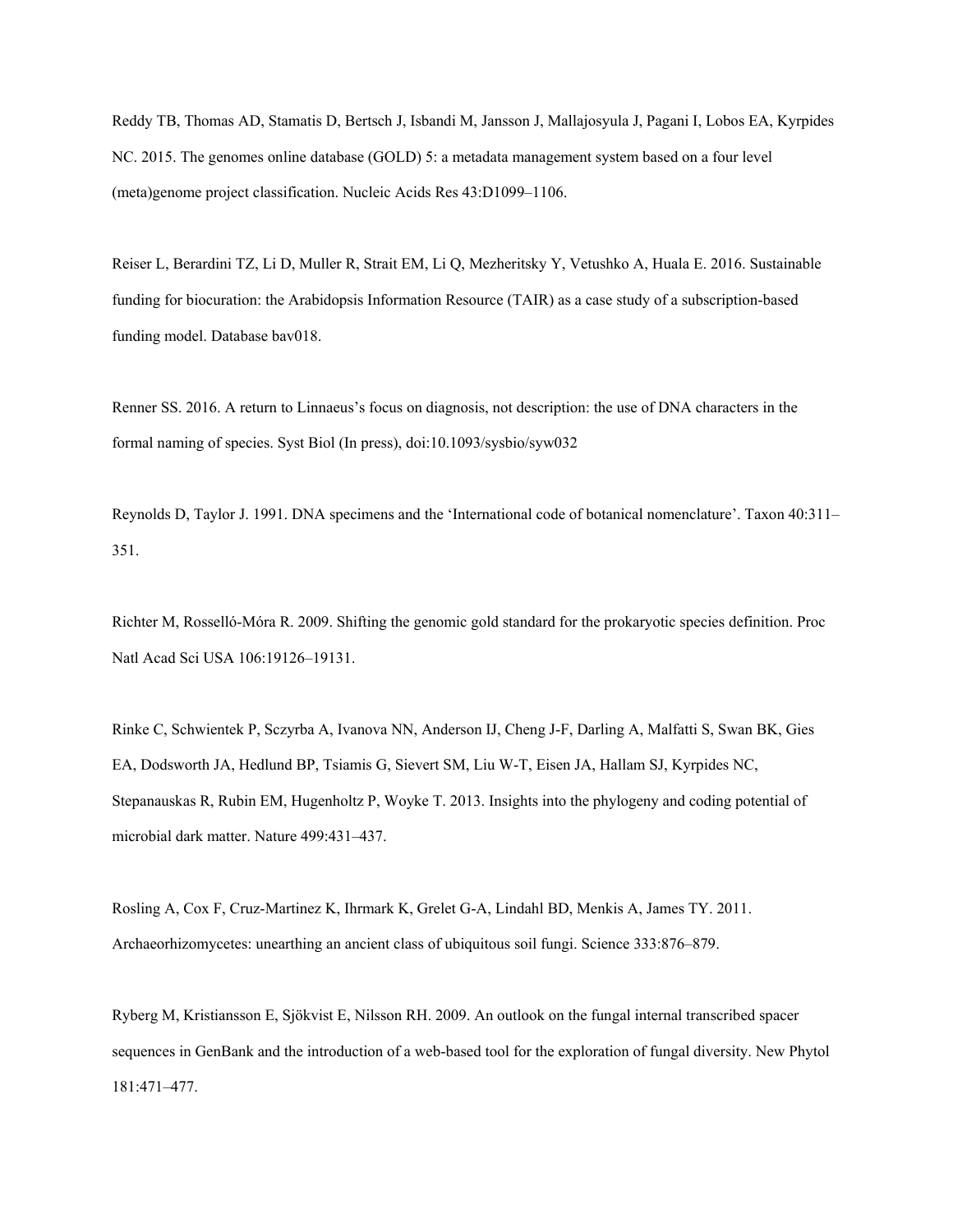Schadt CW, Martin AP, Lipson DA, Schmidt SK. 2003. Seasonal dynamics of previously unknown fungal lineages in tundra soils. Science 301:1359–1361.

Schleifer KH. 2009. Classification of Bacteria and Archaea: past, present and future. Syst Appl Microbiol 32:533– 542.

Schloss PD, Westcott SL, Ryabin T, Hall JR, Hartmann M, Hollister EB, Lesniewski RA, Oakley BB, Parks DH, Robinson CJ, Sahl JW, Stres B, Thallinger GG, Van Horn DJ, Weber CF. 2009. Introducing mothur: open-source, platform-independent, community-supported software for describing and comparing microbial communities. Appl Environ Microb 75:7537–7541.

Schoch CL, Robbertse B, Robert V, Vu D, Cardinali G, Irinyi L, Meyer W, Nilsson RH, Hughes K, Miller AN, Kirk PM, Abarenkov K, Aime MC, Ariyawansa HA, Bidartondo M, Boekhout T, Buyck B, Cai Q, Chen J, Crespo A, Crous PW, Damm U, De Beer ZW, Dentinger BTM, Divakar PK, Dueñas M, Feau N, Fliegerova K, García MA, Ge Z-W, Griffith GW, Groenewald JZ, Groenewald M, Grube M, Gryzenhout M, Gueidan C, Guo L, Hambleton S, Hamelin R, Hansen K, Hofstetter V, Hong S-B, Houbraken J, Hyde KD, Inderbitzin P, Johnston PR, Karunarathna SC, Kõljalg U, Kovács GM, Kraichak E, Krizsan K, Kurtzman CP, Larsson K-H, Leavitt S, Letcher PM, Liimatainen K, Liu J-K, Lodge DJ, Jennifer Luangsa-ard J, Lumbsch HT, Maharachchikumbura SSN, Manamgoda D, Martín MP, Minnis AM, Moncalvo J-M, Mulè G, Nakasone KK, Niskanen T, Olariaga I, Papp T, Petkovits T, Pino-Bodas R, Powell MJ, Raja HA, Redecker D, Sarmiento-Ramirez JM, Seifert KA, Shrestha B, Stenroos S, Stielow B, Suh S-O, Tanaka K, Tedersoo L, Telleria MT, Udayanga D, Untereiner WA, Diéguez Uribeondo J, Subbarao KV, Vágvölgyi C, Visagie C, Voigt K, Walker DM, Weir BS, Weiß M, Wijayawardene NN, Wingfield MJ, Xu JP, Yang ZL, Zhang N, Zhuang W-Y, Federhen S. 2014. Finding needles in haystacks: linking scientific names, reference specimens and molecular data for Fungi. Database 2014.

———, Seifert KA, Huhndorf S, Robert V, Spouge JL, Levesque CA, Chen W, Bolchacova E, Voigt K, Crous PW, Miller AN, Wingfield MJ, Aime MC, An KD, Bai FY, Barreto RW, Begerow D, Bergeron MJ, Blackwell M,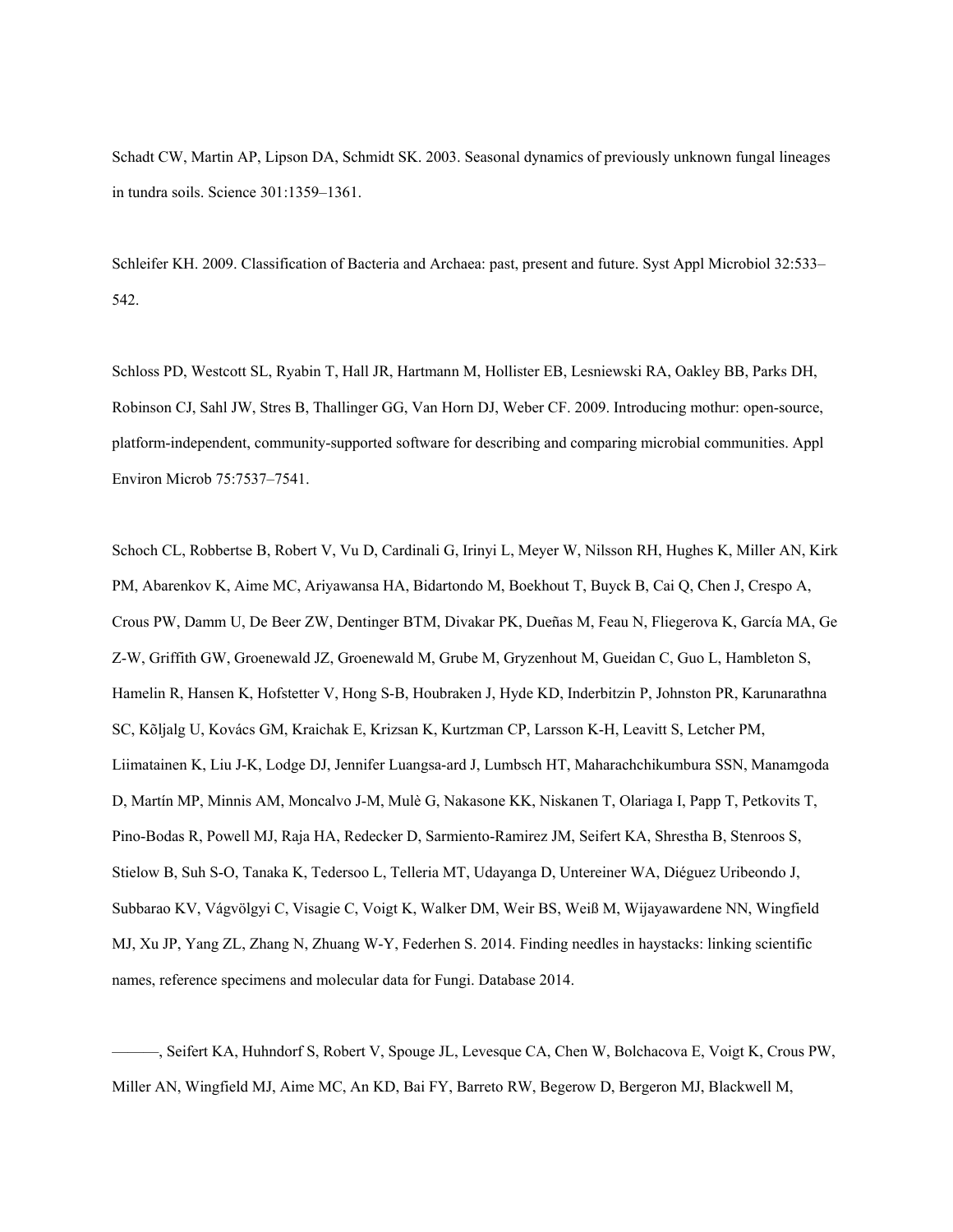Boekhout T, Bogale M, Boonyuen N, Burgaz AR, Buyck B, Cai L, Cai Q, Cardinali G, Chaverri P, Coppins BJ, Crespo A, Cubas P, Cummings C, Damm U, de Beer ZW, de Hoog GS, Del-Prado R, Dentinger B, Dieguez-Uribeondo J, Divakar PK, Douglas B, Dueñas M, Duong TA, Eberhardt U, Edwards JE, Elshahed MS, Fliegerova K, Furtado M, García MA, Ge ZW, Griffith GW, Griffiths K, Groenewald JZ, Groenewald M, Grube M, Gryzenhout M, Guo LD, Hagen F, Hambleton S, Hamelin RC, Hansen K, Harrold P, Heller G, Herrera G, Hirayama K, Hirooka Y, Ho HM, Hoffmann K, Hofstetter V, Hognabba F, Hollingsworth PM, Hong SB, Hosaka K, Houbraken J, Hughes K, Huhtinen S, Hyde KD, James T, Johnson EM, Johnson JE, Johnston PR, Jones EB, Kelly LJ, Kirk PM, Knapp DG, Kõljalg U, Kovács GM, Kurtzman CP, Landvik S, Leavitt SD, Liggenstoffer AS, Liimatainen K, Lombard L, Luangsa-Ard JJ, Lumbsch HT, Maganti H, Maharachchikumbura SS, Martín MP, May TW, McTaggart AR, Methven AS, Meyer W, Moncalvo JM, Mongkolsamrit S, Nagy LG, Nilsson RH, Niskanen T, Nyilasi I, Okada G, Okane I, Olariaga I, Otte J, Papp T, Park D, Petkovits T, Pino-Bodas R, Quaedvlieg W, Raja HA, Redecker D, Rintoul T, Ruibal C, Sarmiento-Ramirez JM, Schmitt I, Schussler A, Shearer C, Sotome K, Stefani FO, Stenroos S, Stielow B, Stockinger H, Suetrong S, Suh SO, Sung GH, Suzuki M, Tanaka K, Tedersoo L, Telleria MT, Tretter E, Untereiner WA, Urbina H, Vágvölgyi C, Vialle A, Vu TD, Walther G, Wang QM, Wang Y, Weir BS, Weiß M, White MM, Xu J, Yahr R, Yang ZL, Yurkov A, Zamora JC, Zhang N, Zhuang WY, Schindel D. 2012. Nuclear ribosomal internal transcribed spacer (ITS) region as a universal DNA barcode marker for Fungi. Proc Natl Acad Sci USA 109:6241–6246.

Schussler A. 2001. A new fungal phylum, the Glomeromycota: phylogeny and evolution. Mycologia 105:1413– 1421.

Seifert KA, Crous PW, Frisvad JC. 2008. Correcting the impact factors of taxonomic journals by appropriate citation of taxonomy. Persoonia 20:105–105.

Selosse MA, Vincenot L, Öpik M. 2016. Data processing can mask biology: towards better reporting of fungal barcoding data? New Phytol 210:1159–1164.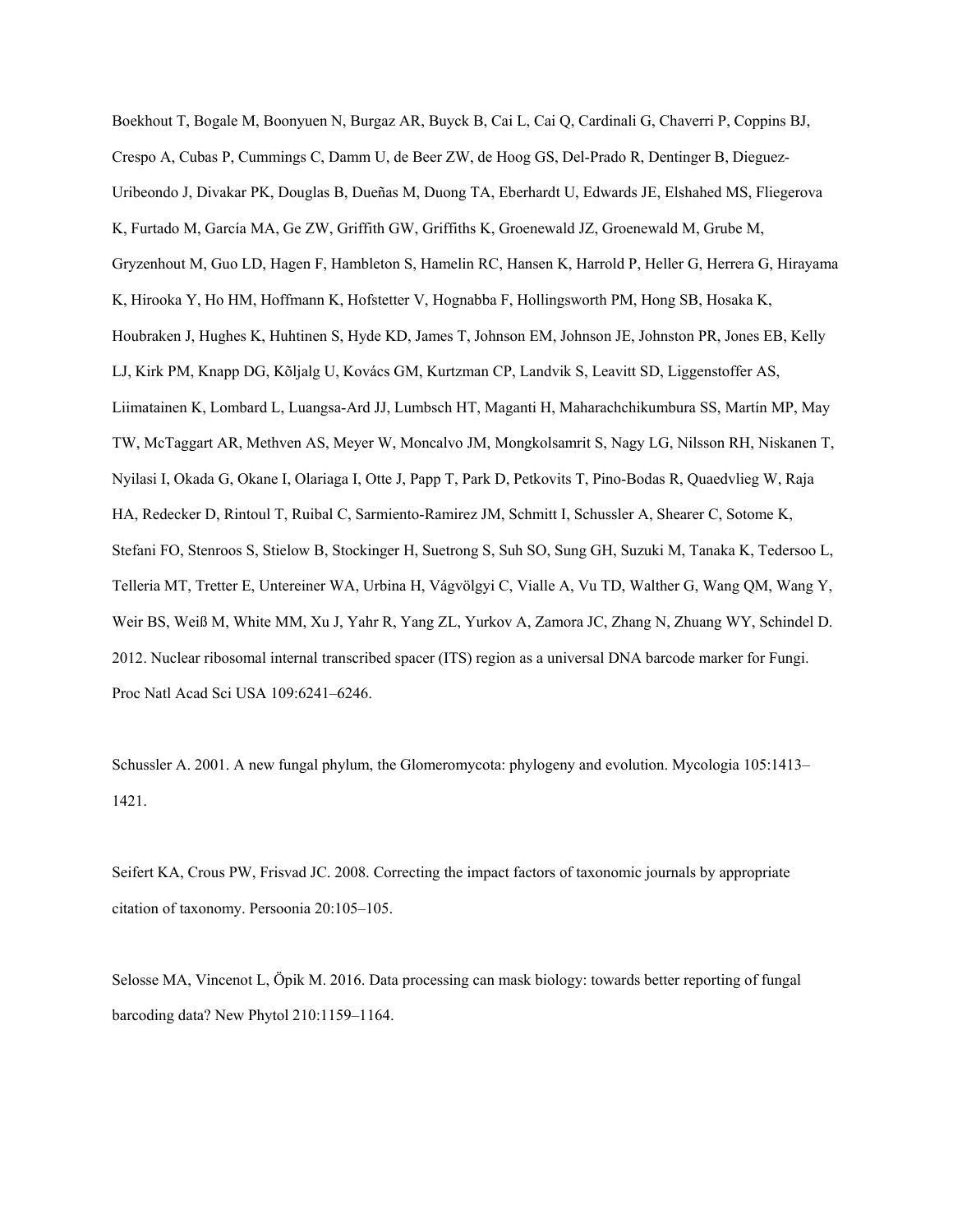Spang A, Saw JH, Jorgensen SL, Zaremba-Niedzwiedzka K, Martijn J, Lind AE, van Eijk R, Schleper C, Guy L, Ettema TJG. 2015. Complex archaea that bridge the gap between prokaryotes and eukaryotes. Nature 521:173–179.

Stackebrandt E, Frederiksen W, Garrity GM, Grimont PAD, Kampfer P, Maiden MCJ, Nesme X, Rossello-Mora R, Swings J, Truper HG, Vauterin L, Ward AC, Whitman WB. 2002. Report of the ad hoc committee for the reevaluation of the species definition in bacteriology. Int J Syst Evol Micr 52:1043–1047.

Stielow JB, Levesque CA, Seifert KA, Meyer W, Iriny L, Smits D, Renfurm R, Verkley GJ, Groenewald M, Chaduli D, Lomascolo A, Welti S, Lesage-Meessen L, Favel A, Al-Hatmi AM, Damm U, Yilmaz N, Houbraken J, Lombard L, Quaedvlieg W, Binder M, Vaas LA, Vu D, Yurkov A, Begerow D, Roehl O, Guerreiro M, Fonseca A, Samerpitak K, van Diepeningen AD, Dolatabadi S, Moreno LF, Casaregola S, Mallet S, Jacques N, Roscini L, Egidi E, Bizet C, Garcia-Hermoso D, Martin MP, Deng S, Groenewald JZ, Boekhout T, de Beer ZW, Barnes I, Duong TA, Wingfield MJ, de Hoog GS, Crous PW, Lewis CT, Hambleton S, Moussa TA, Al-Zahrani HS, Almaghrabi OA, Louis-Seize G, Assabgui R, McCormick W, Omer G, Dukik K, Cardinali G, Eberhardt U, de Vries M, Robert V. 2015. One fungus, which genes? Development and assessment of universal primers for potential secondary fungal DNA barcodes. Persoonia 35:242–263.

Talbot JM, Bruns TD, Taylor JW, Smith DP, Branco S, Glassman SI, Erlandson S, Vilgalys R, Liao H-L, Smith ME, Peay KG. 2014. Endemism and functional convergence across the North American soil mycobiome. Proc Natl Acad Sci USA 111:6341–6346.

———, Martin F, Kohler A, Henrissat B, Peay KG. 2015. Functional guild classification predicts the enzymatic role of fungi in litter and soil biogeochemistry. Soil Biol Biochem 88:441–456.

Tatusova T, Ciufo S, Federhen S, Fedorov B, McVeigh R, O'Neill K, Tolstoy I, Zaslavsky L. 2015. Update on RefSeq microbial genomes resources. Nucleic Acids Res 43:D599–D605.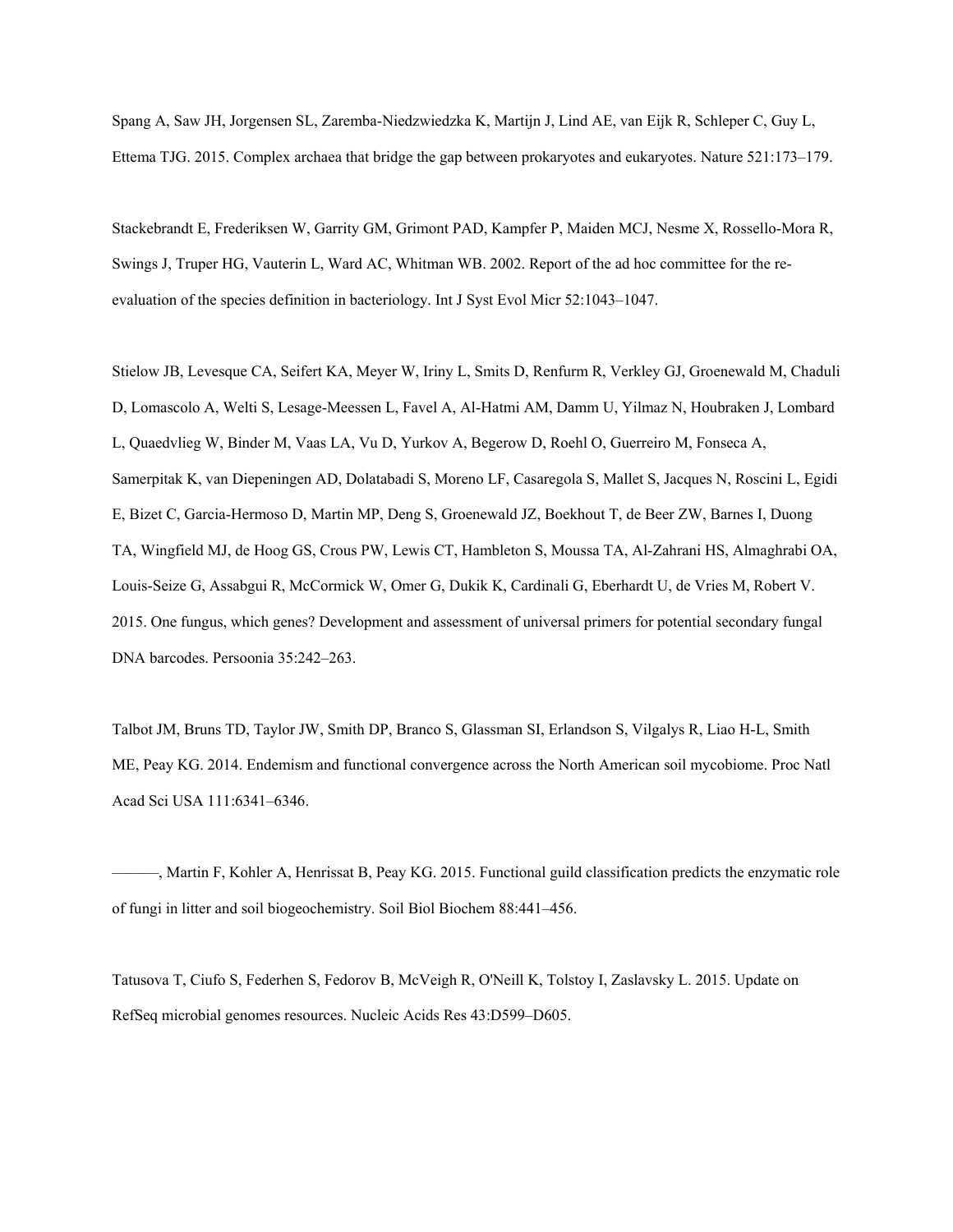Taylor DL, Hollingsworth TN, McFarland JW, Lennon NJ, Nusbaum C, Ruess RW. 2014. A first comprehensive census of fungi in soil reveals both hyperdiversity and fine-scale niche partitioning. Ecol Monogr 84:3–20.

Taylor JW. 2011. One fungus = one name: DNA and fungal nomenclature twenty years after PCR. IMA Fungus 2:113–120.

———, Jacobson DJ, Kroken S, Kasuga T, Geiser DM, Hibbett DS, Fisher MC. 2000. Phylogenetic species recognition and species concepts in fungi. Fungal Genet Biol 31:21–32.

Tedersoo L, Bahram M, Põlme S, Kõljalg U, Yorou NS, Wijesundera R, Ruiz LV, Vasco-Palacios AM, Thu PQ, Suija A, Smith ME, Sharp C, Saluveer E, Saitta A, Rosas M, Riit T, Ratkowsky D, Pritsch K, Põldmaa K, Piepenbring M, Phosri C, Peterson M, Parts K, Pärtel K, Otsing E, Nouhra E, Njouonkou AL, Nilsson RH, Morgado LN, Mayor J, May TW, Majuakim L, Lodge DJ, Lee SS, Larsson K-H, Kohout P, Hosaka K, Hiiesalu I, Henkel TW, Harend H, Guo L-d, Greslebin A, Grelet G, Geml J, Gates G, Dunstan W, Dunk C, Drenkhan R, Dearnaley J, De Kesel A, Dang T, Chen X, Buegger F, Brearley FQ, Bonito G, Anslan S, Abell S, Abarenkov K. 2014. Global diversity and geography of soil fungi. Science 346:1256688.

———, Ramirez KS, Nilsson RH, Kaljuvee A, Kõljalg U, Abarenkov K. 2015. Standardizing metadata and taxonomic identification in metabarcoding studies. GigaScience 4:1–4.

Thiéry O, Vasar M, Jairus T, Davison J, Roux C, Kivistik P-A, Metspalu A, Milani L, Saks Ü, Moora M, Zobel M, Öpik M. 2016. Sequence variation in nuclear ribosomal small subunit, internal transcribed spacer and large subunit regions of *Rhizophagus irregularis* and *Gigaspora margarita* is high and isolate-dependent. Mol Ecol 25:2816– 2832.

Tindall BJ, Rossello-Mora R, Busse HJ, Ludwig W, Kampfer P. 2010. Notes on the characterization of prokaryote strains for taxonomic purposes. Int J Syst Evol Micr 60:249–266.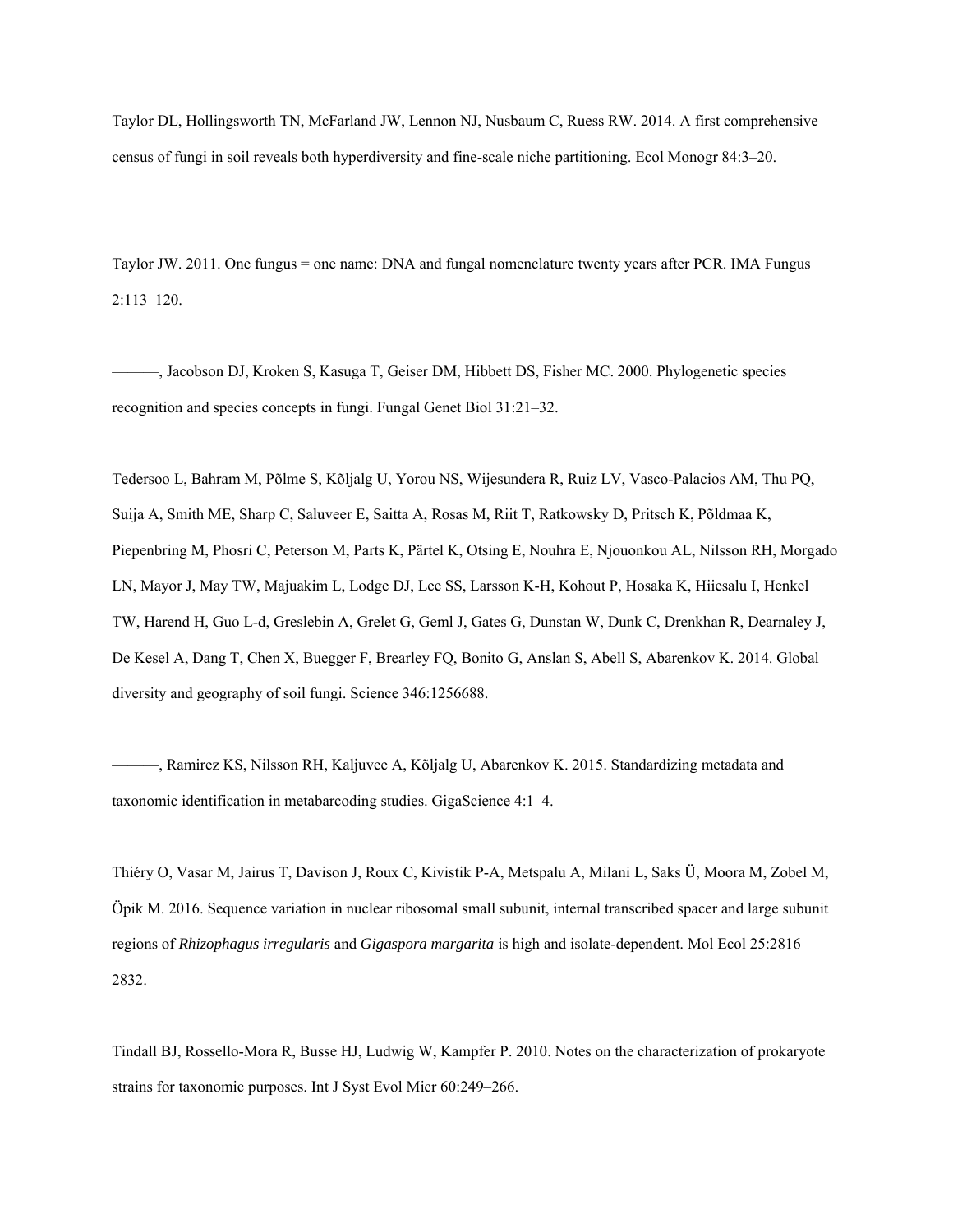Veresoglou SD, Halley JM, Rillig MC. 2015. Extinction risk of soil biota. Nat Commun 6:8862.

Wang Q, Garrity GM, Tiedje JM, Cole JR. 2007. Naive Bayesian classifier for rapid assignment of rRNA sequences into the new bacterial taxonomy. Appl Environ Microb 73:5261–5267.

Wayne LG, Brenner DJ, Colwell RR, Grimont PAD, Kandler O, Krichevsky MI, Moore LH, Moore WEC, Murray RGE, Stackebrandt E, Starr MP, Truper HG. 1987. Report of the ad hoc committee on reconciliation of approaches to bacterial systematics. Int J Syst Evol Micr 37:463–464.

White TJ, Bruns T, Lee S, Taylor J. 1990 Amplification and firect sequencing of fungal ribosomal RNA genes for phylogenies. In: Innis MA, Gelfand DH, Sninsky JJ, White TJ, eds. PCR protocols. San Diego, California: Academic Press. p 315–322.

Whitman WB. 2015. Genome sequences as the type material for taxonomic descriptions of prokaryotes. Syst Appl Microbiol 38:217–222.

———. 2016. Modest proposals to expand the type material for naming of prokaryotes. Int J Syst Evol Micr 66:2108–2112.

Wieczorek J, Bloom D, Guralnick R, Blum S, Dˆring M, Giovanni R, Robertson T, Vieglais D. 2012. Darwin Core: an evolving community-developed biodiversity data standard. PLoS ONE 7:e29715.

Yarza P, Ludwig W, Euzéby J, Amann R, Schleifer K-H, Glöckner FO, Rosselló-Móra R. 2010. Update of the allspecies living tree project based on 16S and 23S rRNA sequence analyses. Syst Appl Microbiol 33:291–299.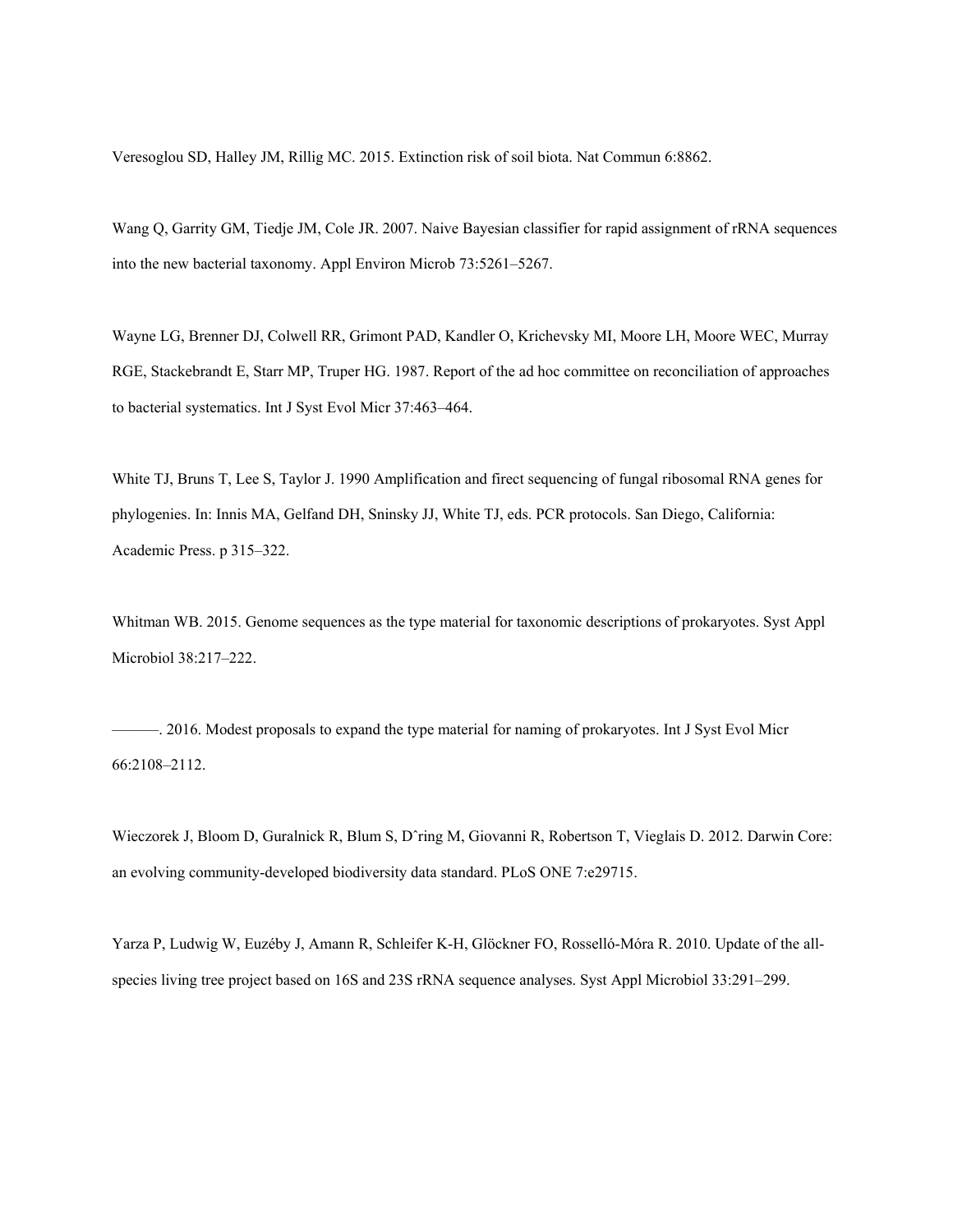———, Richter M, Peplies J, Euzeby J, Amann R, Schleifer K-H, Ludwig W, Glöckner FO, Rosselló-Móra R. 2008. The All-Species Living Tree project: a 16S rRNA-based phylogenetic tree of all sequenced type strains. Syst Appl Microbiol 31:241–250.

———, Spröer C, Swiderski J, Mrotzek N, Spring S, Tindall BJ, Gronow S, Pukall R, Klenk H-P, Lang E, Verbarg S, Crouch A, Lilburn T, Beck B, Unosson C, Cardew S, Moore ERB, Gomila M, Nakagawa Y, Janssens D, De Vos P, Peiren J, Suttels T, Clermont D, Bizet C, Sakamoto M, Iida T, Kudo T, Kosako Y, Oshida Y, Ohkuma M, R. Arahal D, Spieck E, Pommerening Roeser A, Figge M, Park D, Buchanan P, Cifuentes A, Munoz R, Euzéby JP, Schleifer K-H, Ludwig W, Amann R, Glöckner FO, Rosselló-Móra R. 2013. Sequencing orphan species initiative (SOS): filling the gaps in the 16S rRNA gene sequence database for all species with validly published names. Syst Appl Microbiol 36:69–73.

Yilmaz P, Kottmann R, Field D, Knight R, Cole JR, Amaral-Zettler L, Gilbert JA, Karsch-Mizrachi I, Johnston A, Cochrane G, Vaughan R, Hunter C, Park J, Morrison N, Rocca-Serra P, Sterk P, Arumugam M, Bailey M, Baumgartner L, Birren BW, Blaser MJ, Bonazzi V, Booth T, Bork P, Bushman FD, Buttigieg PL, Chain PSG, Charlson E, Costello EK, Huot-Creasy H, Dawyndt P, DeSantis T, Fierer N, Fuhrman JA, Gallery RE, Gevers D, Gibbs RA, Gil IS, Gonzalez A, Gordon JI, Guralnick R, Hankeln W, Highlander S, Hugenholtz P, Jansson J, Kau AL, Kelley ST, Kennedy J, Knights D, Koren O, Kuczynski J, Kyrpides N, Larsen R, Lauber CL, Legg T, Ley RE, Lozupone CA, Ludwig W, Lyons D, Maguire E, Methe BA, Meyer F, Muegge B, Nakielny S, Nelson KE, Nemergut D, Neufeld JD, Newbold LK, Oliver AE, Pace NR, Palanisamy G, Peplies J, Petrosino J, Proctor L, Pruesse E, Quast C, Raes J, Ratnasingham S, Ravel J, Relman DA, Assunta-Sansone S, Schloss PD, Schriml L, Sinha R, Smith MI, Sodergren E, Spor A, Stombaugh J, Tiedje JM, Ward DV, Weinstock GM, Wendel D, White O, Whiteley A, Wilke A, Wortman JR, Yatsunenko T, Glockner FO. 2011. Minimum information about a marker gene sequence (MIMARKS) and minimum information about any (x) sequence (MIxS) specifications. Nat Biotechnol 29:415–420.

Zhang J, Kapli P, Pavlidis P, Stamatakis A. 2013. A general species delimitation method with applications to phylogenetic placements. Bioinformatics 29:2869–2876.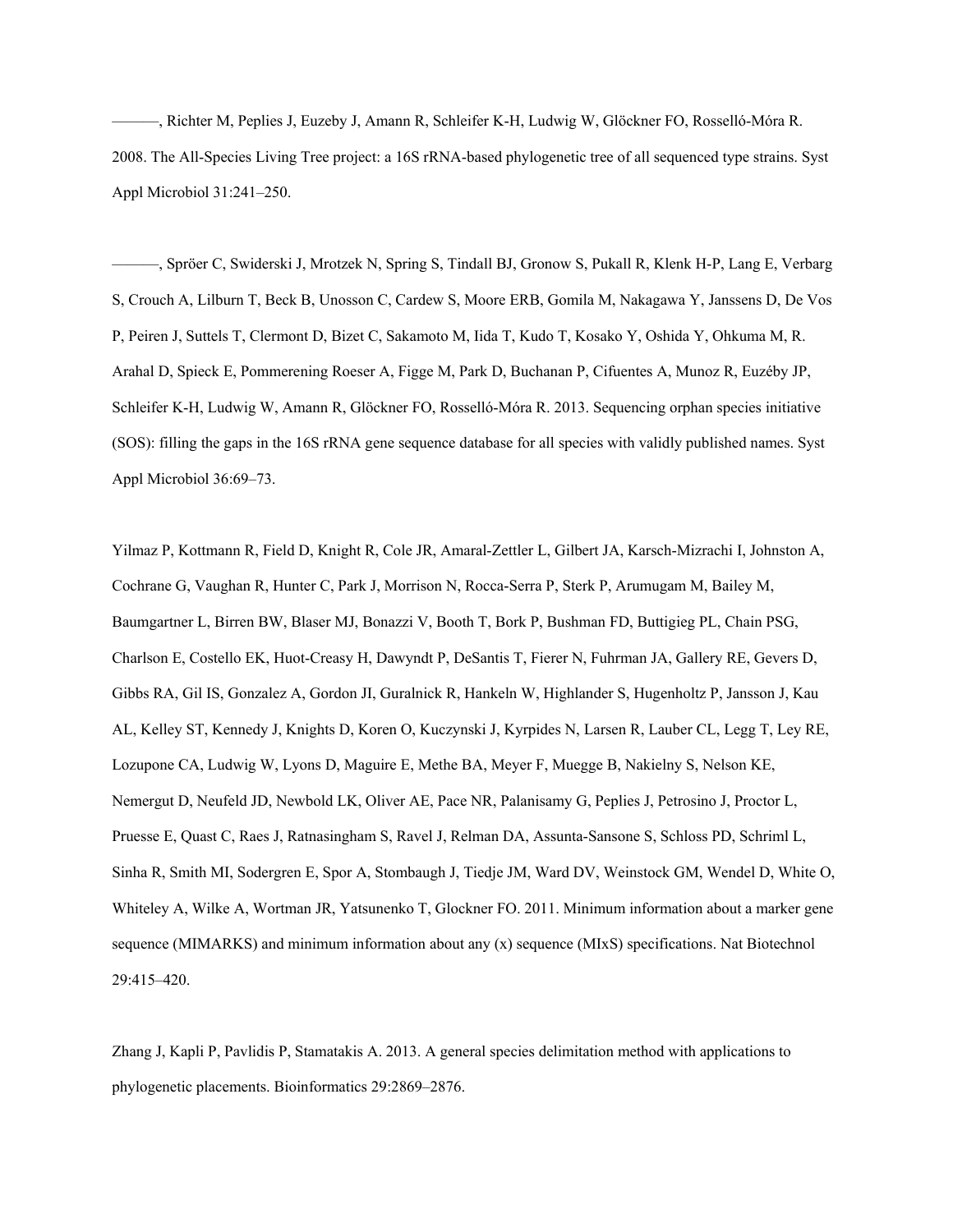# LEGENDS

FIG. 1. Conceptual diagram of Sequence-Based Classification and Identification (SBCI) in fungi. The upper part of the figure shows traditional mycological data streams originating with cultures and collections (green boxes), whereas the lower part indicates environmental molecular sampling (blue boxes). SBCI is included in the integrating middle layer (red arrows), with outputs including synthetic understanding of community composition and functional biology and contributions to taxonomic and functional databases. Metadata not indicated in the diagram include temporal and geographic information or host information, which could contribute to fields such as ecological niche modeling, biogeography, and epidemiology. Metaproteomics and non-molecular aspects of functional biology (e.g. morphology and development) are also not shown, but could be integrated into SBCI and used to predict phenotypic properties of species detected with environmental sequences.

FIG. 2. New fungal species published from 2010 to 2015 based on Index Fungorum records, with and without sequence data of any locus in GenBank as of Jun 2016, as total (A) and proportional (B) values. The complete list of taxa with their higher-level classifications, publication information, and GenBank accession numbers (where these exist) are included (SUPPLEMENTARY INFORMATION).

## FOOTNOTES

Submitted 25 Jun 2016; accepted for publication 29 Sep 2016.

<sup>1</sup> Corresponding author. E-mail: dhibbett@clarku.edu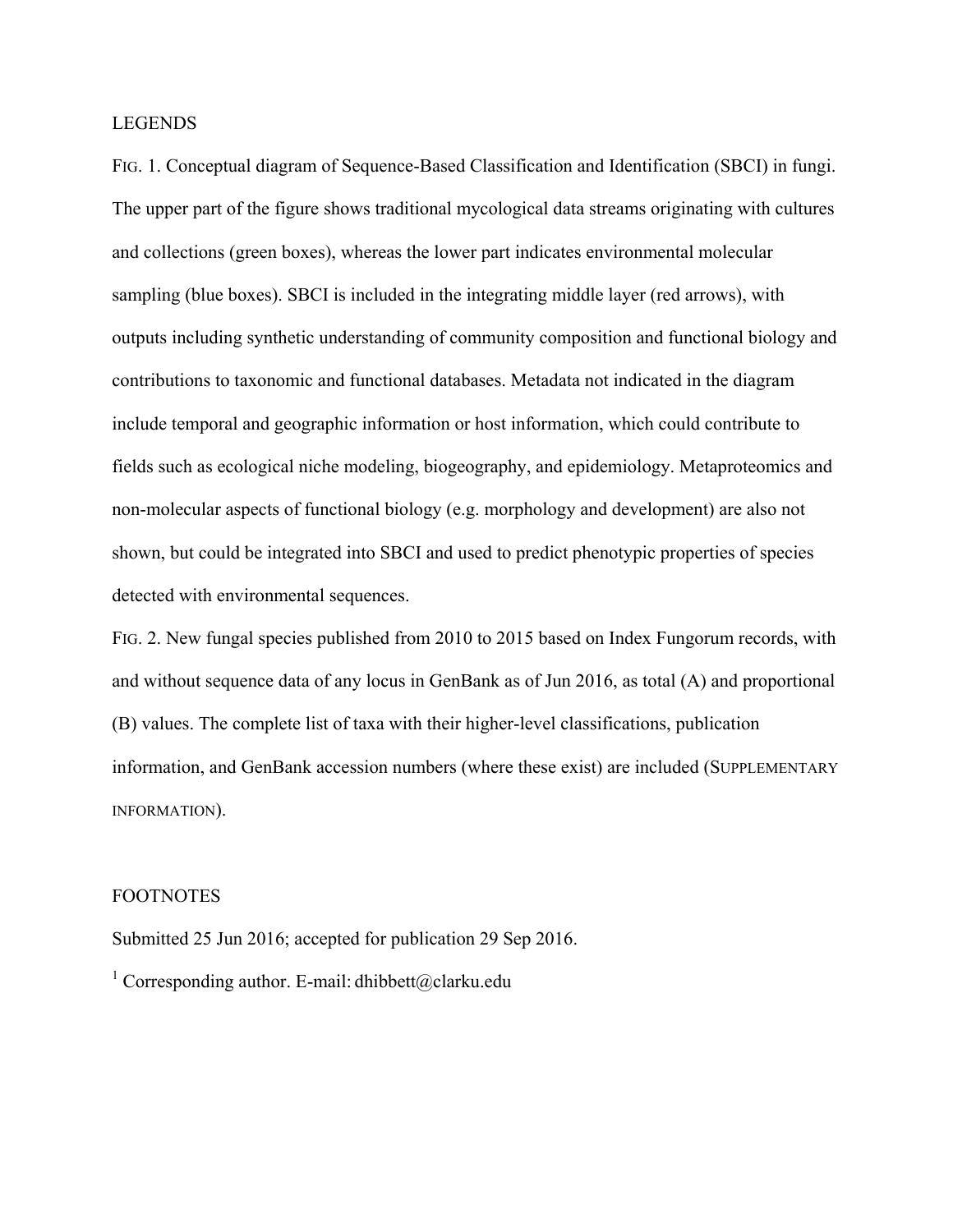| Candidatus                 | A provisional taxonomic category for prokaryotes that lack a type culture   |
|----------------------------|-----------------------------------------------------------------------------|
| Environmental nucleic acid | A species recognized solely with environmental molecular sequences          |
| species (ENAS)             |                                                                             |
| Environmental sequence     | A DNA or RNA sequence obtained directly from a microbial community          |
|                            | using amplicon or shotgun methods                                           |
| Molecular operational      | An unranked taxonomic entity recognized with environmental sequences        |
| taxonomic unit (MOTU)      |                                                                             |
| Nomenclature               | The set of rules detailed in the ICNAFP that determine the correct name for |
|                            | algae, fungi, and plants                                                    |
| Sequence-based             | The process by which species are discovered, named, and classified          |
| classification (SBC)       | according to their phylogenetic relationships.                              |
| Sequence-based             | The process by which the products of taxonomy are used to identify          |
| identification (SBI)       | individuals and determine the composition of communities with reference     |
|                            | to existing classifications                                                 |
| Species hypotheses (SH)    | A term coined to describe taxa whose ITS rRNA gene sequences cluster at     |
|                            | user-defined cutoff levels <i>i.e.</i> 97–99%                               |
| Taxonomy                   | The branch of science focused on naming, describing, and classifying all    |
|                            | forms of life                                                               |
| Virtual taxa (VT)          | Phylogenetically defined sequence groups that roughly correspond to         |
|                            | species                                                                     |

TABLE I. Terms and concepts for sequence-based classification and identification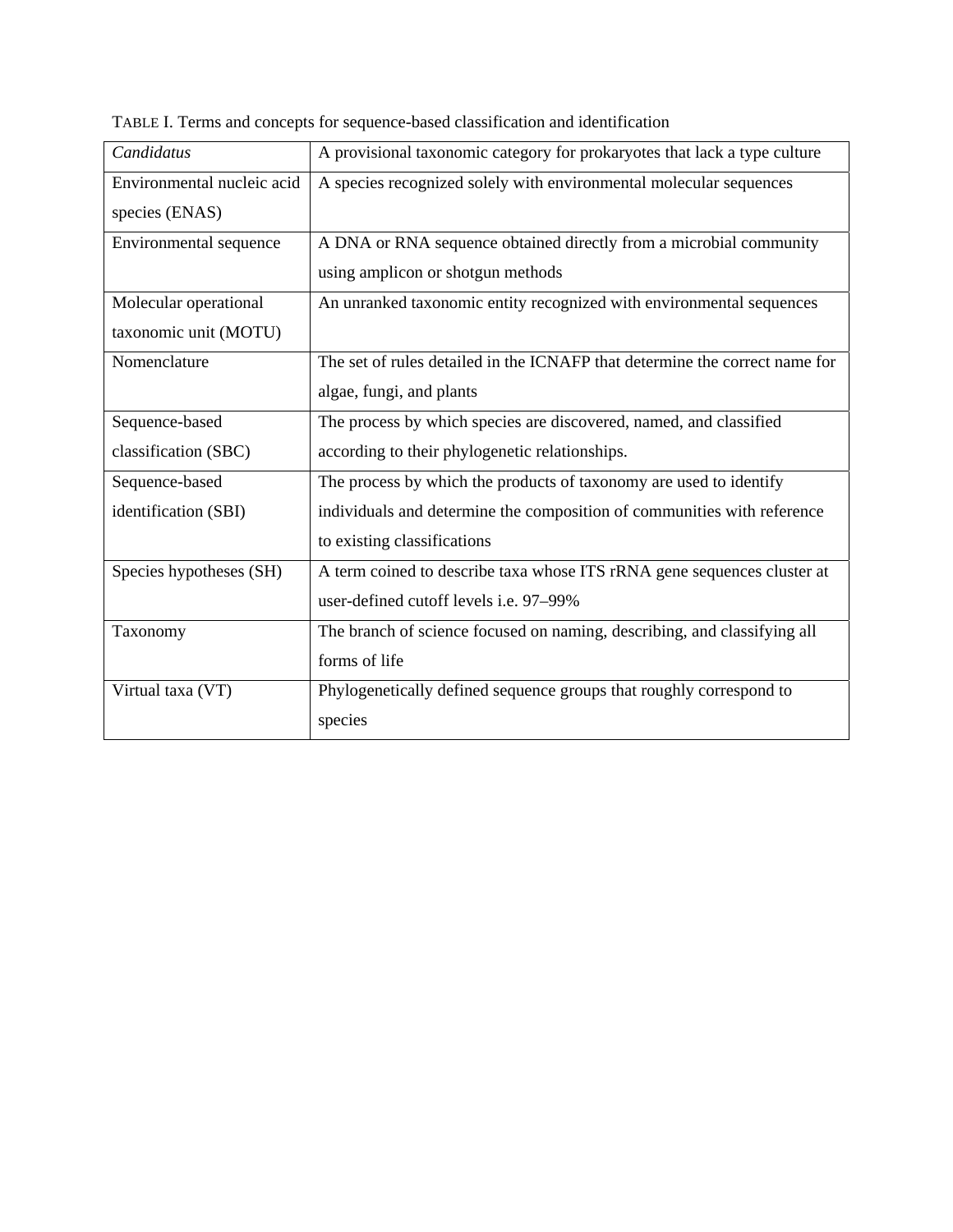| General identification tools and data repositories |                                                                     |  |
|----------------------------------------------------|---------------------------------------------------------------------|--|
| <b>BOLD</b>                                        | http://www.boldsystems.org/                                         |  |
| <b>CBS-KNAW</b>                                    | http://www.cbs.knaw.nl/Collections/BioloMICSSequences.aspx—contains |  |
|                                                    | 30 BLASTn searchable databases                                      |  |
| Dryad                                              | http://datadryad.org/                                               |  |
| <b>FUSARIUM-ID</b>                                 | http://isolate.fusariumdb.org/                                      |  |
| <b>GreenGenes</b>                                  | http://greengenes.lbl.gov/cgi-bin/nph-index.cgi                     |  |
| MaarjAM                                            | http://maarjam.botany.ut.ee/                                        |  |
| Mothur                                             | http://www.mothur.org/                                              |  |
| Naïve Bayesian Classifier                          | http://aem.asm.org/content/73/16/5261.short?rss=1&ssource=mfc       |  |
| Open Tree of Life                                  | http://www.opentreeoflife.org/                                      |  |
| <b>QIIME</b>                                       | http://qiime.org/                                                   |  |
| RefSeq Targeted Loci                               | http://www.ncbi.nlm.nih.gov/refseq/targetedloci/                    |  |
| <b>Ribosomal Database</b>                          | https://rdp.cme.msu.edu/                                            |  |
| Project (RDP)                                      |                                                                     |  |
| Silva                                              | http://www.arb-silva.de/                                            |  |
| TreeBASE                                           | https://treebase.org/                                               |  |
| TrichoBLAST                                        | http://www.isth.info/tools/blast/                                   |  |
| <b>UNITE</b>                                       | https://unite.ut.ee/                                                |  |
| Data standards                                     |                                                                     |  |
| <b>BIOM</b>                                        | http://biom-format.org/                                             |  |
| <b>MIMARKS</b>                                     | http://www.nature.com/nbt/journal/v29/n5/full/nbt.1823.html         |  |
| Darwin Core                                        | http://rs.tdwg.org/dwc/                                             |  |
| Genomics databases and tools                       |                                                                     |  |
| 1000 Fungal Genomes                                | http://1000.fungalgenomes.org/home/                                 |  |
| Project (1KFG)                                     |                                                                     |  |
| FungiDB                                            | http://fungidb.org/fungidb/                                         |  |
| <b>GEBA</b>                                        | http://jgi.doe.gov/our-science/science-programs/microbial-          |  |
|                                                    | genomics/phylogenetic-diversity/                                    |  |
| MycoCosm                                           | http://genome.jgi.doe.gov/programs/fungi/index.jsf                  |  |
|                                                    | Functional database                                                 |  |
| FUNGuild                                           | https://github.com/UMNFuN/FUNGuild                                  |  |

TABLE II. Databases and tools for sequence-based classification and identification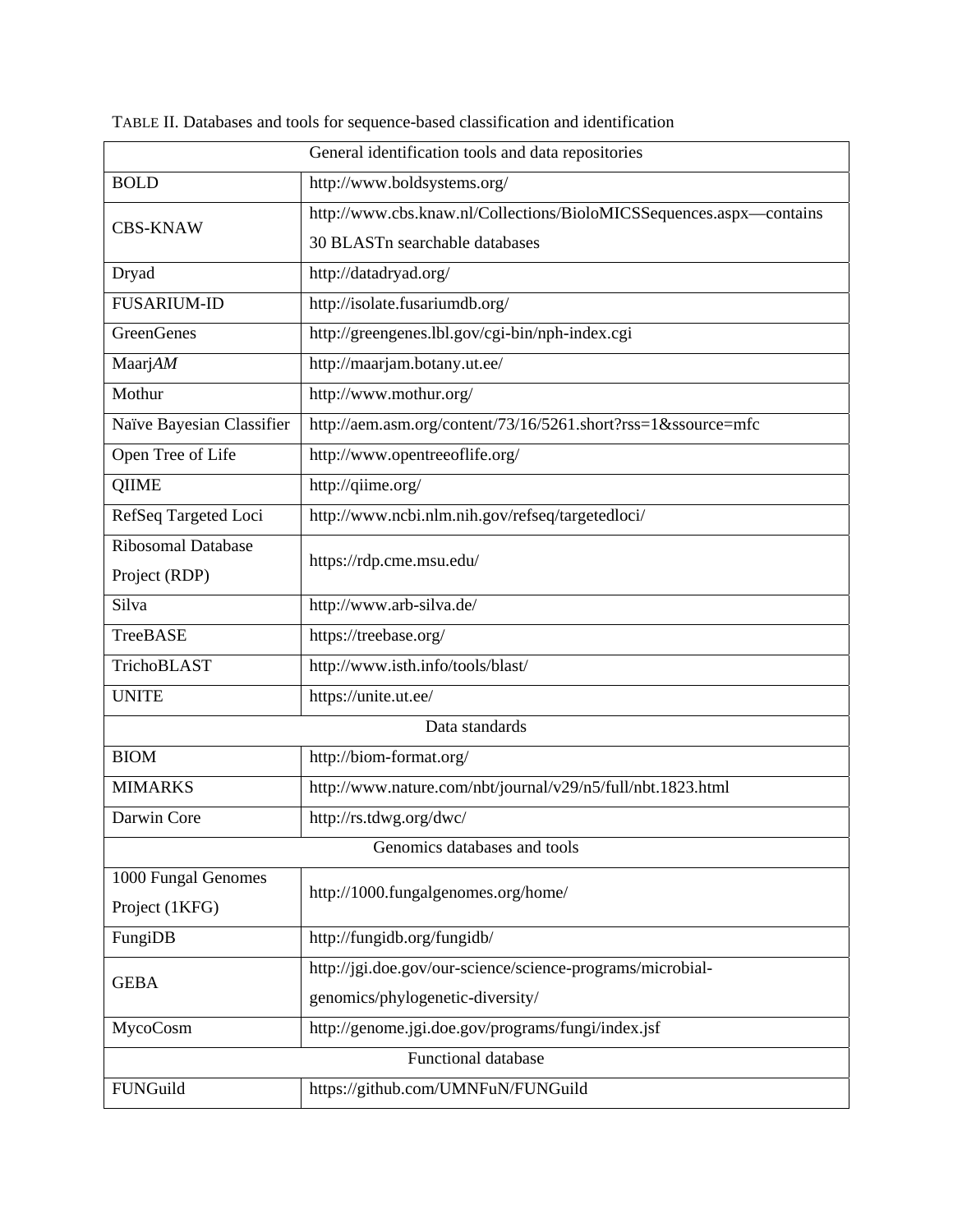| Nomenclature and nomenclatural databases and organizations |                                          |  |
|------------------------------------------------------------|------------------------------------------|--|
| Catalogue of Life (COL)                                    | http://www.catalogueoflife.org/          |  |
| Index Fungorum                                             | http://www.indexfungorum.org/            |  |
| International code of                                      |                                          |  |
| nomenclature for algae,                                    | http://www.iapt-taxon.org/nomen/main.php |  |
| fungi, and plants                                          |                                          |  |
| (ICNAFP)                                                   |                                          |  |
| <b>International Commission</b>                            |                                          |  |
| on the Taxonomy of                                         | http://www.fungaltaxonomy.org/           |  |
| Fungi (ICTF)                                               |                                          |  |
| List of prokaryotic names                                  |                                          |  |
| with standing in                                           | http://www.bacterio.net/                 |  |
| nomenclature (LPSN)                                        |                                          |  |
| MycoBank                                                   | http://www.mycobank.org/                 |  |
| Biodiversity collections databases                         |                                          |  |
| Global Biodiversity                                        |                                          |  |
| <b>Information Facility</b>                                | http://www.gbif.org/                     |  |
| (GBIF)                                                     |                                          |  |
| iDigBio                                                    | https://www.idigbio.org/                 |  |
| MycoPortal                                                 | http://mycoportal.org/portal/index.php   |  |
| World Federation of                                        |                                          |  |
| <b>Culture Collections</b>                                 | http://www.wfcc.info/                    |  |
| (WFCC)                                                     |                                          |  |
| Citizen science resources                                  |                                          |  |
| Encyclopedia of Life                                       | http://eol.org/                          |  |
| <b>Mushroom Observer</b>                                   | http://mushroomobserver.org/             |  |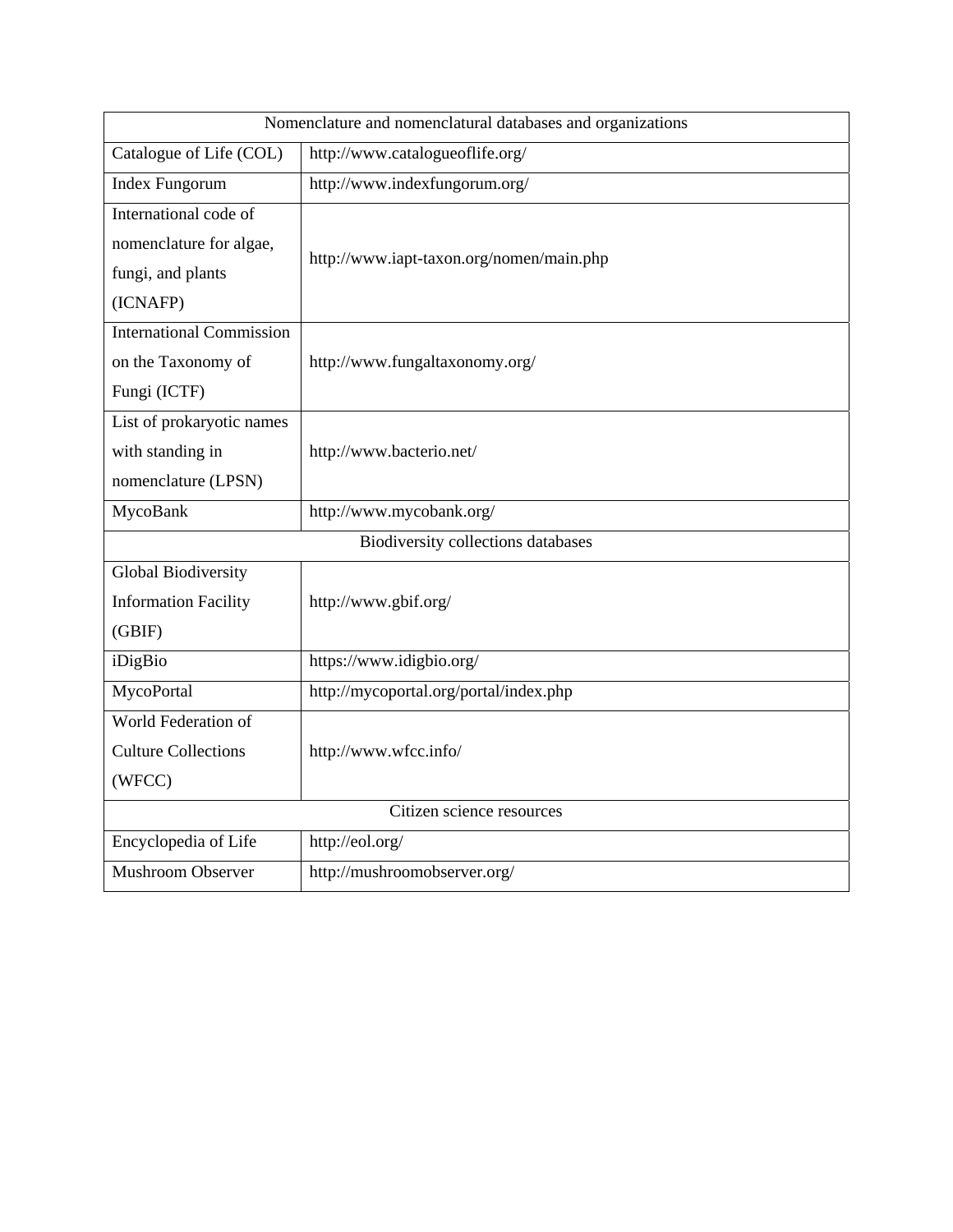